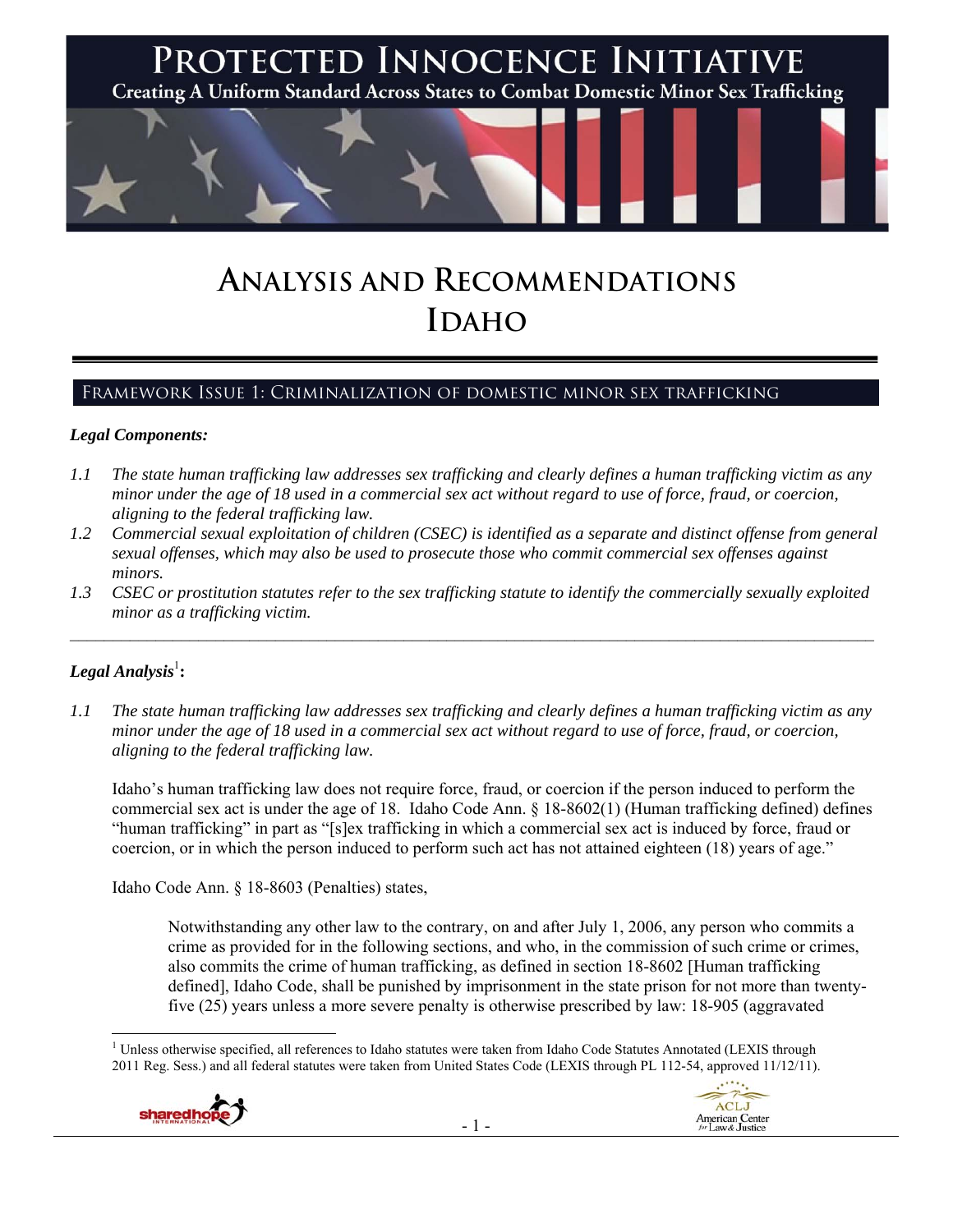assault), 18-907 (aggravated battery), 18-909 (assault with intent to commit a serious felony), 18-911 (battery with intent to commit a serious felony), 18-913 (felonious administering of drugs), 18-1501(1) (felony injury to child), 18-1505(1) (felony injury to vulnerable adult), 18-1505(3) (felony exploitation of vulnerable adult), 18-1505B (sexual abuse and exploitation of vulnerable adult), 18-1506 (sexual abuse of a child under the age of sixteen years), 18-1506A (ritualized abuse of child), 18-1507 (sexual exploitation of child), 18-1508A (sexual battery of minor child sixteen or seventeen years of age), 18- 1509A (enticing of children over the internet), 18-1511 (sale or barter of child), 18-2407(1) (grand theft), 18-5601 through 18-5614 (prostitution), or 18-7804 (racketeering).

*1.2 Commercial sexual exploitation of children (CSEC) is identified as a separate and distinct offense from general sexual offenses, which may also be used to prosecute those who commit commercial sex offenses against minors.*

The following laws criminalize CSEC in Idaho:

- 1. Idaho Code Ann. § 18-5609 (Inducing person under eighteen years of age into prostitution— Penalties) provides that "[e]very person who induces or attempts to induce a person under the age of eighteen (18) years to engage in prostitution shall be guilty of a felony." A conviction under this statute is punishable as a felony 2 years to life imprisonment, a fine up to \$50,000, or both. Idaho Code Ann. § 18-5609.
- 2. Idaho Code Ann. § 18-1507(3)(a) (Sexual exploitation of a child) states, "A person commits sexual exploitation of a child<sup>2</sup> if, for any commercial purpose,<sup>3</sup> he knowingly: (a) Causes, induces, or permits a child to engage in, or be used for, any explicit sexual conduct."<sup>4</sup> A conviction under this statute is punishable as a felony by imprisonment up to 30 years in state prison, a fine not to exceed \$50,000, or both. Idaho Code Ann. § 18-1507(5).
- 3. Idaho Code Ann. § 18-1509A(1) (Enticing of children over the internet—Penalties—jurisdiction) provides,

A person aged eighteen (18) years or older shall be guilty of a felony if he or she knowingly uses the internet to solicit, seduce, lure, persuade or entice by words or actions, or both, a minor child under the age of sixteen (16) years or a person the defendant believes to be a minor child under the age of sixteen (16) years to engage in any sexual act with or against the child where such act is a violation of chapter 15 [Children and vulnerable adults], 61 [Rape] or 66 [Sex crimes], title 18, Idaho Code.

A conviction under this statute is punishable as a felony by imprisonment up to 15 years and a possible fine up to \$50,000.<sup>5</sup> Idaho Code Ann. §§ 18-1509A (2), 18-112A.

Other laws, while not expressly commercial in nature, may apply to sexual exploitation of children, including the following:

1. Idaho Code Ann. § 18-1506(1) (Sexual abuse of a child under the age of sixteen years) states,

<sup>&</sup>lt;sup>5</sup> Where no fine is otherwise provided for an offense that is punishable as a felony, Idaho Code Ann. § 18-112A (Fine authorized) authorizes the court to impose a fine up to \$50,000.



 <sup>2</sup> Idaho Code Ann. § 18-1507(2)(b) defines "child" as "a person who is less than eighteen (18) years of age."  $\frac{3}{3}$  Idaho Code Ann. § 18.1507(2)(c) defines "commercial purpose" as "the intention chiestive entiginatio

<sup>&</sup>lt;sup>3</sup> Idaho Code Ann. § 18-1507(2)(c) defines "commercial purpose" as "the intention, objective, anticipation, or expectation of monetary gain or other material consideration, compensation, remuneration, or profit." Furthermore, Idaho Code Ann. § 18-1507(4) states that "possession by any person of three (3) or more identical copies of any sexually exploitative material shall create a presumption that such possession is for a commercial purpose." 4

<sup>&</sup>lt;sup>4</sup> Idaho Code Ann. § 18-1507(2)(f) defines "explicit sexual conduct" as "sexual intercourse, erotic fondling, erotic nudity, masturbation, sadomasochism, sexual excitement, or bestiality." 5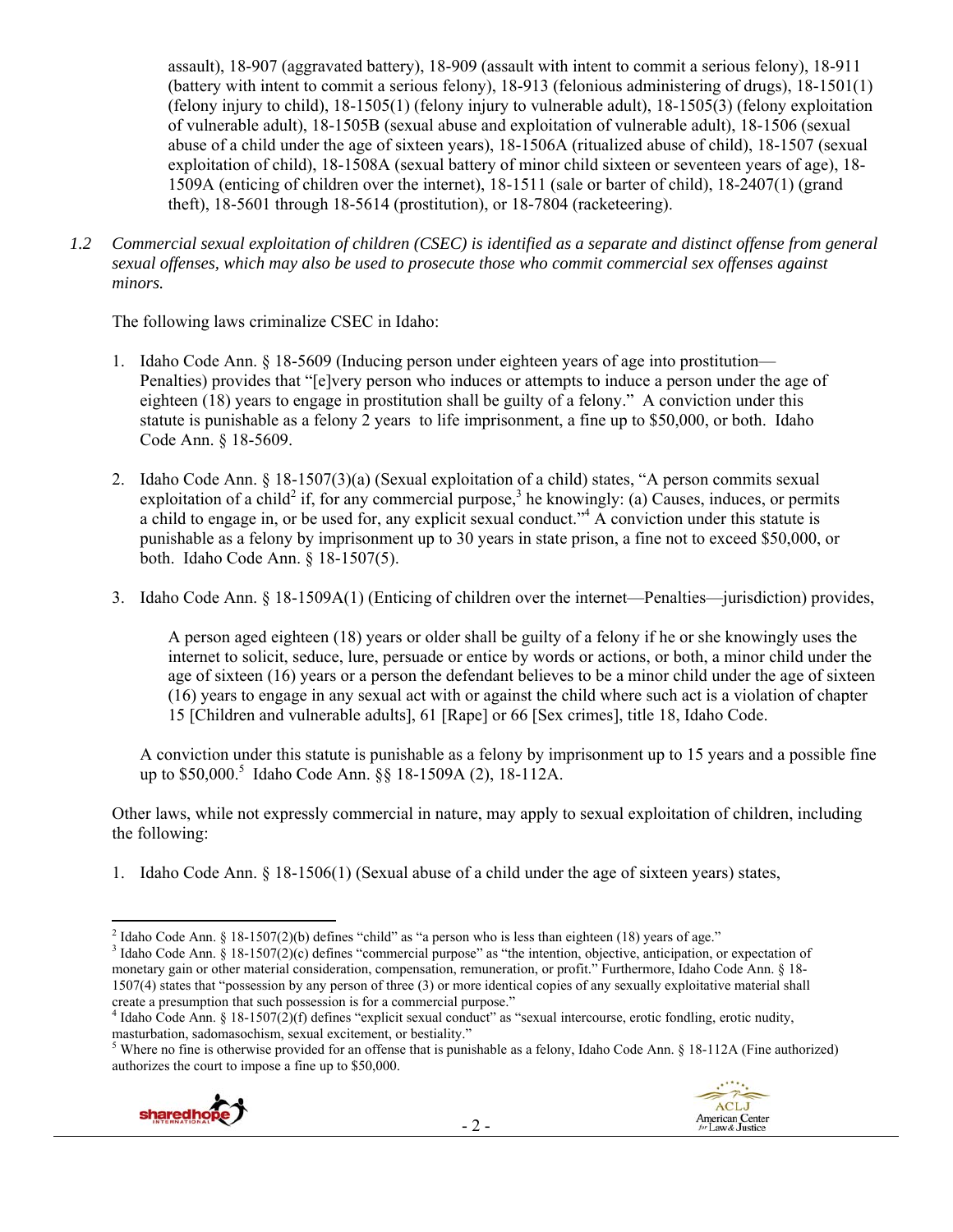It is a felony for any person eighteen (18) years of age or older, with the intent to gratify the lust, passions, or sexual desire of the actor, minor child or third party, to:

(a) Solicit<sup>6</sup> a minor child under the age of sixteen (16) years to participate in a sexual act;

 $(b)$  Cause or have sexual contact<sup>7</sup> with such minor child, not amounting to lewd conduct as defined in section 18-1508 [Lewd conduct with minor child under sixteen], Idaho Code;

(c) Make any photographic or electronic recording of such minor child; or

(d) Induce, cause or permit a minor child to witness an act of sexual conduct.<sup>8</sup>

A conviction under this statute is punishable as a felony by imprisonment up to 25 years in the state prison and a possible fine up to \$50,000. Idaho Code Ann. §§ 18-1506 (5), 18-112A.

2. Idaho Code Ann. § 18-1508 (Lewd conduct with minor child under sixteen) states that it is a crime to

commit any lewd or lascivious act or acts upon or with the body or any part or member thereof of a minor child under the age of sixteen (16) years, including but not limited to, genital-genital contact, oral-genital contact, anal-genital contact, oral-anal contact, manual-anal contact, or manual-genital contact, whether between persons of the same or opposite sex, or [to] involve such minor child in any act of bestiality or sado-masochism as defined in section 18-1507 [Sexual exploitation of a child], Idaho Code, when any of such acts are done with the intent of arousing, appealing to, or gratifying the lust or passions or sexual desires of such person, such minor child, or third party . . . .

A conviction under this statute is punishable as a felony by up to life imprisonment in state prison and a possible fine not to exceed \$50,000. Idaho Code Ann. §§ 18-1508, 18-112A.

3. Idaho Code Ann. § 18-1508A(1) (Sexual battery of a minor child sixteen or seventeen years of age— Penalty) provides,

It is a felony for any person at least five (5) years of age older than a minor child who is sixteen (16) or seventeen (17) years of age, who, with the intent of arousing, appealing to or gratifying the lust, passion, or sexual desires of such person, minor child, or third party, to:

(a) Commit any lewd or lascivious act or acts upon or with the body or any part or any member thereof of such minor child including, but not limited to, genital-genital contact, oral-genital contact, anal-genital contact, oral-anal contact, manual-anal contact or manual-genital contact, whether between persons of the same or opposite sex, or who shall involve such minor child in any act of explicit sexual conduct as defined in section 18-1507 [Lewd conduct with minor child under sixteen],<sup>9</sup> Idaho Code; or

(b) Solicit<sup>10</sup> such minor child to participate in a sexual act; or





 $6$  Idaho Code Ann. § 18-1506(2) defines "solicit" as

any written, verbal, or physical act which is intended to communicate to such minor child the desire of the actor or third party to participate in a sexual act or participate in sexual foreplay, by the means of sexual contact, photographing or observing such minor child engaged in sexual contact. 7

 $<sup>7</sup>$  Idaho Code Ann. § 18-1506(3) defines "sexual contact" as "any physical contact between such minor child and any person,</sup> which is caused by the actor, or the actor causing such minor child to have self contact."

 $\frac{8}{1}$ Idaho Code Ann. § 18-1506(4) defines "sexual conduct" as

human masturbation, sexual intercourse, sadomasochistic abuse, or any touching of the genitals or pubic areas of the human male or female, or the breasts of the female, whether alone or between members of the same or opposite sex or <sup>9</sup> *See supra* note 4 for the definition of "explicit sexual conduct." <sup>10</sup> Idaho Code Ann. § 18-1508A(2) defines "solicit" as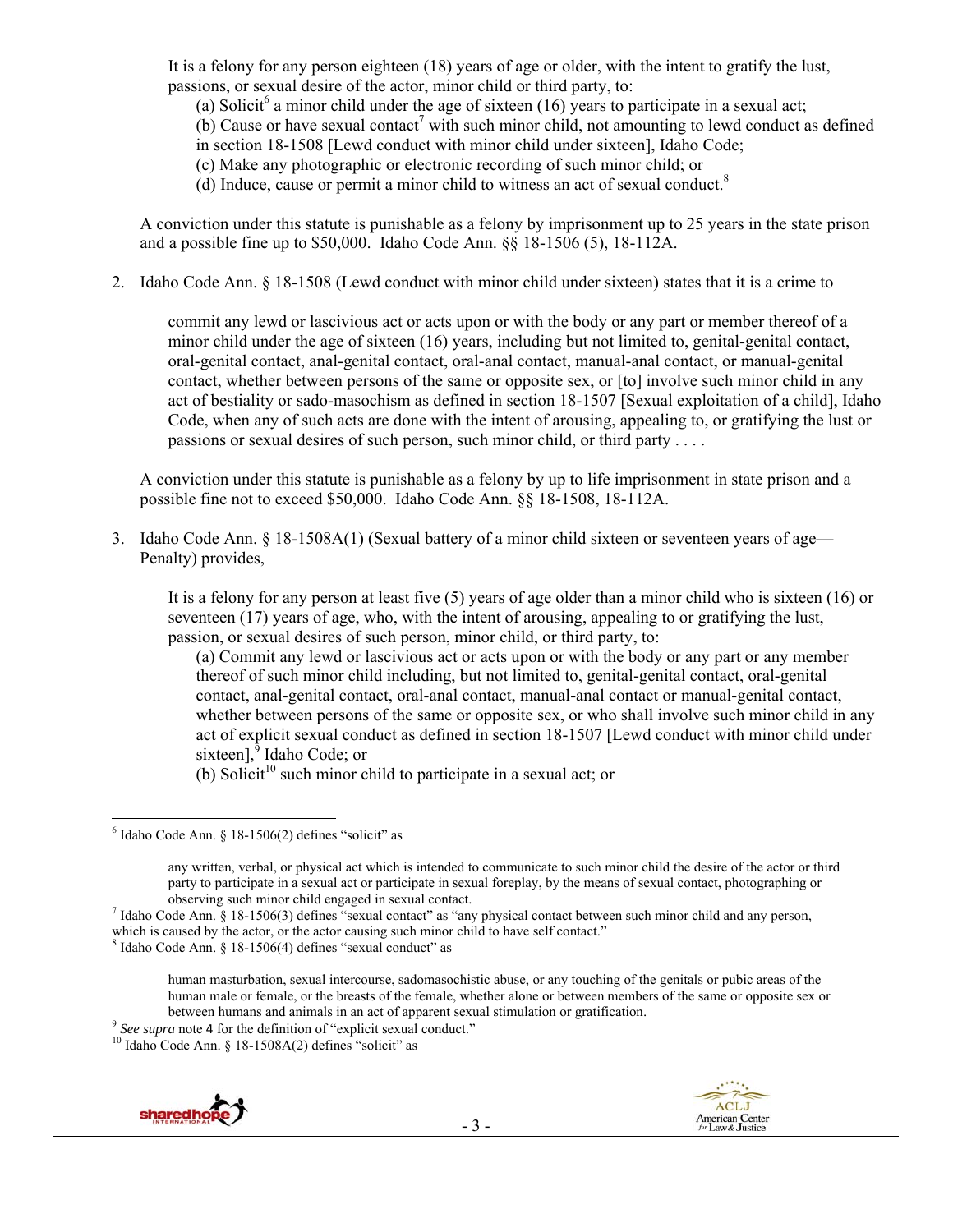(c) Cause or have sexual contact<sup>11</sup> with such minor child, not amounting to lewd conduct as defined in paragraph (a) of this subsection; or

. . . .

A conviction under subsection (1)(a) of this statute is punishable as a felony by up to life imprisonment in the state prison and a possible fine up to \$50,000, and a conviction under Idaho Code Ann. § 18- 1508A(1)(b)–(d) is punishable as a felony by imprisonment up to 25 years in state prison and a possible fine up to \$50,000. Idaho Code Ann. §§ 18-1508A(4), (5), 18-112A.

- 4. Idaho Code Ann. § 18-1511 (Sale or barter of child for adoption or other purpose penalized —Allowed expenses) states that "[a]ny person or persons who shall sell or barter any child for adoption or for any other purpose, shall be guilty of a felony." A conviction under this statute is punishable by up imprisonment up to 14 years in the state penitentiary, a fine up to \$5,000, or both. Idaho Code Ann. § 18-1511.
- *1.3 CSEC or prostitution statutes refer to the sex trafficking statute to identify the commercially sexually exploited minor as a trafficking victim.*

None of Idaho's CSEC statutes refer to Idaho Code Ann. § 18-8602(1) (Human trafficking defined).

1.3.1 Recommendation: Amend CSEC laws to refer to Idaho Code Ann. § 18-8602(1) (Human trafficking defined).

any written, verbal or physical act which is intended to communicate to such minor child the desire of the actor or third party to participate in a sexual act or participate in sexual foreplay, by the means of sexual contact, photographing or observing such

minor child engaged in sexual contact.<br><sup>11</sup> Idaho Code Ann. § 18-1508A(3) defines "sexual contact" as "any physical contact between such minor child and any person or between such minor children which is caused by the actor, or the actor causing such minor child to have self contact."

<u> Andrewski politika (za obrazu za obrazu za obrazu za obrazu za obrazu za obrazu za obrazu za obrazu za obrazu</u>



ACLJ

American Center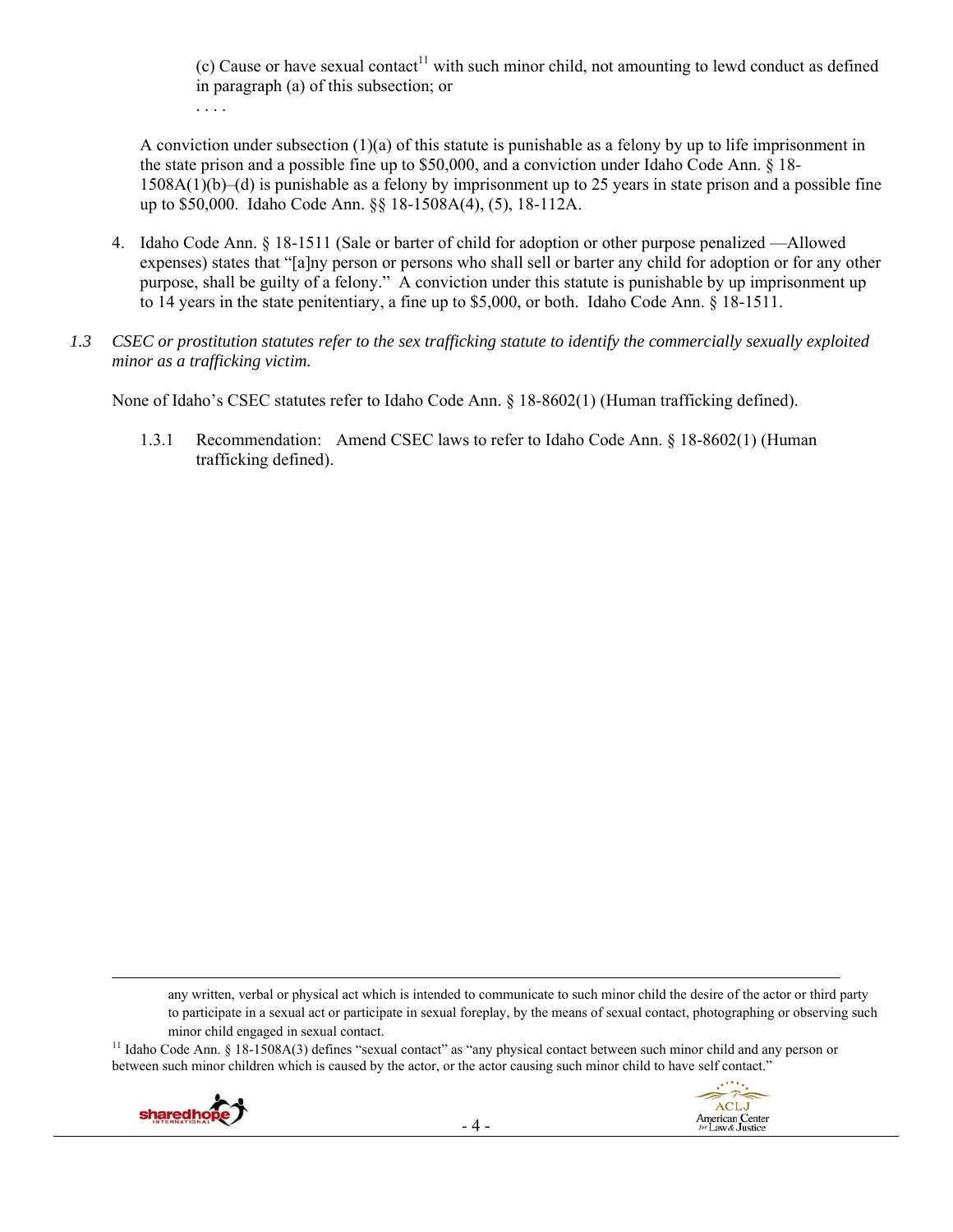#### Framework Issue 2: Criminal provisions for demand

#### *Legal Components:*

- *2.1 The state sex trafficking law can be applied to the buyers of commercial sex acts with a victim of domestic minor sex trafficking.*
- *2.2 Buyers of commercial sex acts with a minor can be prosecuted under CSEC laws.*
- *2.3 Solicitation laws differentiate buying sex acts with an adult and buying sex acts with a minor under 18.*
- *2.4 Penalties for buyers of commercial sex acts with minors are as high as federal penalties.*
- *2.5 Using the Internet to lure, entice, or purchase, or attempt to lure, entice, or purchase commercial sex acts with a minor is a separate crime or results in an enhanced penalty for buyers.*
- *2.6 No age mistake defense is permitted for a buyer of commercial sex acts with any minor under 18.*
- *2.7 Base penalties for buying sex acts with a minor are sufficiently high for all minors under 18 and not reduced for older minors.*
- *2.8 Financial penalties for buyers of commercial sex acts with minors are sufficiently high to make it difficult for buyers to hide the crime.*
- *2.9 Buying and possessing child pornography carries penalties as high as similar federal offenses.*
- *2.10 Convicted buyers of commercial sex acts with minors and child pornography are required to register as sex offenders.*

 $\mathcal{L}_\mathcal{L} = \{ \mathcal{L}_\mathcal{L} = \{ \mathcal{L}_\mathcal{L} = \{ \mathcal{L}_\mathcal{L} = \{ \mathcal{L}_\mathcal{L} = \{ \mathcal{L}_\mathcal{L} = \{ \mathcal{L}_\mathcal{L} = \{ \mathcal{L}_\mathcal{L} = \{ \mathcal{L}_\mathcal{L} = \{ \mathcal{L}_\mathcal{L} = \{ \mathcal{L}_\mathcal{L} = \{ \mathcal{L}_\mathcal{L} = \{ \mathcal{L}_\mathcal{L} = \{ \mathcal{L}_\mathcal{L} = \{ \mathcal{L}_\mathcal{$ 

# *Legal Analysis:*

*2.1 The state sex trafficking law can be applied to the buyers of commercial sex acts with a victim of domestic minor sex trafficking.*

Idaho Code Ann. § 18-8602(1) (Human trafficking defined) includes "[s]ex trafficking . . . in which the person induced to perform such act has not attained eighteen (18) years of age." Idaho Code Ann. § 18-8602(1). Pursuant to Idaho Code Ann. § 18-8603, predicate crimes for determining penalties include the following: Idaho Code Ann. § 18-905 (Aggravated assault), § 18-907 (Aggravated battery), § 18-909 (Assault with intent to commit a serious felony), § 18-911 (Battery with intent to commit a serious felony), § 18-1501(1) (Felony injury to child), § 18-1506 (Sexual abuse of a child under the age of sixteen years), § 18-1506A (Ritualized abuse of child), § 18-1507 (Sexual exploitation of child), § 18-1508A (Sexual battery of minor child sixteen or seventeen years of age), § 18-1509A (Enticing of children over the internet), § 18-1511 (Sale or barter of child), §§ 18-5601to -5614 (Prostitution), or § 18-7804 (Racketeering). This is evidence of intent to implicate buyers of commercial sex acts with minors as sex traffickers.

*2.2 Buyers of commercial sex acts with a minor can be prosecuted under CSEC laws.* 

Idaho's CSEC laws do not appear to specifically punish the buyers of sex with minors. Instead, it is more likely for Idaho Code Ann. § 18-5614(1) (Patronizing a prostitute), which is age-neutral, to be used to convict a buyer. Idaho Code Ann. § 18-5614(1) makes it a crime when a person

(a) Pays or offers or agrees to pay another person a fee for the purpose of engaging in an act of sexual conduct<sup>12</sup> or sexual contact;<sup>13</sup>

(b) Enters or remains in a house of prostitution<sup>14</sup> for the purpose of engaging in sexual conduct or sexual contact.

 <sup>12</sup> Idaho Code Ann. § 18-5613(3)(a) (Prostitution) defines "sexual conduct" as "sexual intercourse or deviate sexual intercourse."<br><sup>13</sup> Idaho Code Ann. § 18-5613(3)(b) (Prostitution) defines "sexual contact" as "any touc intimate parts of a person not married to the actor for the purpose of arousing or gratifying the sexual desire of either party."

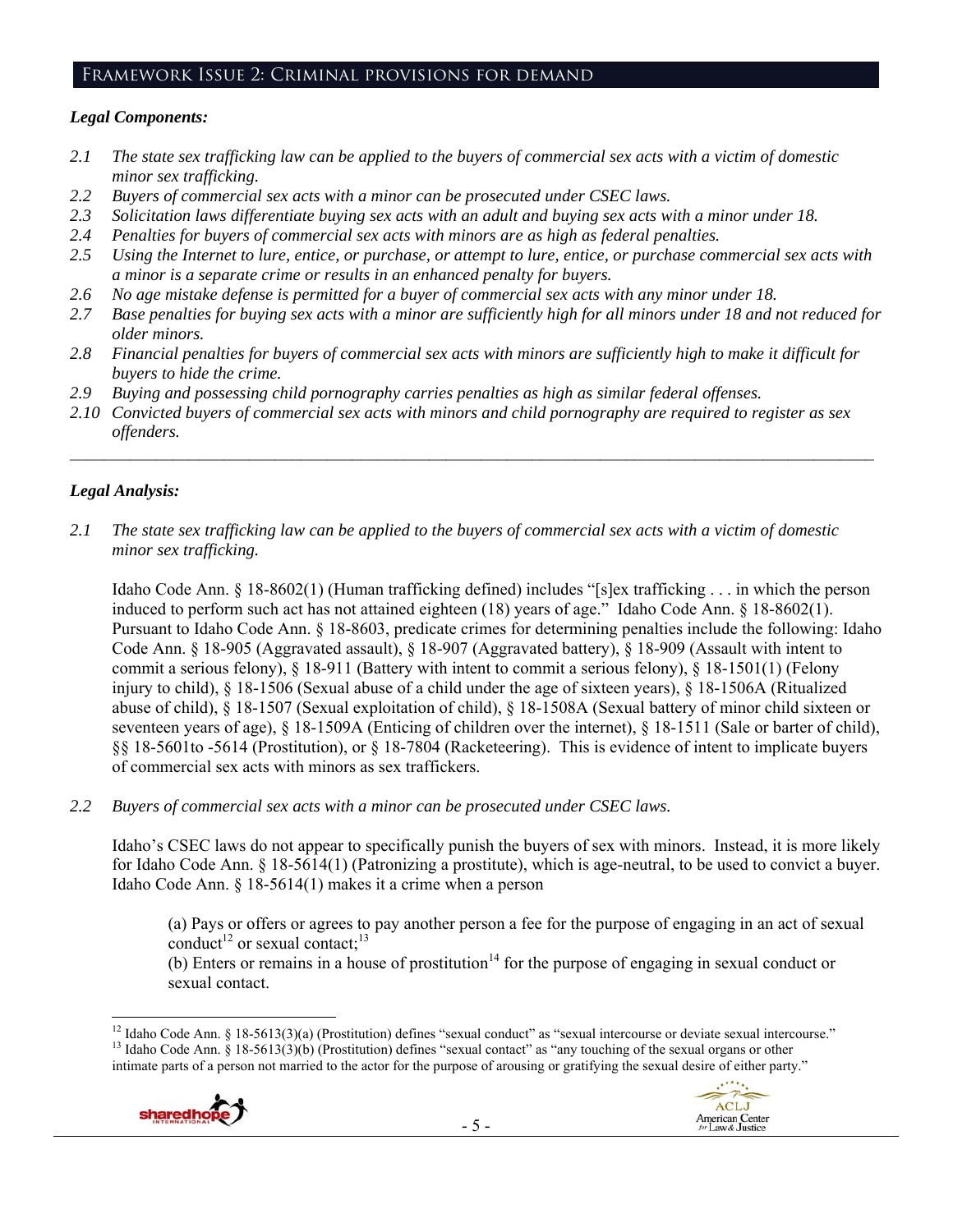A first or second conviction under this statute is punishable as a misdemeanor by imprisonment for up to 6 months in county jail, a fine up to \$1,000, or both. Idaho Code Ann. §§ 18-5614(2), 18-113(1). A subsequent conviction is punishable as a felony by imprisonment up to 5 years in state prison, a fine up to \$50,000, or both. Idaho Code Ann. §§ 18-5614(2), 18-112.

Several sexual offense statutes could be used to prosecute certain buyers of commercial sex acts with a minor, but they do not specifically criminalize the commercial sexual exploitation of a child and do not refer to the human trafficking statute to bring these criminal offenses within the ambit of human trafficking under Idaho Code Ann. § 18-8602(1) (Human trafficking defined).<sup>15</sup>

2.2.1 Recommendation: Enact a law separately criminalizing the buying of sex with a minor or amend Idaho Code Ann. § 18-5614(1) (Patronizing a prostitute) to impose enhanced penalties when a buyer purchases sex with a minor.

#### *2.3 Solicitation laws differentiate buying sex acts with an adult and buying sex acts with a minor under 18.*

Idaho's solicitation law does not differentiate between buying sex with an adult and buying sex with a minor. Instead, Idaho Code Ann. § 18-5614(1) (Patronizing a prostitute) is age-neutral, stating that "[a] person is guilty of patronizing a prostitute when he or she . . . [p]ays or offers or agrees to pay another person a fee for the purpose of engaging in an act of sexual conduct or sexual contact.<sup>"16</sup> A first or second conviction under this statute is punishable as a misdemeanor by imprisonment up to 6 months in county jail, a fine up to \$1,000, or both. Idaho Code Ann. §§ 18-5614(2), 18-113(1). A subsequent conviction under this statute is punishable as a felony by imprisonment up to 5 years in state prison, a fine up to \$50,000, or both. Idaho Code Ann. §§ 18- 5614(2), 18-112.

2.3.1 Recommendation: Enact a law separately criminalizing the buying of sex with a minor or amend Idaho Code Ann. § 18-5614(1) (Patronizing a prostitute) to impose enhanced penalties when a buyer purchases sex with a minor.

#### *2.4 Penalties for buyers of commercial sex acts with minors are as high as federal penalties.*

Idaho Code Ann. § 18-8602(1) (Human trafficking defined) is punishable by imprisonment up to 25 years "unless a more severe penalty is otherwise prescribed by law." Idaho Code Ann. § 18-8603. If not identified as a sex trafficking crime, a buyer's first or second conviction under Idaho Code Ann. § 18-5614(1) (Patronizing a prostitute) is punishable as a misdemeanor by imprisonment up to 6 months in county jail, a fine up to \$1,000, or both. Idaho Code Ann. §§ 18-5614(2), 18-113(1). A subsequent conviction under Idaho Code Ann. § 18- 5614(1) is punishable as a felony by imprisonment up to 5 years in state prison, a fine up to \$50,000, or both. Idaho Code Ann. §§ 18-5614(2), 18-112.

Several sexual offenses that do not criminalize commercial sexual exploitation specifically may be applicable to the criminal actions of a buyer of commercial sex acts with a minor. These carry high sentences and fines.<sup>17</sup>

In comparison, if the victim is under the age of 14, a conviction under the federal Trafficking Victims Protection  $Act^{18}$  for child sex trafficking is punishable by 15 years to life imprisonment and a fine not to exceed



<sup>&</sup>lt;sup>14</sup> Idaho Code Ann. § 18-5613(3)(c) (Prostitution) defines "house of prostitution" as "a place where prostitution or promotion of prostitution is regularly carried on by one (1) or more persons under the control, management or supervision of another."<br>
<sup>15</sup> See supra Section 1.2 for a full description of the sexual offense laws that may be used to p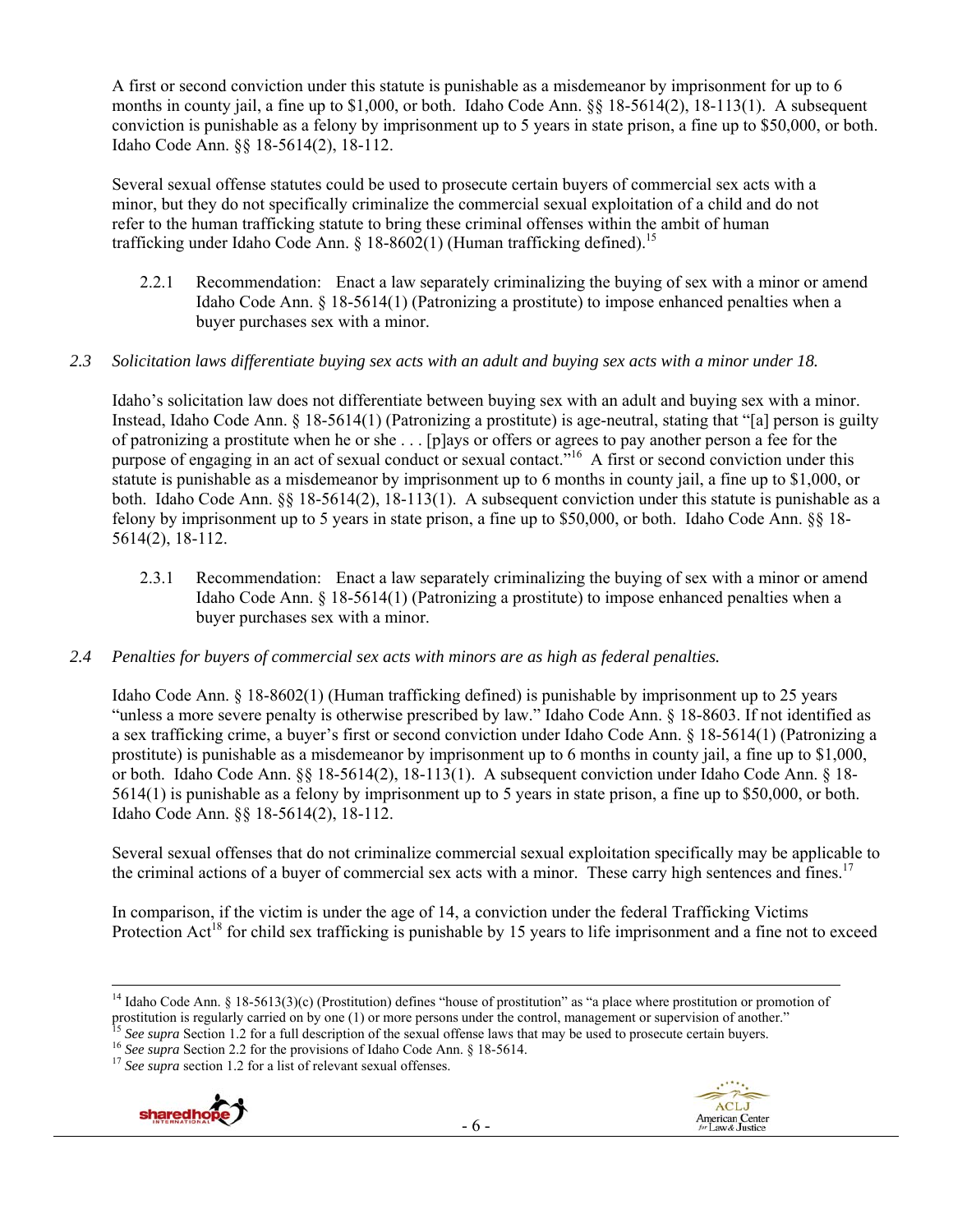\$250,000. 18 U.S.C. §§ 1591(b)(1),  $3559(a)(1)$ ,  $3571(b)(3)$ . If the victim is between the ages of 14–17, a conviction is punishable by 10 years to life imprisonment and a fine not to exceed \$250,000. 18 U.S.C. §§ 1591(b)(2), 3559(a)(1), 3571(b)(3). A conviction is punishable by mandatory life imprisonment, however, if the buyer has a prior conviction for a federal sex offense<sup>19</sup> against a minor. 18 U.S.C. § 3559(e)(1). To the extent buyers can be prosecuted under other federal CSEC laws,<sup>20</sup> a conviction is punishable by penalties ranging from a fine not to exceed \$250,000 to life imprisonment and a fine not to exceed \$250,000.<sup>21</sup>

*2.5 Using the Internet to lure, entice, or purchase, or attempt to lure, entice, or purchase commercial sex acts with a minor is a separate crime or results in an enhanced penalty for buyers.* 

Although it is not expressly commercial, Idaho Code Ann. § 18-1509A(1) (Enticing of children over the internet) may be used to convict buyers who use the Internet to lure, entice, recruit, or purchase commercial sex acts with a minor. Idaho Code Ann. § 18-1509A(1) states,

A person aged eighteen (18) years or older shall be guilty of a felony if he or she knowingly uses the internet to solicit, seduce, lure, persuade or entice by words or actions, or both, a minor child under the age of sixteen (16) years or a person the defendant believes to be a minor child under the age of sixteen (16) years to engage in any sexual act with or against the child where such act is a violation of chapter 15 [Children and vulnerable adults], 61 [Rape] or 66 [Sex crimes], title 18, Idaho Code.

A conviction under this statute is punishable as a felony by imprisonment up to 15 years and a possible fine up to \$50,000. Idaho Code Ann. §§ 18-1509A(2), 18-112A.

2.5.1 Recommendation: Amend Idaho Code Ann. § 18-1509A (Enticing of children over the internet) to clarify that its provisions apply to buyers.

## *2.6 No age mistake defense is permitted for a buyer of commercial sex acts with any minor under 18.*

Idaho Code Ann. § 18-8602(1) (Human trafficking defined) and Idaho's CSEC statutes are silent on the availability of a defense based on age mistake. Moreover, the defense of age mistake is irrelevant to a violation of Idaho Code Ann. § 18-5614(1) (Patronizing a prostitute) because the illegality of the conduct criminalized under that statute does not depend on the age of the prostituted victim.

2.6.1 Recommendation: Amend Idaho Code Ann. § 18-8602(1) (Human trafficking defined) and Idaho's CSEC statutes to expressly prohibit the defense of age mistake.

an offense under section 1591 [18 USCS § 1591] (relating to sex trafficking of children), 2241 [18 USCS § 2241] (relating to aggravated sexual abuse),  $2242$  [18 USCS § 2242] (relating to sexual abuse),  $2244(a)(1)$  [18 USCS § 2244(a)(1)] (relating to abusive sexual contact), 2245 [18 USCS § 2245] (relating to sexual abuse resulting in death), 2251 [18 USCS § 2251] (relating to sexual exploitation of children), 2251A [18 USCS § 2251A] (relating to selling or buying of children), 2422(b) [18 USCS § 2422(b)] (relating to coercion and enticement of a minor into prostitution), or

<sup>&</sup>lt;sup>21</sup> 18 U.S.C. §§ 2251A(b) (conviction punishable by imprisonment for  $30$  years to life and a fine), 2251(e) (conviction punishable by imprisonment for 15–30 years and a fine), 2423(a) (conviction punishable by imprisonment for 10 years to life and a fine),  $2422(a)$  (conviction punishable by a fine, imprisonment up to 20 years, or both),  $2252(a)(2)$ , (4) (stating that a conviction under subsection (a)(2) is punishable by imprisonment for  $5-20$  years and a fine, while a conviction under subsection (a)(4) is punishable by imprisonment up to 10 years, a fine, or both.); *see also* 18 U.S.C. §§ 3559(a)(1) (classifying all of the above listed offenses as felonies), 3571(b)(3) (providing a fine up to \$250,000 for any felony conviction).



<sup>&</sup>lt;sup>18</sup> Trafficking Victims Protection Act (TVPA) of 2000, Pub. L. No. 106-386, 114 Stat. 1464, 1466 (codified in scattered sections of 18 and 22 U.S.C.).

<sup>&</sup>lt;sup>19</sup> Pursuant to 18 U.S.C. § 3559(e)(2), "federal sex offense" is defined as

<sup>2423(</sup>a) [18 USCS § 2423(a)] (relating to transportation of minors).<br><sup>20</sup> 18 U.S.C. §§ 2251A(b) (Selling or buying of children), 2251(a) (Sexual exploitation of children), 2423(a) (Transportation of a minor with intent for minor to engage in criminal sexual activity),  $2422(a)$  (Coercion and enticement),  $2252(a)(2)$ ,  $(a)(4)$  (Certain activities relating to material involving the sexual exploitation of minors).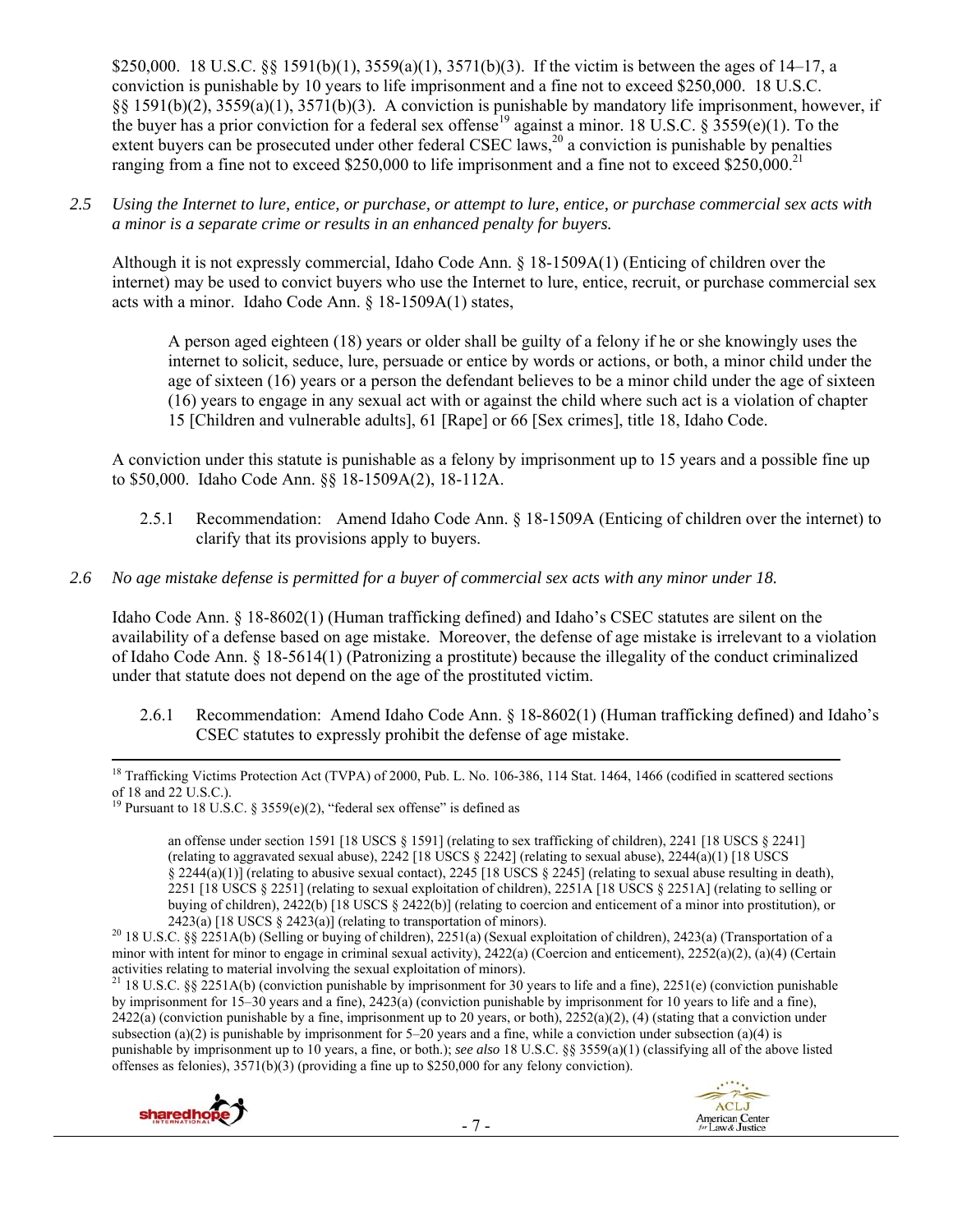## *2.7 Base penalties for buying sex acts with a minor are sufficiently high for all minors under 18 and not reduced for older minors.*

Idaho Code Ann. § 18-8602(1) (Human trafficking definition) does not apply different penalties if the trafficking victim is a child instead of an adult.<sup>22</sup> Instead, a conviction under Idaho Code Ann. § 18-8603 (Penalties) is punishable as a felony by "imprisonment in the state prison for not more than twenty-five (25) years unless a more severe penalty is otherwise prescribed by law," and a possible fine of \$50,000 regardless of whether the person trafficked is a child or an adult. Idaho Code Ann. §§ 18-8603, 18-112A.

However, Idaho's other CSEC laws, also likely inapplicable to buyers, do not stagger their penalties based on the minor victim's age. Idaho Code Ann. § 18-5609 (Inducing person under eighteen years of age into prostitution) and § 18-1507(3) (Sexual exploitation of a child) apply for all minor victims under 18.

#### *2.8 Financial penalties for buyers of commercial sex acts with minors are sufficiently high to make it difficult for buyers to hide the crime.*

Buyers may have to pay fines and restitution. Idaho Code Ann. § 18-8603 (Penalties) provides the penalties for human trafficking offenses and includes a possible fine of \$50,000. Idaho Code Ann. §§ 18-8603, 18-112A. If a purchase of sex with a minor is not identified as sex trafficking, then a buyer's first or second conviction under Idaho Code Ann. § 18-5614(1) (Patronizing a prostitute) may be punishable by a possible fine up to \$1,000, while a buyer's third or subsequent conviction may be punishable by a possible fine up to \$50,000. Idaho Code Ann. §§ 18-5614(2), 18-113, 18-112. A buyer convicted under Idaho Code Ann. § 18- 1509A(1) (Enticing of children over the internet), a felony, also may be required to pay a possible fine up to \$50,000. Idaho Code Ann. §§ 18-1509A (2), 18-112A. Additionally, Idaho Code Ann. § 72-1025(1) (Fines reimbursements—priority—disposition) provides that persons convicted of any crime also have to pay an additional fine or reimbursement<sup>23</sup> of at least \$75.00 per felony count, \$37.00 per misdemeanor count, and at least \$300.00 per sex offense count.<sup>24</sup> Idaho Code Ann. § 72-1025(1)(a)–(c).

A buyer convicted of any crime also may be required to make restitution to the victim. Idaho Code Ann. § 19- 5304(2) (Restitution for crime victims) states,

Unless the court determines that an order of restitution would be inappropriate or undesirable, it shall order a defendant found guilty of any crime<sup>25</sup> which results in an economic loss<sup>26</sup> to the victim<sup>27</sup> to make restitution to the victim. An order of restitution shall be a separate written order in addition to

but does not include less tangible damage such as pain and suffering, wrongful death or emotional distress.<br><sup>27</sup> Idaho Code Ann. § 19-5304(1)(e)(i) defines a "victim" in part as "[t]he directly injured victim which means a who suffers economic loss or injury as the result of the defendant's criminal conduct and shall also include the immediate family of a minor and the immediate family of the actual victim in homicide cases."



<sup>&</sup>lt;sup>22</sup> See supra Section 1.1 for the provisions of Idaho Code Ann. § 18-8602 and § 18-8603.

<sup>&</sup>lt;sup>23</sup> Idaho Code Ann. § 72-1025(1) states that the court shall impose these fines unless "the defendant is indigent and at the time of sentencing shows good cause for inability to pay and written findings to that effect are entered by the court."<br><sup>24</sup> Pursuant to Idaho Code Ann. § 72-1025(1)(c), the \$300 fine applies to "any sex offense, including, but n

pursuant to sections 18-1506 [Sexual abuse of a child under the age of sixteen years], 18-1507 [Sexual exploitation of a child], 18-1508 [Lewd conduct with minor child under sixteen], 18-1508A [Sexual battery of a minor child sixteen or seventeen years of age], 18-6101 [Rape defined], 18-6108 [Male rape], 18-6605 [Crime against nature―Punishment] and 18-6608 [Forcible sexual penetration by use of foreign object], Idaho Code."

<sup>25</sup> Idaho Code Ann. § 19-5304(1)(b) defines "found guilty of any crime" as "a finding by a court that a defendant has committed a criminal act and shall include an entry of a plea of guilty, an order withholding judgment, suspending sentence, or entry of judgment of conviction for a misdemeanor or felony." 26 Idaho Code Ann. § 19-5304(1)(a) states,

<sup>&</sup>quot;Economic loss" includes, but is not limited to, the value of property taken, destroyed, broken, or otherwise harmed, lost wages, and direct out-of-pocket losses or expenses, such as medical expenses resulting from the criminal conduct,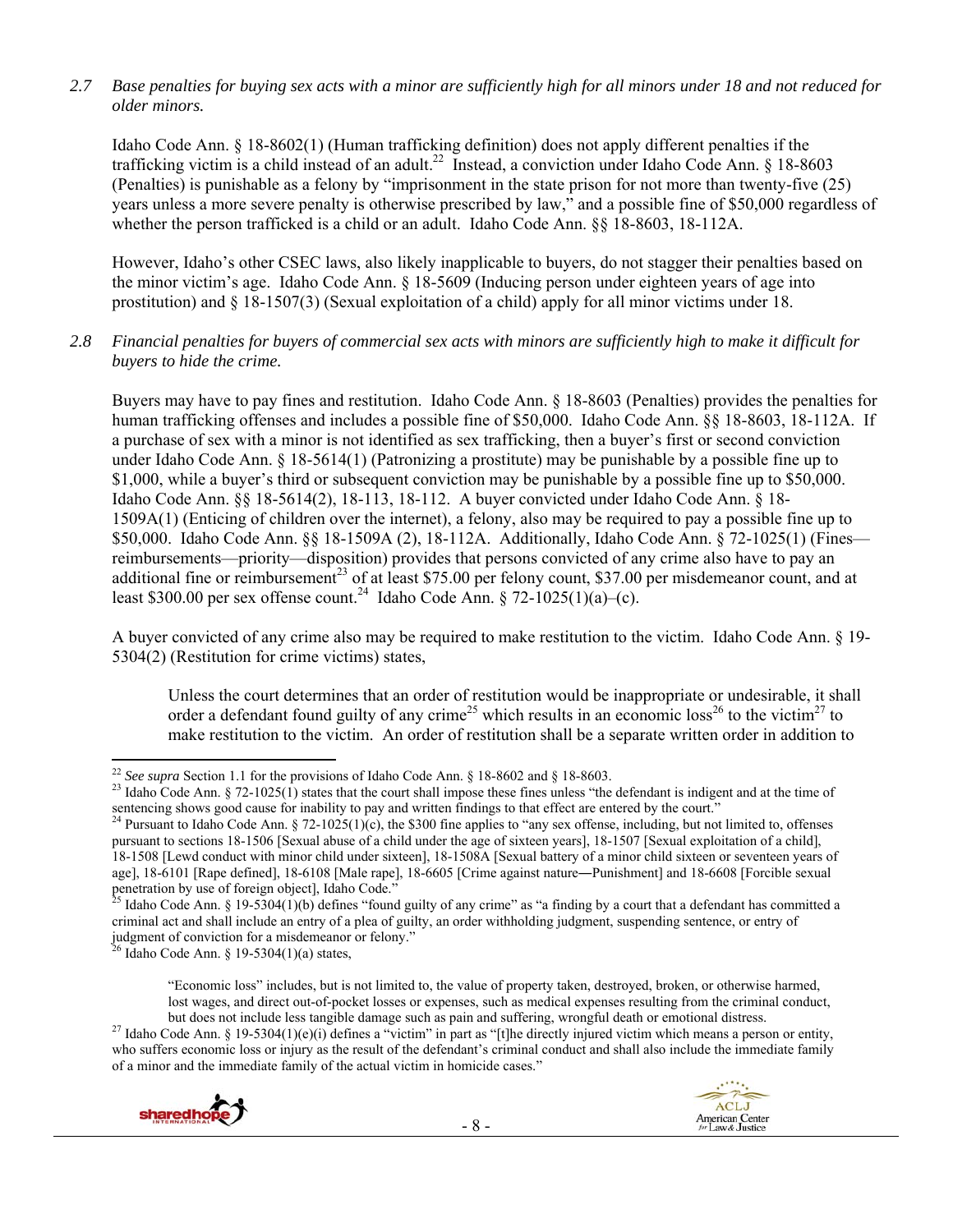any other sentence the court may impose, including incarceration, and may be complete, partial, or nominal. The court may also include restitution as a term and condition of judgment of conviction; however, if a court orders restitution in the judgment of conviction and in a separate written order, a defendant shall not be required to make restitution in an amount beyond that authorized by this chapter. Restitution shall be ordered for any economic loss which the victim actually suffers. The existence of a policy of insurance covering the victim's loss shall not absolve the defendant of the obligation to pay restitution.

Asset forfeiture is generally not an available remedy in Idaho. Instead, Idaho Code Ann. § 18-314 (Property of convict not forfeited) provides,

No conviction of any person for crime works any forfeiture of any property, except in cases in which a forfeiture is expressly imposed by law; and all forfeitures to the people of this state, in the nature of a deodand, or where any person shall flee from justice, are abolished.

Neither Idaho Code Ann. § 18-5614(1) (Patronizing a prostitute) nor § 18-1509A(1) (Enticing of children over the internet) expressly authorizes forfeiture of a defendant's property.

2.8.1 Recommendation: Amend Idaho Code Ann. § 18-8603 (Penalties) for sex trafficking offenses, § 18-5614(1) (Patronizing a prostitute) and § 18-1509A(1) (Enticing of children over the internet) to expressly require buyers to forfeit property used in or acquired by committing the crime.

## *2.9 Buying and possessing child pornography carries penalties as high as similar federal offenses.*

Idaho prohibits the possession of child pornography. Idaho Code Ann. § 18-1507A(2) (Possession of sexually exploitative material for other than a commercial purpose) makes it a crime when a person "knowingly and willfully has in his possession any sexually exploitative material<sup>28</sup>... for other than a commercial purpose." A conviction under this statute is punishable as a felony by imprisonment up to 10 years in the state prison and a fine up to \$10,000. Idaho Code Ann. § 18-1507A(2).

In comparison, a federal conviction for possession of child pornography<sup>29</sup> is generally punishable by imprisonment for 5–20 years and a fine not to exceed  $$250,000.<sup>30</sup>$  Subsequent convictions, however, are punishable by imprisonment up to 40 years and a fine not to exceed  $$250,000.<sup>31</sup>$ 

 $31\,18\,$  U.S.C. §§ 2252(b) (stating if a person has a prior conviction under subsection (a)(2), or a list of other statutes, a conviction is punishable by a fine and imprisonment for  $15-\overline{40}$  years, but if a person has a prior conviction under subsection (a)(4), or a list of other statutes, a conviction is punishable by a fine and imprisonment for 10–20 years), 2252A(b)(1) (stating if a person has a prior conviction under subsection (a)(2), (a)(3), or a list of other statutes, a conviction is punishable by a fine and imprisonment for 15–40 years), 1466A(a), (b) (stating that the penalty scheme for section 2252A(b) applies); *see also* 18 U.S.C. §§ 3559(a)(1) (classifying all of the above listed offenses as felonies), 3571(b)(3) (providing a fine up to \$250,000 for any felony conviction).





 <sup>28</sup> Idaho Code Ann. § 18-1507(2)(k) defines "sexually exploitative material" means "any photograph, motion picture, videotape, print, negative, slide, or other mechanically, electronically, or chemically reproduced visual material which depicts a child engaged in, participating in, observing, or being used for explicit sexual conduct."<br><sup>29</sup> 18 U.S.C. §§ 2252(a)(2), (a)(4) (Certain activities relating to material involving the sexual exploitation of minors),

 $2252A(a)(2)$ –(3) (Certain activities relating to material constituting or containing child pornography), 1466A(a), (b) (Obscene visual representations of the sexual abuse of children).

 $30\,$  18 U.S.C. §§ 2252(b) (stating that a conviction under subsection (a)(2) is punishable by imprisonment for 5–20 years and a fine, while a conviction under subsection (a)(4) is punishable by imprisonment up to 10 years, a fine, or both),  $2252A(b)(1)$  (a conviction is punishable by imprisonment for 5–20 years and a fine), 1466A(a), (b) (stating that a conviction under subsection (a) is "subject to the penalties provided in section 2252A(b)(1)," imprisonment for 5–20 years and a fine, while a conviction under subsection (b) is "subject to the penalties provided in section 2252A(b)(2)," imprisonment up to 10 years, a fine, or both); *see also* 18 U.S.C. §§ 3559(a)(1) (classifying all of the above listed offenses as felonies), 3571(b)(3) (providing a fine up to \$250,000 for any felony conviction).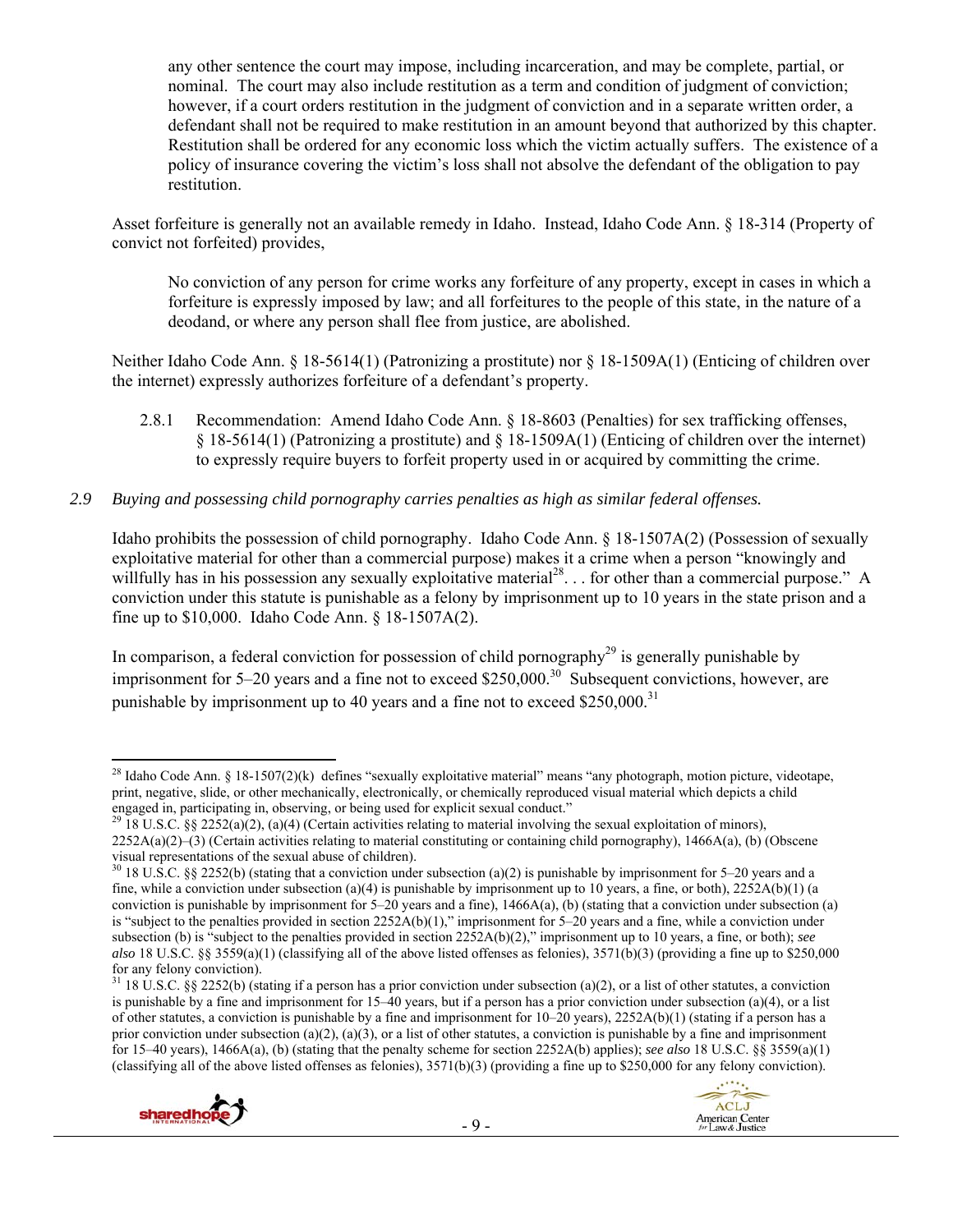*2.10 Convicted buyers of commercial sex acts with minors and child pornography are required to register as sex offenders*.

Idaho Code Ann. § 18-8306(2), (3) (Notice of duty to register and initial registration) provides,

(2) A person convicted of an offense identified in section 18-8304, Idaho Code, and released on probation without a sentence of incarceration in a county jail or correctional facility, including release pursuant to a withheld judgment or release from any mental institution, shall be notified by the sentencing court of the duty to register pursuant to the provisions of this chapter and the offender shall register in accordance with this chapter no later than two (2) working days after sentence is imposed or judgment is withheld. . . .

(3) With respect to an offender convicted of a sexual offense identified in section 18-8304, Idaho Code, and sentenced to a period of immediate incarceration in a jail or correctional facility and subsequently released, placed on probation, or paroled, the department of correction or jail shall provide, prior to release from confinement, written notification of the duty to register and the offender shall register prior to his or her release. . . .

Idaho Code Ann. § 18-8304(1)(a) (Application of chapter—rulemaking authority) states,

The provisions of this chapter shall apply to any person who:

(a) On or after July 1, 1993, is convicted of the crime, or an attempt, a solicitation, or a conspiracy to commit a crime provided for in section . . . 18-1506 (sexual abuse of a child under sixteen years of age), . . . 18-1507A (possession of sexually exploitative material for other than a commercial purpose), 18-1508 (lewd conduct with a minor child), 18-1508A (sexual battery of a minor child sixteen or seventeen years of age), 18-1509A (enticing a child over the internet), . . . or 18-8602(1), Idaho Code, (sex trafficking).

Buyers convicted under Idaho Code Ann. § 18-5614(1) (Patronizing a prostitute) are not required to register as sex offenders, even when the person with whom sex is purchased is a minor.

2.10.1 Recommendation: Amend Idaho Code Ann. § 18-8304(1)(a) (Application of chapter—rulemaking authority) to include, as one of the offenses to which the chapter applies, Idaho Code Ann. § 18- 5614(1) (Patronizing a prostitute) where sex with a minor is purchased.



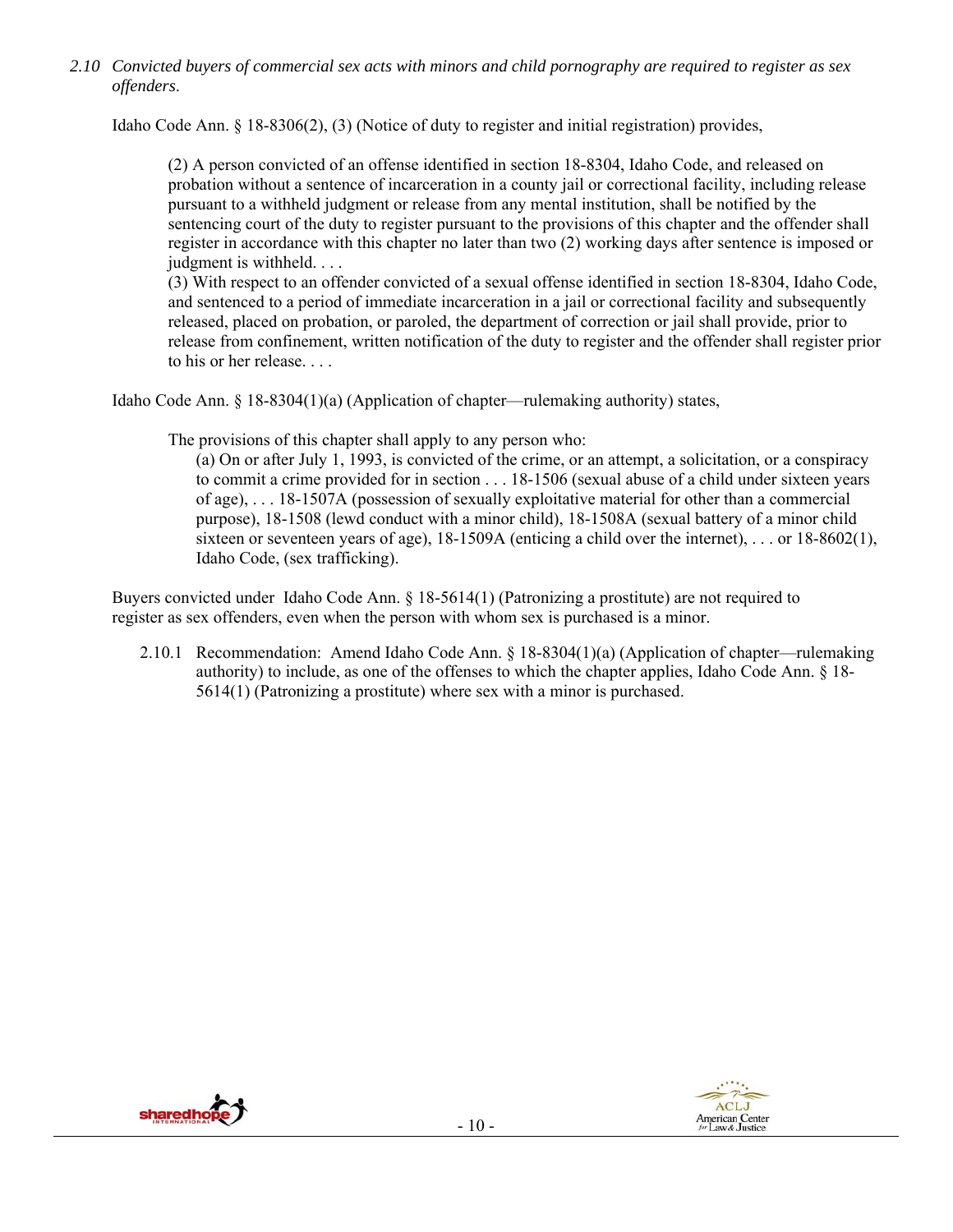#### Framework Issue 3: Criminal provisions for traffickers

## *Legal Components:*

- *3.1 Penalties for trafficking a child for sexual exploitation are as high as federal penalties.*
- *3.2 Creating and distributing child pornography carries penalties as high as similar federal offenses.*
- *3.3 Using the Internet to lure, entice, recruit or sell commercial sex acts with a minor is a separate crime or results in an enhanced penalty for traffickers.*
- *3.4 Financial penalties for traffickers, including asset forfeiture, are sufficiently high.*
- *3.5 Convicted traffickers are required to register as sex offenders.*
- *3.6 Laws relating to termination of parental rights for certain offenses include sex trafficking or CSEC offenses in order to remove the children of traffickers from their control and potential exploitation. \_\_\_\_\_\_\_\_\_\_\_\_\_\_\_\_\_\_\_\_\_\_\_\_\_\_\_\_\_\_\_\_\_\_\_\_\_\_\_\_\_\_\_\_\_\_\_\_\_\_\_\_\_\_\_\_\_\_\_\_\_\_\_\_\_\_\_\_\_\_\_\_\_\_\_\_\_\_\_\_\_\_\_\_\_\_\_\_\_\_\_\_\_\_*

## *Legal Analysis:*

*3.1 Penalties for trafficking a child for sexual exploitation are as high as federal penalties.* 

A trafficker who commits human trafficking<sup>32</sup> while violating Idaho Code Ann. § 18-1507 (Sexual exploitation of a child), § 18-1509A (Enticing of children over the internet), § 18-1511 (Sale or barter of child for adoption or other purpose penalized), § 18-7804 (Prohibited activities), or any of the crimes in Idaho Code Ann. chapter 56 (Prostitution) of title 18 "shall be punished by imprisonment in the state prison for not more than twentyfive (25) years unless a more severe penalty is otherwise prescribed by law." Idaho Code Ann. § 18-8603.

A trafficker also may be punished under Idaho's CSEC laws. A conviction under Idaho Code Ann. § 18-5609 (Inducing person under eighteen years of age into prostitution) is a felony conviction punishable by 2 years to life imprisonment, a fine up to \$50,000, or both; a conviction under Idaho Code Ann. § 18-1507(3) (Sexual exploitation of a child) is punishable as a felony by imprisonment up to 30 years in state prison, a fine up to \$50,000, or both; and a conviction under Idaho Code Ann. § 18-1509A(1) (Enticing of children over the internet) is punishable as a felony by imprisonment up to 15 years and a possible fine up to \$50,000. Idaho Code Ann. §§ 18-5609, 18-1507(5), 18-1509A(1), (2), 18-112A.

Traffickers who "sell or barter any child for adoption or for any other purpose" may be convicted under Idaho Code Ann. § 18-1511 (Sale or barter of child for adoption or other purpose penalized). A conviction under this statute is punishable as a felony by imprisonment up to 14 years in the state penitentiary, a fine up to \$5,000, or both. Idaho Code Ann. § 18-1511.

Traffickers also may face prosecution under Idaho Code Ann. title 18, chapter 78 (Racketeering act). Idaho Code Ann. § 18-7804(a)–(d) (Prohibited activities—penalties) provides,

(a) It is unlawful for any person who has received any proceeds derived directly or indirectly from a pattern of racketeering activity<sup>33</sup> in which the person has participated, to use or invest, directly or

engaging in at least two (2) incidents of racketeering conduct that have the same or similar intents, results, accomplices, victims or methods of commission, or otherwise are interrelated by distinguishing characteristics and are not isolated incidents, provided at least one (1) of such incidents occurred after the effective date of this act and that the last of such incidents occurred within five (5) years after a prior incident of racketeering conduct.



<sup>&</sup>lt;sup>32</sup> See supra Section 1.1 for the definition of "human trafficking" in Idaho Code Ann. § 18-8602.

<sup>&</sup>lt;sup>33</sup> Idaho Code Ann. § 18-7803(d) defines a "pattern of racketeering activity" as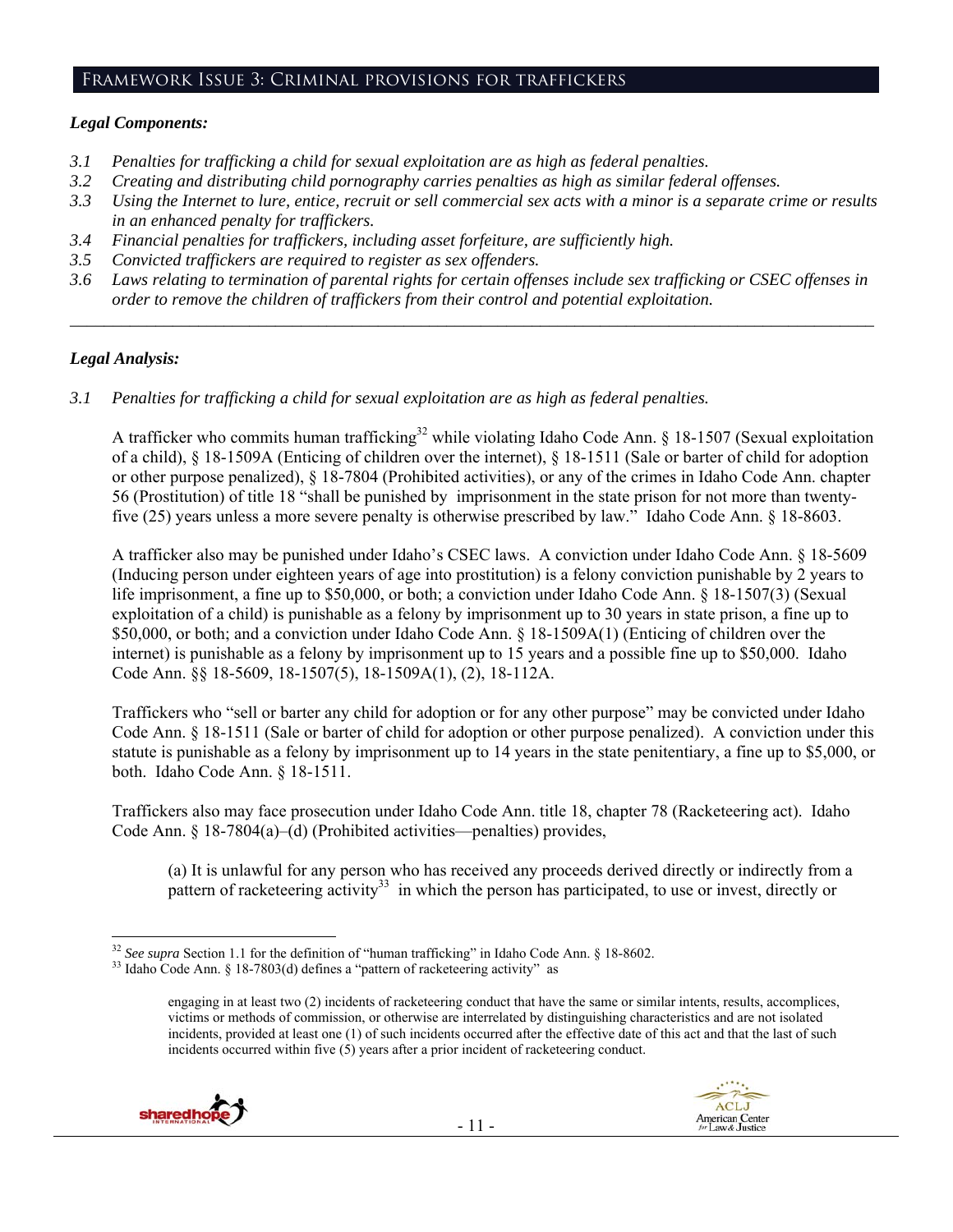indirectly, any part of the proceeds or the proceeds derived from the investment or use thereof in the acquisition of any interest in, or the establishment or operation of, any enterprise<sup>34</sup> or real property.... (b) It is unlawful for any person to engage in a pattern of racketeering activity in order to acquire or maintain, directly or indirectly, any interest in or control of any enterprise or real property. . . . (c) It is unlawful for any person employed by or associated with any enterprise to conduct or participate, directly or indirectly, in the conduct of the affairs of such enterprise by engaging in a pattern of racketeering activity. . . .

(d) It is unlawful for any person to conspire to violate any of the provisions of subsections (a) through  $(c)$  of this section.  $\ldots$ 

Idaho Code Ann. § 18-7803(a) (Definitions) defines "racketeering activity" as "any act which is chargeable or indictable under," among others, Idaho Code Ann. § 18-5601 (Interstate trafficking in prostitution), § 18-5602 (Procurement), § 18-5603 (Receiving pay for procurement), § 18-5604 (Paying for procurement), § 18-5605 (Detention for prostitution), § 18-5606(1) (Accepting earnings of prostitute), § 18-5608 (Harboring prostitutes), and § 18-5609 (Inducing person under eighteen years of age into prostitution). A conviction under Idaho Code Ann. § 18-7804(a)–(d) is punishable as a felony by imprisonment up to 14 years in the Idaho penitentiary, a fine up to \$25,000, or both. Idaho Code Ann.  $\frac{1}{8}$  18-7804(a)–(e).

Additionally, Idaho Code Ann. § 18-8201 (Money laundering and illegal investment—Penalty—Restitution) makes it illegal for a person to engage in a financial transaction that furthers racketeering, stating,

(1) It is unlawful for any person to knowingly or intentionally give, sell, transfer, trade, invest, conceal, transport, or make available anything of value that the person knows is intended to be used to commit or further a pattern of racketeering activity . . . .

(2) It is unlawful for any person to knowingly or intentionally direct, plan, organize, initiate, finance, manage, supervise, or facilitate the transportation or transfer of proceeds known by that person to be derived from a pattern of racketeering activity . . . .

(3) It is unlawful for any person to knowingly or intentionally conduct a financial transaction involving proceeds known by that person to be derived from a pattern of racketeering activity . . . if the transaction is designed in whole or in part to conceal or disguise the nature, location, source, ownership, or control of the proceeds, or to avoid a transaction reporting requirement under state or federal law.

A conviction under this statute is punishable as a felony by imprisonment up to 10 years, a fine up to of the greater of \$250,000 or "twice the value of the property involved in the transaction," or both imprisonment and fine. Idaho Code Ann. § 18-8201(4).

Traffickers may be punished under Idaho Code Ann. title 18, chapter 85 (Idaho Criminal Gang Enforcement Act). Idaho Code Ann. § 18-8503(1), (2) (Punishment) states,

(1) An adult . . . who is convicted of any felony or misdemeanor enumerated in section 18- 8502(3)[Definitions], Idaho Code, that is knowingly committed for the benefit or at the direction of, or in association with, any criminal gang<sup>35</sup> or criminal gang member,<sup>36</sup> in addition to the punishment provided for the commission of the underlying offense, shall be punished as follows:

<sup>&</sup>lt;sup>35</sup> Idaho Code Ann. § 18-8502(1) (Definitions) defines "criminal gang" as "an ongoing organization, association, or group of three (3) or more persons, whether formal or informal, that has a common name or common identifying sign or symbol, whose members individually or collectively engage in or have engaged in a pattern of criminal gang activity, having as one (1) of its primary activities the commission of one (1) or more of the criminal acts enumerated in subsection (3) of this section."  $36$  Idaho Code Ann. § 18-8502(2) defines a "criminal gang member" as





  $34$  Idaho Code Ann. § 18-7803(c) defines an "enterprise" as "any sole proprietorship, partnership, corporation, business, labor union, association or other legal entity or any group of individuals associated in fact although not a legal entity, and includes illicit as well as licit entities."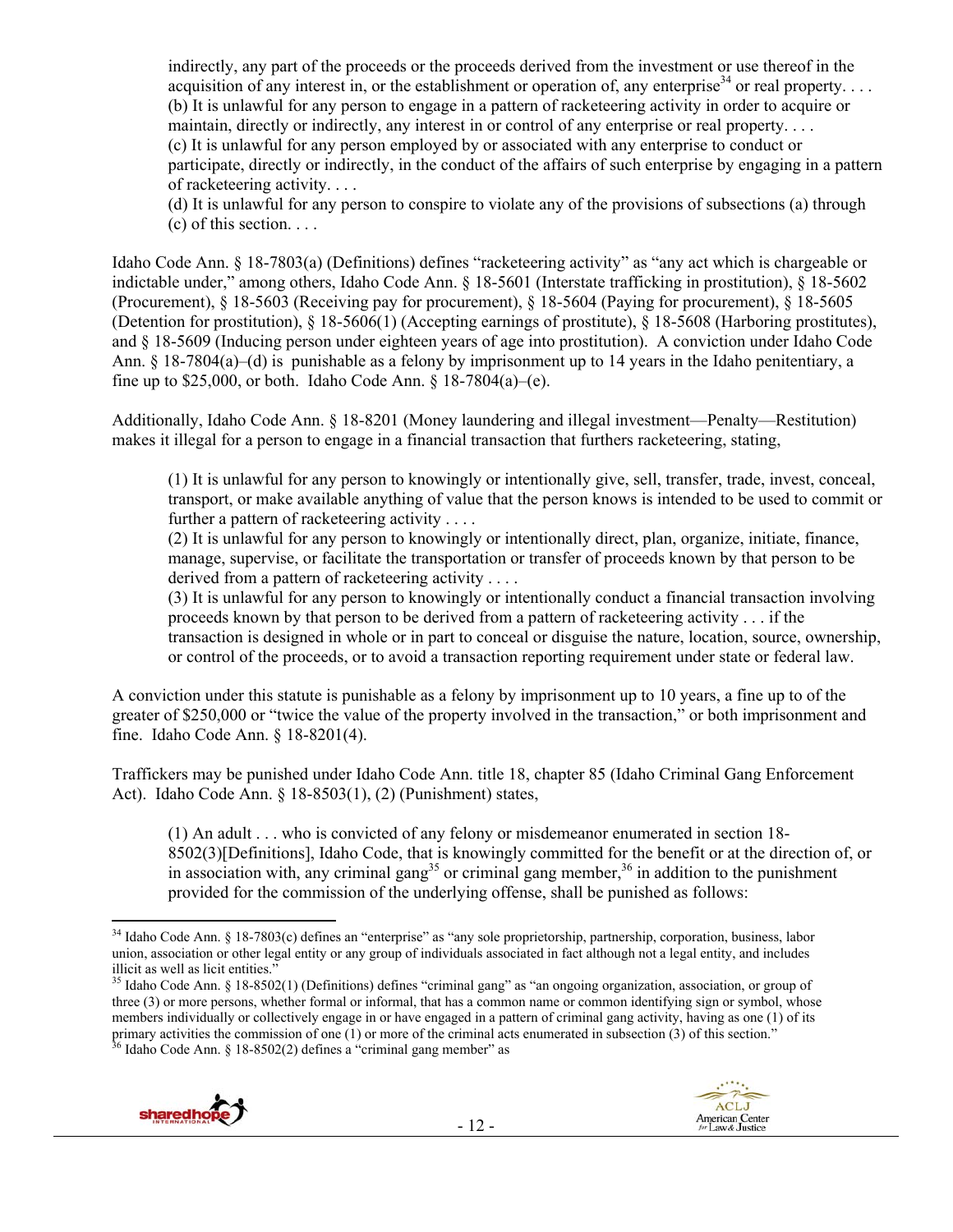(a) Any adult . . . who is convicted of a misdemeanor shall be punished by an additional term of imprisonment in the county jail for not more than one (1) year.

(b) Any adult . . . who is convicted of a felony shall be punished by an extended term of not less than two (2) years and not more than five (5) years in prison.

(c) If the underlying offense described in section 18-8502(3), Idaho Code, is a felony and committed on the grounds of, or within one thousand (1,000) feet of, a public or private elementary, secondary or vocational school during hours when the facility is open for classes or school-related programs or when minors are using the facility, the extended term shall be not less than two (2) years and not more than five (5) years in prison.

(2) This section does not create a separate offense but provides an additional penalty for the primary offense, the imposition of which is contingent upon the finding of the prescribed facts.

Included among the offenses listed in Idaho Code Ann. § 18-8502(3) (Definitions) are Idaho Code Ann. § 18- 8602 (Human trafficking defined), § 18-5601 (Interstate trafficking in prostitution), § 18-5602 (Procurement), § 18-5603 (Receiving pay for procurement), § 18-5604 (Paying for procurement), § 18-5605 (Detention for prostitution), § 18-5606(1) (Accepting earnings of prostitute), § 18-5608 (Harboring prostitutes), § 18-5609 (Inducing person under eighteen years of age into prostitution), § 18-5613 (Prostitution), § 18-5614 (Patronizing a prostitute), § 18-1507 (Sexual exploitation of a child), § 18-7804 (Prohibited activities), and § 18-8201 (Money laundering and illegal investment).

In some cases, a trafficker also may be convicted under Idaho Code Ann. § 18-8504(1) (Recruiting criminal gang members), which criminalizes, "(a) Knowingly soliciting, inviting, encouraging or otherwise causing a person to actively participate in a criminal gang; or (b) Knowingly using force, threats, violence or intimidation directed at any person, or by the infliction of bodily injury upon any person, to actively participate in a criminal gang." A conviction under this statute is punishable by imprisonment up to 10 years. Idaho Code Ann. § 18- 8504(2).

In comparison, if the victim is under the age of 14, a conviction under the Trafficking Victims Protection Act  $(TVPA)<sup>37</sup>$  for child sex trafficking is punishable by 15 years to life imprisonment and a fine not to exceed \$250,000. 18 U.S.C. §§ 1591(b)(1), 3559(a)(1), 3571(b)(3). If the victim is between the ages of 14–17, a conviction is punishable by 10 years to life imprisonment and a fine not to exceed \$250,000. 18 U.S.C. §§ 1591(b)(2), 3559(a)(1), 3571(b)(3). A conviction is punishable by mandatory life imprisonment, however, if the trafficker has a prior conviction for a federal sex offense<sup>38</sup> against a minor.

*3.2 Creating and distributing child pornography carries penalties as high as similar federal offenses*.

Creating and distributing child pornography is illegal under Idaho Code Ann. § 18-1507(3) (Sexual exploitation of a child), which states,

<u> 1989 - Johann Stein, marwolaethau a gweledydd a ganrad y ganrad y ganrad y ganrad y ganrad y ganrad y ganrad</u>

(e) Is identified as a gang member by physical evidence such as photographs or other documentation; or





any person who engages in a pattern of criminal gang activity and who meets two (2) or more of the following criteria: (a) Admits to gang membership;

<sup>(</sup>b) Is identified as a gang member;

<sup>(</sup>c) Resides in or frequents a particular gang's area and adopts its style of dress, its use of hand signs, or its tattoos, and associates with known gang members;

<sup>(</sup>d) Has been arrested more than once in the company of identified gang members for offenses that are consistent with usual gang activity;

<sup>(</sup>f) Has been stopped in the company of known gang members four (4) or more times. 37 *See supra* note 18. 38 *See supra* note 19.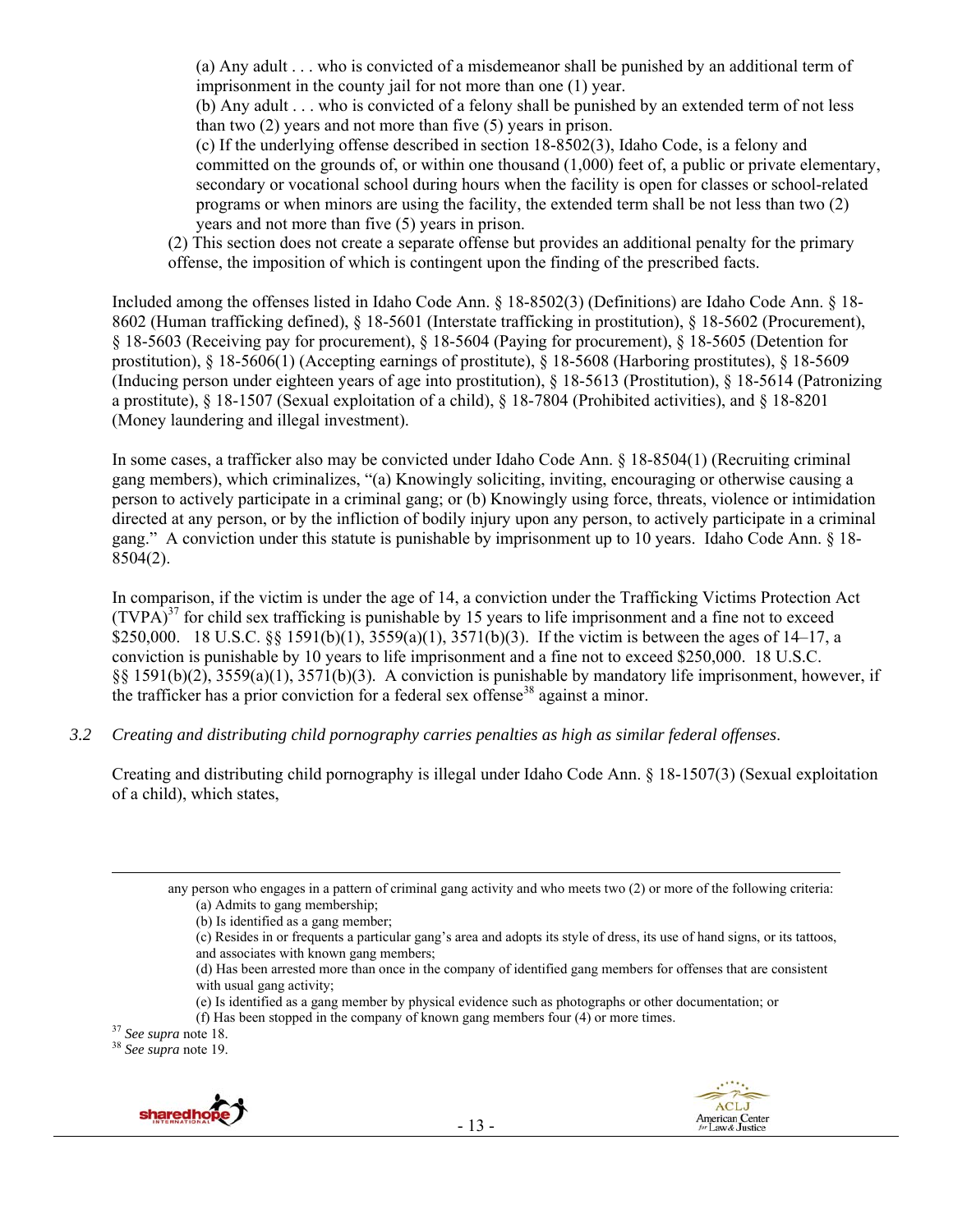A person commits sexual exploitation of a child<sup>39</sup> if, for any commercial purpose,<sup>40</sup> he knowingly: (a) Causes, induces, or permits a child to engage in, or be used for, any explicit sexual conduct;  $41$  or (b) Prepares, arranges for, publishes, produces, promotes, makes, sells, finances, offers, exhibits, advertises, deals in, possesses, or distributes any sexually exploitative material.<sup>4</sup>

A conviction under this statute is punishable as a felony by imprisonment up to 30 years in state prison, a fine up to \$50,000, or both. Idaho Code Ann. § 18-1507(5).

In comparison, if the victim is under the age of 14, a conviction under the TVPA for child sex trafficking is punishable by 15 years to life imprisonment and a fine not to exceed \$250,000. 18 U.S.C. §§ 1591(b)(1),  $3559(a)(1)$ ,  $3571(b)(3)$ . If the victim is between the ages of  $14-17$ , a conviction is punishable by 10 years to life imprisonment and a fine not to exceed \$250,000. 18 U.S.C. §§ 1591(b)(2), 3559(a)(1), 3571(b)(3). A conviction is punishable by mandatory life imprisonment, however, if the trafficker has a prior conviction for a federal sex offense<sup>43</sup> against a minor. Additionally, a federal conviction for distribution of child pornography<sup>44</sup> is generally punishable by imprisonment for 5–20 years and a fine not to exceed \$250,000.<sup>45</sup> Subsequent convictions, however, are punishable by imprisonment up to 40 years and a fine not to exceed \$250,000.46

*3.3 Using the Internet to lure, entice, recruit or sell commercial sex acts with a minor is a separate crime or results in an enhanced penalty for traffickers.* 

Idaho Code Ann. § 18-1509A(1) (Enticing of children over the internet) makes it a crime to use the Internet to lure or entice a minor to engage in a sexual act; however, the statute has limited applicability to traffickers, as it only applies to offenders who attempt to have the child "engage in any sexual act with or against the child where such act is a violation of chapter 15 [Children and vulnerable adults], 61 [Rape] or 66 [Sex crimes], title 18, Idaho Code." This statute likely applies to traffickers who use the Internet with the intent to commit a violation of Idaho Code Ann. § 18-1507 (Sexual exploitation of a child). A conviction under Idaho Code Ann. § 18-1509A(1) is punishable as a felony by imprisonment up to 15 years and a possible fine up to \$50,000. Idaho Code Ann. §§ 18-1509A(1), (2), 18-112A.

3.3.1 Recommendation: Amend Idaho Code Ann. § 18-1509A(1) (Enticing of children over the internet) to include instances when traffickers use the Internet to attempt to solicit children to engage in acts in violation of chapters 56 (Prostitution) and 86 (Human trafficking).

<sup>18</sup> U.S.C. §§ 2252(b) (stating if a person has a prior conviction under subsection (a)(1), (a)(2), or (a)(3) or a list of other statutes, a conviction is punishable by a fine and imprisonment for  $15-40$  years),  $2252A(b)(1)$  (stating if a person has a prior conviction under subsection (a)(2), (a)(3), or a list of other statutes, a conviction is punishable by a fine and imprisonment for  $15-$ 40 years), 1466A(a), (b) (stating that the penalty scheme for section 2252A(b) applies); *see also* 18 U.S.C. §§ 3559(a)(1) (classifying all of the above listed offenses as felonies), 3571(b)(3) (providing a fine up to \$250,000 for any felony conviction).





<sup>&</sup>lt;sup>39</sup> See supra note 2 for the definition of "child."

<sup>&</sup>lt;sup>40</sup> See supra note 3 for the definition of "commercial purpose."<br><sup>41</sup> See supra note 4 for the definition of "explicit sexual conduct."<br><sup>42</sup> See supra note 28 for the definition of "explicit sexually exploitative materia  $2252A(a)(2)$ ,  $(a)(3)$  (Certain activities relating to material constituting or containing child pornography), 1466A(a) (Obscene visual representations of the sexual abuse of children).

<sup>&</sup>lt;sup>45</sup> 18 U.S.C. §§ 2252(b) (stating that a conviction under subsection (a)(1), (a)(2), or (a)(3) is punishable by imprisonment for 5– 20 years and a fine), 2252A(b)(1) (a conviction is punishable by imprisonment for 5–20 years and a fine), 1466A(a), (b) (stating that a conviction under subsection (a) is "subject to the penalties provided in section  $2252A(b)(1)$ ," imprisonment for 5–20 years and a fine, while a conviction under subsection (b) is "subject to the penalties provided in section  $2252A(b)(2)$ ," imprisonment up to 10 years, a fine, or both); *see also* 18 U.S.C. §§ 3559(a)(1) (classifying all of the above listed offenses as felonies), 3571(b)(3) (providing a fine up to \$250,000 for any felony conviction).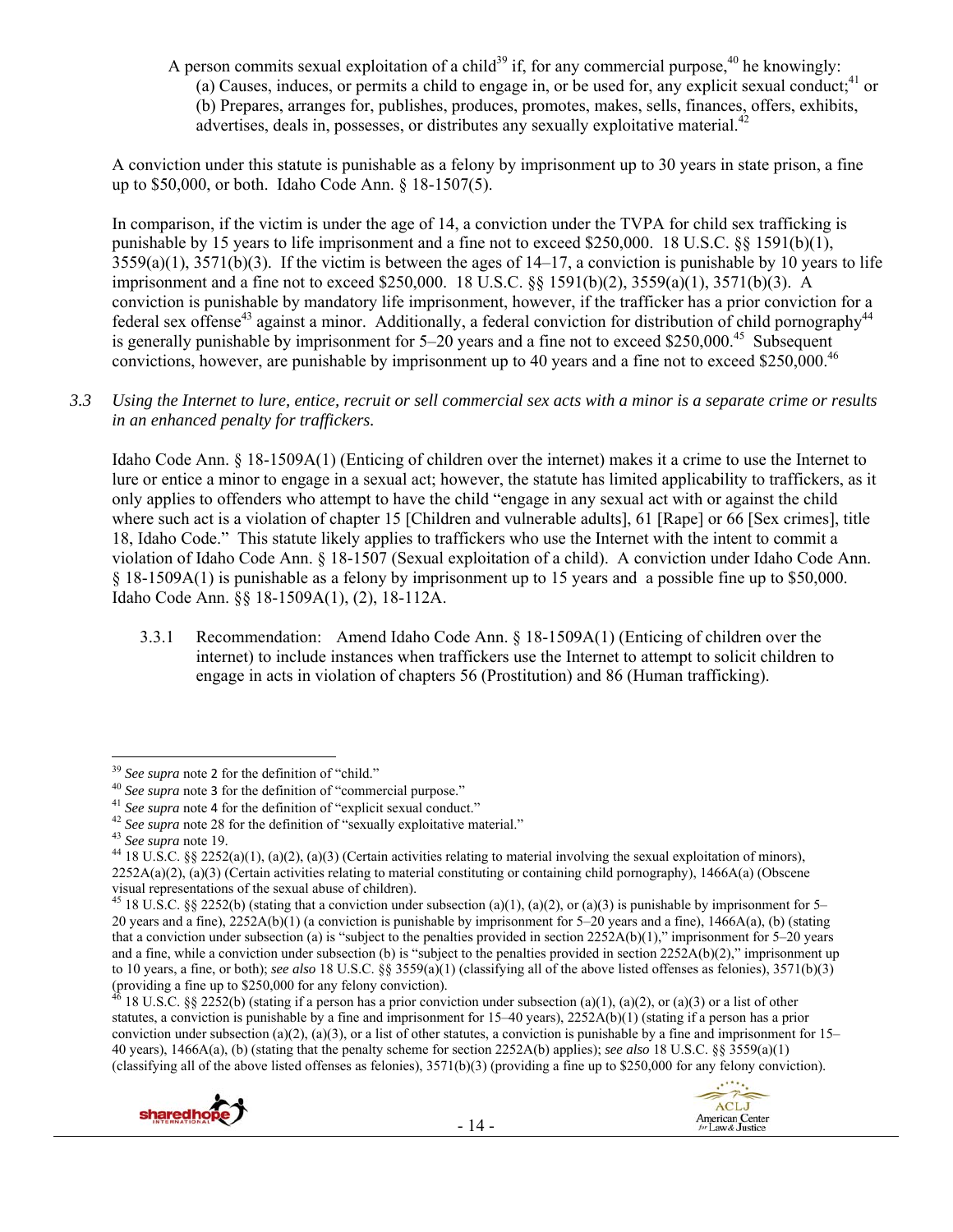## *3.4 Financial penalties for traffickers, including asset forfeiture, are sufficiently high*.

Traffickers may be subject to fines, restitution, forfeiture, and civil damages. A trafficker convicted under Idaho Code Ann. § 18-8602 (Human trafficking defined) or § 18-1509A(1) (Enticing of children over the internet) may be subject to a fine up to \$50,000. Idaho Code Ann. §§ 18-8603, 18-1509A(2), 18-112A. A trafficker convicted under Idaho Code Ann. § 18-5609 (Inducing person under eighteen years of age into prostitution) or § 18-1507(3) (Sexual exploitation of a child) may be required to pay a fine up to \$50,000. Idaho Code Ann. §§ 18-5609, 18-1507(5). A trafficker convicted under Idaho Code Ann. § 18-5601 (Interstate trafficking in prostitution), § 18-5602 (Procurement), § 18-5603 (Receiving pay for procurement), § 18-5604 (Paying for procurement), § 18-5605 (Detention for prostitution), § 18-5606(1) (Accepting earnings of prostitute), or § 18-5608 (Harboring prostitutes) may be required to pay a fine of \$1,000–\$50,000. Idaho Code Ann. §§ 18-5601, to -5606, 18-5608. A trafficker convicted under Idaho Code Ann. § 18-1511 (Sale or barter of child for adoption or other purpose penalized) may be required to pay a fine up to \$5,000. Idaho Code Ann. § 18-1511. A trafficker convicted under Idaho Code Ann. § 18-7804(a)–(d) (Prohibited activities) may be required to pay a fine up to \$25,000, while one convicted under Idaho Code Ann. § 18-8201 (Money laundering and illegal investment) may be ordered to pay a fine up to the greater of \$250,000 or "twice the value of the property involved in the transaction." Idaho Code Ann. §§ 18-7804(e), 18-8201(4). Additionally, Idaho Code Ann. § 72-1025(1) (Fines) provides that a trafficker convicted of any crime also may have to pay an additional fine or reimbursement of \$37.00 per misdemeanor count, at least \$75.00 per felony count, and at least \$300.00 per sex offense count  $47$ 

A court may require traffickers to pay restitution to the victims of human trafficking. Idaho Code Ann. § 18- 8604(1), (2) (Restitution—rehabilitation) provides,

(1) In addition to any other amount of loss resulting from a human trafficking violation, the court shall order restitution, as applicable, including the greater of:

(a) The gross income or value to the defendant of the victim's labor or services; or

(b) The value of the victim's labor as guaranteed under the minimum wage and overtime provisions of the federal fair labor standards act.

(2) In addition to any order for restitution as provided in this section, the court shall order the defendant to pay an amount determined by the court to be necessary for the mental and physical rehabilitation of the victim or victims.

A trafficker convicted of any other crime also may be required to make restitution to the victims. Idaho Code Ann. § 19-5304(2) (Restitution for crime victims) requires the court to order a defendant to make restitution where the crime resulted in an economic loss<sup>48</sup> to the victim, unless restitution is determined to be "inappropriate or undesirable."<sup>49</sup> Idaho Code Ann.  $\S$  18-8201(5) (Money laundering and illegal investment) further authorizes the court to "order restitution for all costs and expenses of prosecution and investigation," where a trafficker is convicted under Idaho Code Ann. § 18-8201(1)–(3).

Idaho Code Ann. § 18-314 (Property of convict not forfeited)<sup>50</sup> limits the availability of asset forfeiture to where it is expressly authorized by law. Most of the laws under which traffickers may be prosecuted do not expressly authorize forfeiture; however, where a trafficker is convicted of racketeering under Idaho Code Ann. § 18-7804 (Prohibited activities), subsection (g) provides,

In addition to any other penalties prescribed by law, whoever violates any provisions of this act shall forfeit to the state of Idaho:



<sup>&</sup>lt;sup>47</sup> See supra note 24 for the applicable sex offenses.<br><sup>48</sup> See supra note 26 for the definition of "economic loss."<br><sup>49</sup> See supra section 2.8 for the provisions of Idaho Code Ann. § 19-5304(2) (Restitution for crime vi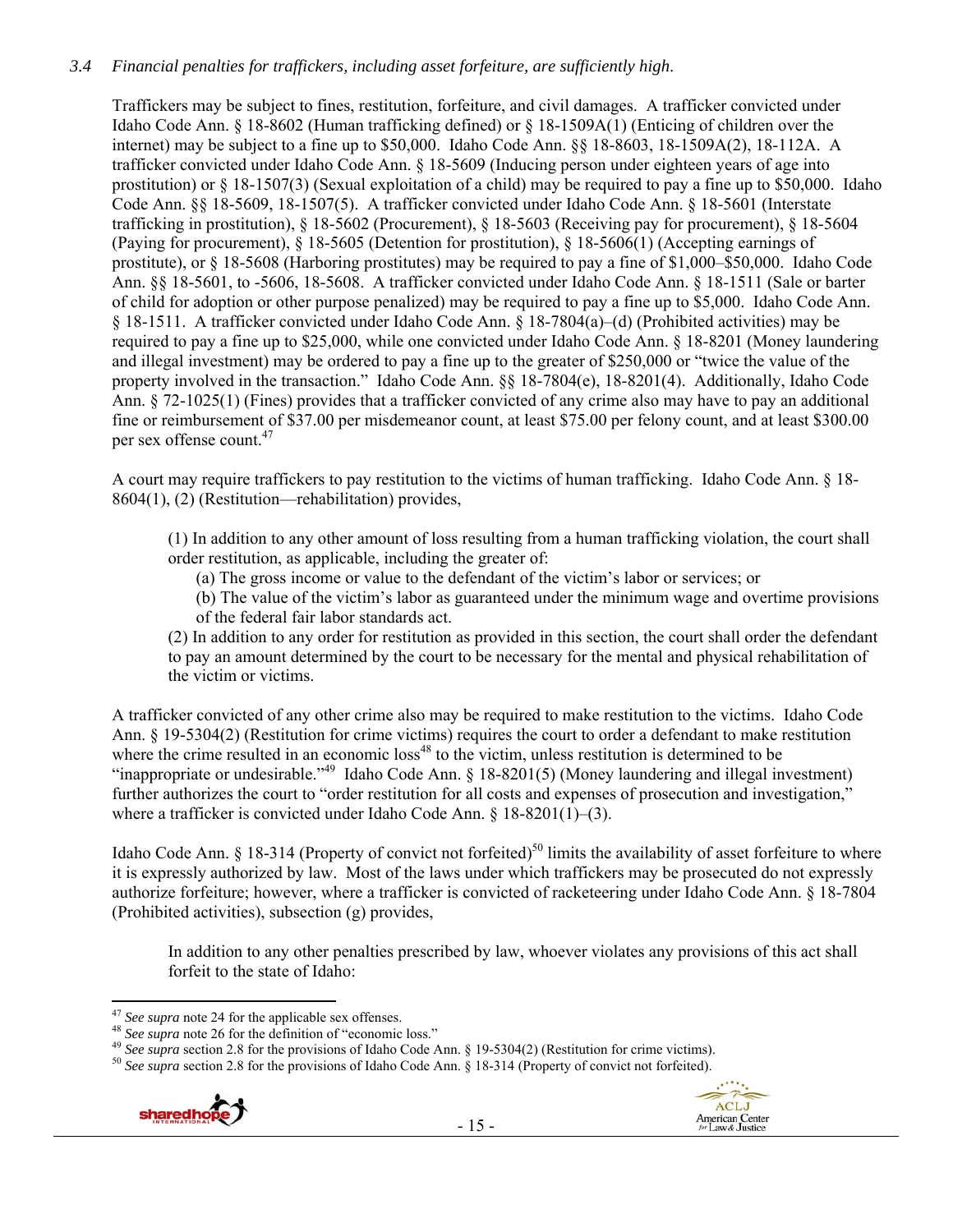(1) Any interest acquired or maintained in violation of the racketeering act; and (2) Any interest in, security of, claim against or property or contractual right of any kind affording a source of influence over any enterprise which he has established, operated, controlled, conducted or participated in the conduct of in violation of the provisions of the racketeering act.

Idaho Code Ann. § 52-406 (Right to possession of real property and personal property after hearing on the temporary injunction—Conditions for avoidance of temporary forfeiture) authorizes the court to "declare a temporary forfeiture of the use of the real property upon which [a] public nuisance is located and the personal property located therein" where allegations complaining of a moral nuisance<sup>51</sup> are supported by clear and convincing evidence. Idaho Code Ann. § 52-104(F) (Moral nuisances—types) expressly declares that "[e]very place which, as a regular course of business, is used for the purposes of lewdness, assignation, or prostitution, and every such place in or upon which acts of lewdness, assignation, or prostitution, are held or occur," is a moral nuisance. Additionally, Idaho Code Ann. § 52-415 (Civil penalty—Forfeiture—Accounting—Lien as to expenses of abatement) states,

All personal property declared to be a moral nuisance . . . and all monies and other considerations declared to be a moral nuisance . . . are the subject of forfeiture to the local government and are recoverable as damages in the county wherein such matter is sold, exhibited or otherwise used. Such monies may be traced to and shall be recoverable from persons who, under section 52-405 [Notice of hearing on temporary injunction—Consolidation], Idaho Code, have knowledge of the nuisance at the time such monies are received by them.

Traffickers convicted of certain offenses may face civil liability. A trafficker who engages in a pattern of racketeering activity<sup>52</sup> in violation of Idaho Code Ann. § 18-7804 (Prohibited activities) may be liable for civil damages up to 3 "times the actual damages proved and the cost of the suit, including reasonable attorney's fees." Idaho Code Ann. § 18-7805(a).

3.4.1 Recommendation: Enact a law requiring defendants to forfeit all assets used in connection with the commission of a commercial sexual exploitation of a child crime.

## *3.5 Convicted traffickers are required to register as sex offenders.*

Idaho Code Ann. § 18-8306(2), (3) (Notice of duty to register and initial registration) requires those convicted of offenses listed in Idaho Code Ann.  $\S$  18-8304 (Applicability of chapter) to register as sex offenders.<sup>53</sup> Included among the offenses listed in Idaho Code Ann. § 18-8304(1)(a) are Idaho Code Ann. § 18-8602(1) (Human trafficking defined), § 18-5609 (Inducing person under eighteen years of age into prostitution), § 18- 1507 (Sexual exploitation of a child), § 18-1509A(1) (Enticing of children over the internet), and § 18-5605 (Detention for prostitution).

*3.6 Laws relating to termination of parental rights for certain offenses include sex trafficking or CSEC offenses in order to remove the children of traffickers from their control and potential exploitation.*

Convictions under Idaho Code Ann. § 18-8602(1) (Human trafficking defined) or Idaho's CSEC laws are not listed as grounds for terminating parental rights in Idaho. The only relevant provisions in Idaho Code Ann. § 16-2005(1)–(3) (Conditions under which termination may be granted) that may be used to terminate the relationship between a trafficker and a child include when it is in the child's best interest and "[t]he parent has neglected or abused the child" or "has been incarcerated and is likely to remain incarcerated for a substantial



  $51$  Idaho Code Ann. § 52-103(E) (Moral nuisance—definitions) defines a "moral nuisance" as "a nuisance which is injurious to public morals."

<sup>52</sup> *See supra* note 33 for the definition of a "pattern of racketeering activity." 53 *See supra* Section 2.10 for the provisions of Idaho Code Ann. § 18-8306.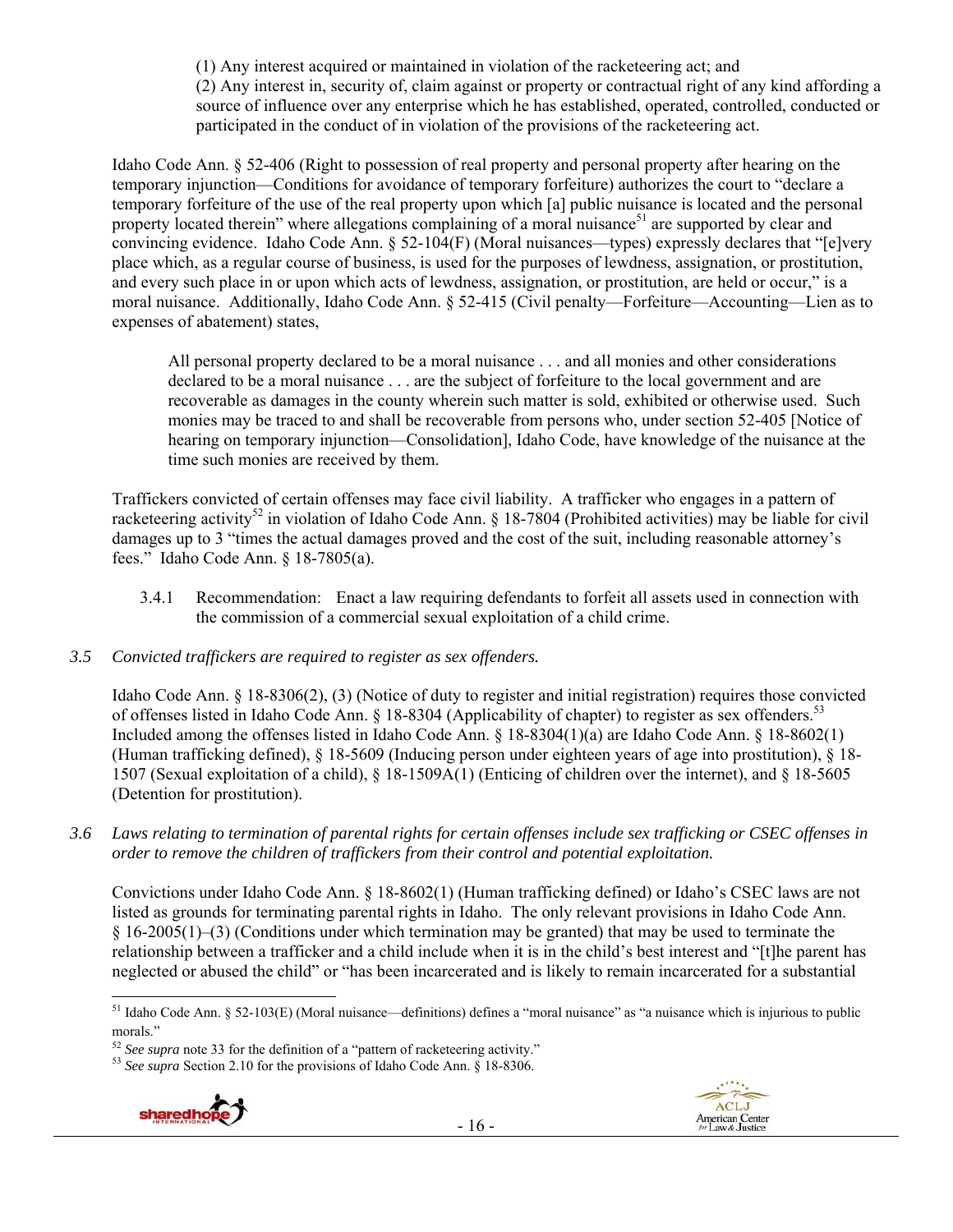period of time during the child's minority." Idaho Code Ann. § 16-2005(1)(b), (e). The court may presume it is in the best interests of the child to terminate the relationship if the parent has "subjected the child to sexual abuse." Idaho Code Ann. § 16-2005(2)(b). Finally, pursuant to Idaho Code Ann. § 16-2005(3), "The court may grant an order terminating the relationship if termination is found to be in the best interest of the parent and child."

3.6.1 Recommendation: Amend Idaho Code Ann. § 16-2005 (Conditions under which termination may be granted) to include a parent's conviction for subjecting any child to trafficking under Idaho Code Ann. § 18-8602(1) (Human trafficking defined) or Idaho's CSEC laws as grounds authorizing the termination of parental rights.

#### Framework Issue 4: Criminal provisions for facilitators

#### *Legal Components:*

- *4.1 The acts of assisting, enabling, or financially benefitting from child sex trafficking are included as criminal offenses in the state sex trafficking statute.*
- *4.2 Financial penalties, including asset forfeiture laws, are in place for those who benefit financially from or aid and assist in committing domestic minor sex trafficking.*

*\_\_\_\_\_\_\_\_\_\_\_\_\_\_\_\_\_\_\_\_\_\_\_\_\_\_\_\_\_\_\_\_\_\_\_\_\_\_\_\_\_\_\_\_\_\_\_\_\_\_\_\_\_\_\_\_\_\_\_\_\_\_\_\_\_\_\_\_\_\_\_\_\_\_\_\_\_\_\_\_\_\_\_\_\_\_\_\_\_\_\_\_\_\_* 

- *4.3 Promoting and selling child sex tourism is illegal.*
- *4.4 Promoting and selling child pornography is illegal.*

#### *Legal Analysis:*

*4.1 The acts of assisting, enabling, or financially benefitting from child sex trafficking are included as criminal offenses in the state sex trafficking statute*.

Idaho Code Ann. § 18-8602(1) (Human trafficking defined) does not expressly criminalize assisting, enabling, or financially benefitting from domestic minor sex trafficking, stating instead that "'human trafficking' means: (1) Sex trafficking . . . in which the person induced to perform such act has not attained eighteen (18) years of age." Additionally, no CSEC laws include the acts of facilitators. However, other laws related to prostitution may be used to prosecute facilitators.

A facilitator may be convicted under several Idaho prostitution laws, all of which are punishable as felonies by imprisonment for 2–20 years, a \$1,000–\$50,000 fine, or both. Idaho Code Ann. §§ 18-5603, 18-5604, 18-5606, 18-5608. Idaho Code Ann. § 18-5603 (Receiving pay for procurement) applies to a facilitator "who knowingly receives money or any object of value to procure a prostitute." Idaho Code Ann. § 18-5604 (Paying for procurement) applies to a facilitator "who pays another money or any object of value to procure a third person to engage in prostitution." Idaho Code Ann. § 18-5606(1) (Accepting earnings of prostitute) applies to a facilitator "who shall knowingly accept or appropriate any money or item of value from the proceeds or earnings of any person engaged in prostitution as part of a joint venture<sup>54</sup> with such person." Lastly, Idaho Code Ann. § 18-5608 (Harboring prostitutes) applies to a facilitator "maintaining, controlling or supporting a house of prostitution."<sup>55</sup>

<sup>&</sup>lt;sup>55</sup> See supra note 14 for the definition of "house of prostitution."



 54 Idaho Code Ann. 18-5606(2) defines "joint venture" as "an undertaking by two (2) or more persons jointly to carry out a single business enterprise involving one or more transactions for profit. Such joint venture can be created by oral agreement or may be inferred from acts or conduct."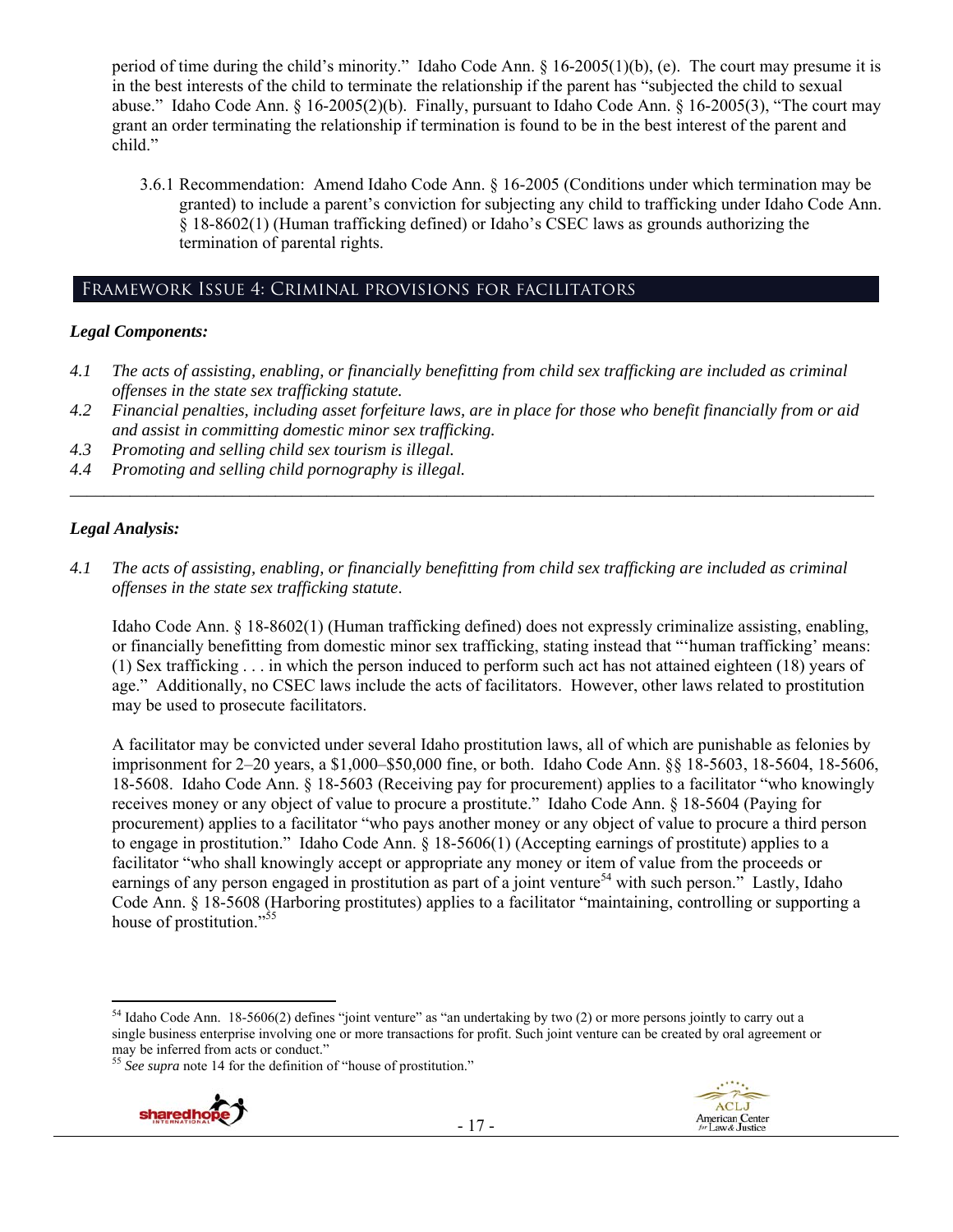Facilitators also may face prosecution under Idaho Code Ann. title 18, chapter 78 (Racketeering act) to the extent that they receive and invest proceeds derived from a pattern of racketeering activity in violation of Idaho Code Ann. § 18-7804(a)–(d) (Prohibited activities).<sup>56</sup> As defined in Idaho Code Ann. § 18-7803(a) (Definitions), "racketeering activity" includes "any act which is chargeable or indictable under" Idaho Code Ann. § 18-5603 (Receiving pay for procurement), § 18-5604 (Paying for procurement), § 18-5606(1) (Accepting earnings of prostitute), and § 18-5608 (Harboring prostitutes). A conviction under Idaho Code Ann. § 18-7804(a)–(d) is punishable as a felony by imprisonment up to 14 years in the Idaho penitentiary, a fine up to \$25,000, or both. Idaho Code Ann. § 18-7804(a)–(e).

Additionally, Idaho Code Ann. § 18-8201 (Money laundering and illegal investment) separately makes it illegal for a facilitator to knowingly engage in certain financial transactions that further racketeering.<sup>57</sup> A conviction under this statute is punishable as a felony by imprisonment up to 10 years, a fine of the greater of up to \$250,000 or "twice the value of the property involved in the transaction," or both fine and imprisonment. Idaho Code Ann. § 18-8201(4).

Facilitators also may face additional punishment under Idaho Code Ann. title 18, chapter 85 (Idaho criminal gang enforcement act).<sup>58</sup> Included among the offenses listed in Idaho Code Ann.  $\S$  18-8502(3) (Definitions), to which Idaho Code Ann. § 18-8503 (Punishment) applies, are Idaho Code Ann. § 18-5603 (Receiving pay for procurement), § 18-5604 (Paying for procurement), § 18-5606(1) (Accepting earnings of prostitute), § 18-5608 (Harboring prostitutes), § 18-1507 (Sexual exploitation of a child), § 18-7804 (Prohibited activities), and § 18- 8201 (Money laundering and illegal investment).

- 4.1.1 Recommendation: Amend Idaho Code Ann. § 18-8602(1) (Human trafficking defined) to include anyone who knowingly assists, enables, or financially benefits from human trafficking.
- *4.2 Financial penalties, including asset forfeiture laws, are in place for those who benefit financially from or aid and assist in committing domestic minor sex trafficking.*

Facilitators may be subject to fines, restitution, forfeiture, and civil damages. A facilitator convicted under Idaho Code Ann. § 18-5603 (Receiving pay for procurement), §18-5604 (Paying for procurement), § 18- 5606(1) (Accepting earnings of prostitute), or § 18-5608 (Harboring prostitutes) may be required to pay a fine of \$1,000–\$50,000. Idaho Code Ann. §§ 18-5604, 18-5603, 18-5606, 18-5608. A facilitator convicted under Idaho Code Ann. § 18-7804(a)–(d) (Prohibited activities) may be required to pay a fine up to \$25,000, while one convicted under Idaho Code Ann. § 18-8201(4) (Money laundering and illegal investment) may be ordered to pay a fine of the greater of up to \$250,000 or "twice the value of the property involved in the transaction." Idaho Code Ann. §§ 18-7804(e), 18-8201(4). Additionally, Idaho Code Ann. § 72-1025(1) (Fines) provides that a facilitator convicted of any crime also may have to pay an additional fine or reimbursement of \$37.00 per misdemeanor count, at least \$75.00 per felony count, and at least \$300.00 per sex offense account.<sup>59</sup>

Facilitators convicted of any crime may be required to make restitution to their victims. Idaho Code Ann. § 19- 5304(2) (Restitution for crime victims) requires the court to order a defendant to make restitution when the crime resulted in an economic  $loss^{60}$  to the victim, unless the court determines that restitution is "inappropriate" or undesirable."61 Idaho Code Ann. § 18-8201(5) (Money laundering and illegal investment) further authorizes the court to "order restitution for all costs and expenses of prosecution and investigation," if a facilitator is convicted under Idaho Code Ann. § 18-8201(1)–(3).

<sup>56</sup> See supra Section 3.1 for the provisions of Idaho Code Ann. § 18-7804(a)–(d).

<sup>&</sup>lt;sup>57</sup> See supra Section 3.1 for the provisions of Idaho Code Ann. § 18-8201.<br><sup>58</sup> See supra Section 3.1 for the provisions of Idaho Code Ann. § 18-8503(1), (2).<br><sup>59</sup> See supra note 24 for the applicable sex offenses.<br><sup>60</sup>



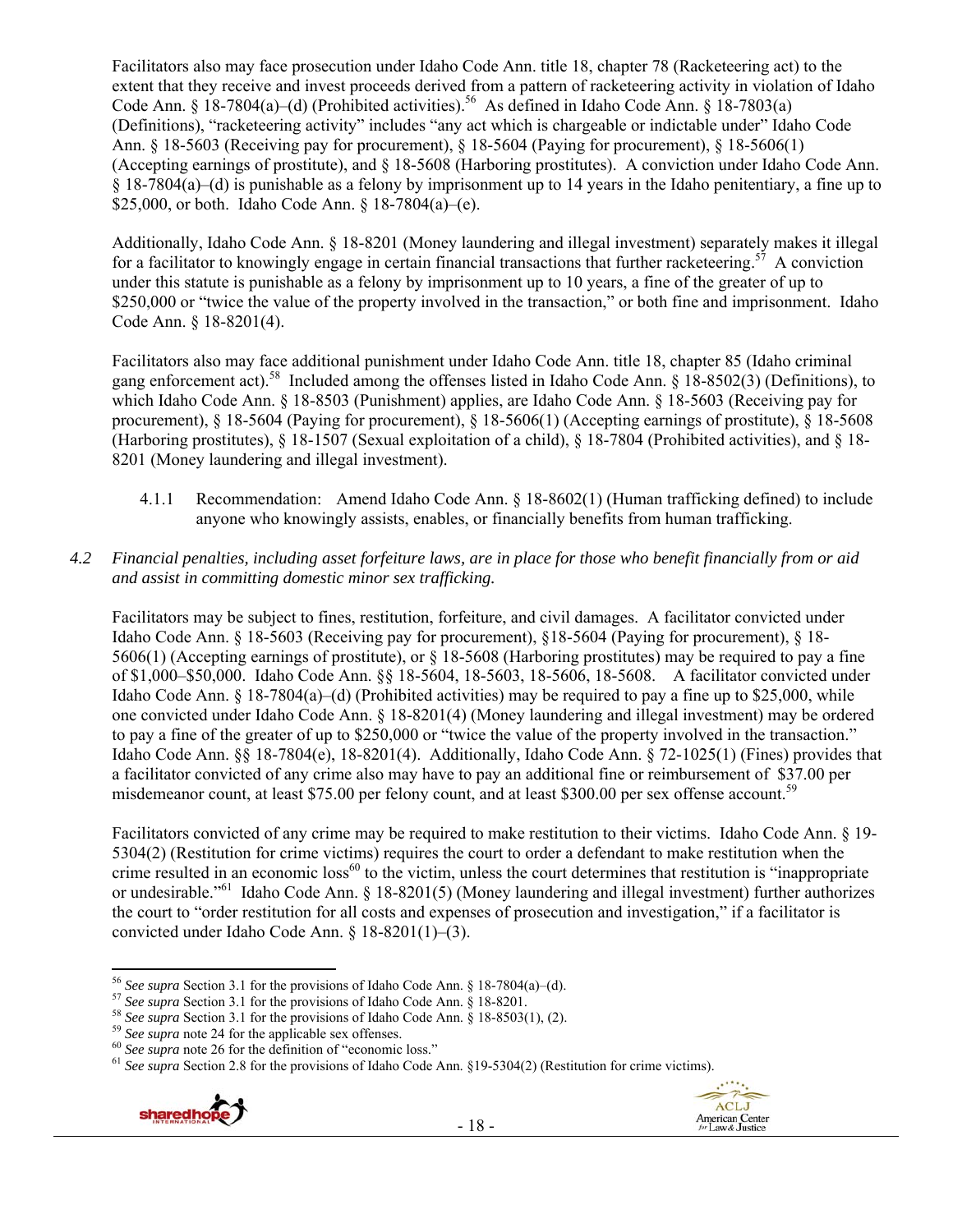Idaho Code Ann. § 18-314 (Property of convict not forfeited)<sup>62</sup> limits the availability of asset forfeiture to when it is expressly authorized by law. Most of the laws under which facilitators may be prosecuted do not expressly authorize asset forfeiture; however, when a facilitator is convicted of racketeering under Idaho Code Ann. § 18- 7804 (Prohibited activities), Idaho Code Ann. § 18-7804(g)(1) authorizes the forfeiture of certain property acquired as the result of the violation.<sup>63</sup> Additionally, Idaho Code Ann. § 52-406 (Right to possession of real property and personal property after hearing on the temporary injunction) authorizes the court to "declare a temporary forfeiture of the use of the real property upon which [a] public nuisance is located and the personal property located therein" if allegations complaining of a moral nuisance<sup>64</sup> are supported by "clear and convincing evidence." Idaho Code Ann. § 52-104(F) (Moral nuisances—types) expressly declares that "[e]very place which, as a regular course of business, is used for the purposes of lewdness, assignation, or prostitution, and every such place in or upon which acts of lewdness, assignation, or prostitution, are held or occur" is a moral nuisance. Additionally, Idaho Code Ann. § 52-415 (Civil penalty) states in part,

All personal property declared to be a moral nuisance . . . and all monies and other considerations declared to be a moral nuisance . . . are the subject of forfeiture to the local government and are recoverable as damages in the county wherein such matter is sold, exhibited or otherwise used. Such monies may be traced to and shall be recoverable from persons who, under section 52-405 [Notice of hearing on temporary injunction—consolidation], Idaho Code, have knowledge of the nuisance at the time such monies are received by them.

Facilitators convicted of some offenses also may face civil liability. Facilitators who engage in a pattern of racketeering activity<sup>65</sup> in violation of Idaho Code Ann. § 18-7804 (Prohibited activities) may be liable for civil damages. Pursuant to Idaho Code Ann. § 18-7805(a) "A person who sustains injury to his person, business or property by a pattern of racketeering activity may file an action in the district court for the recovery of three (3) times the actual damages proved and the cost of the suit, including reasonable attorney's fees."

## *4.3 Promoting and selling child sex tourism is illegal*.

Idaho does not specifically prohibit sex tourism.

4.3.1 Recommendation: Enact a law that specifically prohibits selling or offering to sell travel services that include or facilitate travel for the purpose of engaging in commercial sexual exploitation of a minor or prostitution of a minor, if the offering, selling, or travel occurs in Idaho.

## *4.4 Promoting and selling child pornography is illegal*.

Promoting and selling child pornography is illegal under Idaho Code Ann. § 18-1507(3)(b) (Sexual exploitation of a child), which states that "[a] person commits sexual exploitation of a child<sup>66</sup> if, for any commercial purpose,  $67$  he knowingly . . . . [p]repares, arranges for, publishes, produces, promotes, makes, sells, finances, offers, exhibits, advertises, deals in, possesses, or distributes any sexually exploitative material.<sup>68</sup> A conviction under this statute is punishable as a felony by imprisonment up to 30 years in state prison, a fine up to \$50,000, or both. Idaho Code Ann. § 18-1507(5).





 <sup>62</sup> See supra Section 2.8 for the provisions of Idaho Code Ann. § 18-314 (Property of convict not forfeited).<br><sup>63</sup> See supra Section 3.4 for the provisions of Idaho Code Ann. § 18-7804(g)(2).<br><sup>64</sup> See supra note 51 for t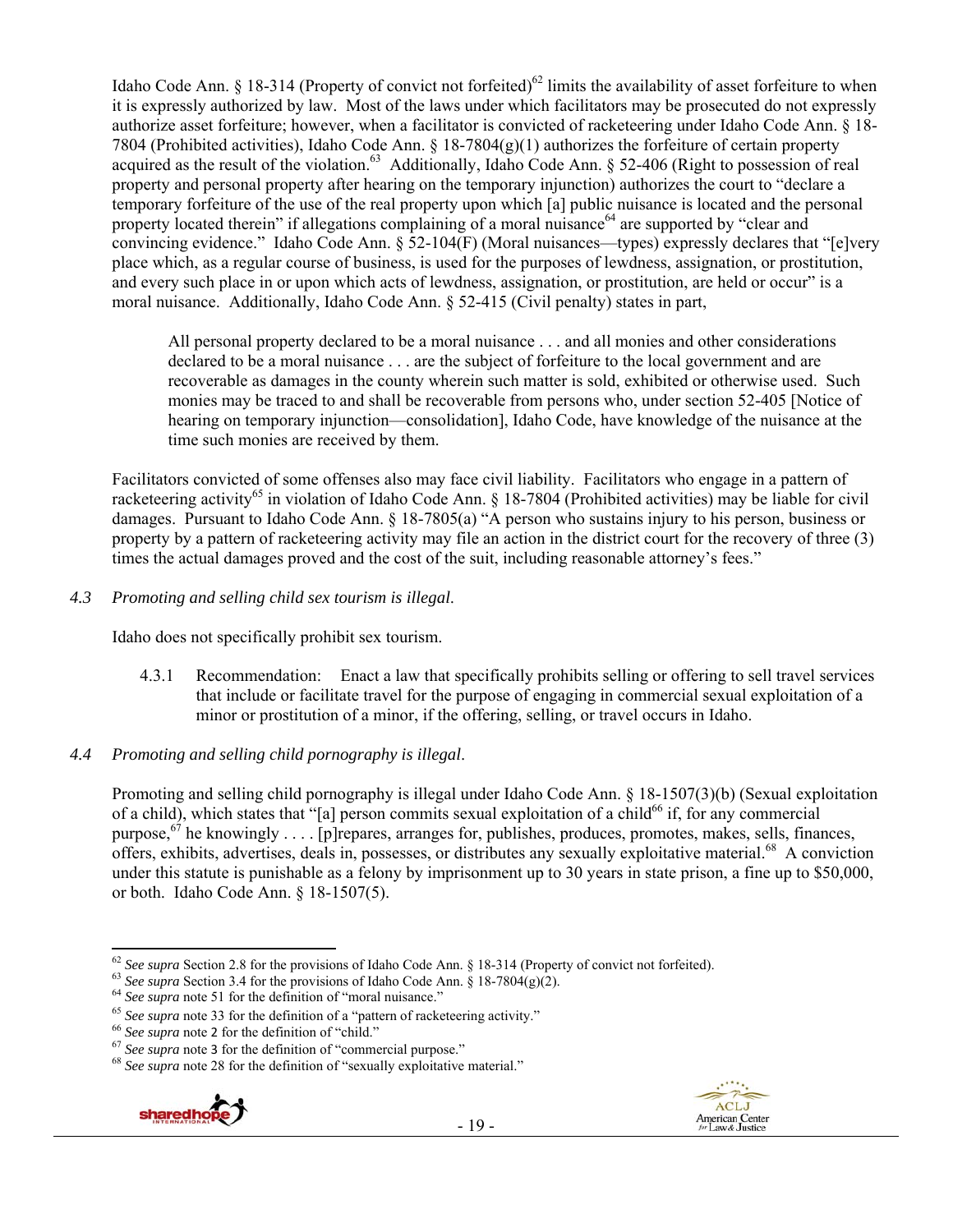## **Framework Issue 5: Protective provisions for the child victims**

#### *Legal Components:*

- *5.1 A victim of domestic minor sex trafficking or CSEC is defined as a victim for purposes of qualifying for crime victims' compensation and other victim benefits.*
- *5.2 The state sex trafficking statute expressly prohibits a defendant from raising consent of the minor to the commercial sex acts as a defense.*
- *5.3 Prostitution laws apply only to adults, making minors under 18 specifically immune from this offense.*
- *5.4 Commercially sexually exploited children are provided with a child protection response, including specialized shelter and services, and are not detained in juvenile detention facilities.*
- *5.5 Commercial sexual exploitation is identified as a type of abuse and neglect within child protection statutes.*
- *5.6 The definition of "caregiver" (or similar term) in the child welfare statutes is broad enough to include a trafficker who has custody or control of a child in order to bring a trafficked child into protection of child protective services.*
- *5.7 Crime victims' compensation is specifically available to a child victim of sex trafficking or CSEC without regard to ineligibility factors.*
- *5.8 Victim-friendly procedures and protections are provided in the trial process for minors under 18.*
- *5.9 Expungement or sealing of juvenile arrest or criminal records resulting from arrests or adjudications for prostitution-related offenses committed as a result of, or in the course of, the commercial sexual exploitation of a minor is available within a reasonable time after turning 18.*
- *5.10 Victim restitution and civil remedies are authorized by law for minor victims of sex trafficking or CSEC.*
- *5.11 Statutes of limitations for civil and criminal actions for child sex trafficking or CSEC offenses are eliminated or lengthened sufficiently to allow prosecutors and victims a realistic opportunity to pursue criminal actions and legal remedies.*

*\_\_\_\_\_\_\_\_\_\_\_\_\_\_\_\_\_\_\_\_\_\_\_\_\_\_\_\_\_\_\_\_\_\_\_\_\_\_\_\_\_\_\_\_\_\_\_\_\_\_\_\_\_\_\_\_\_\_\_\_\_\_\_\_\_\_\_\_\_\_\_\_\_\_\_\_\_\_\_\_\_\_\_\_\_\_\_\_\_\_\_\_\_* 

## *Legal Analysis:*

*5.1 A victim of domestic minor sex trafficking or CSEC is defined as a victim for purposes of qualifying for crime victims' compensation and other victim benefits.* 

Commercially sexually exploited children are not specifically defined as victims in the Idaho Code. However, they may still satisfy other requirements that would qualify them as victims under the existing definitions in the Idaho Code. For example, in the context of crime victims compensation, Idaho Code Ann. § 72- 1003(8) (Definitions) defines a "victim" as "a person who suffers injury<sup>69</sup> or death as a result of: (a) Criminally injurious conduct; (b) His good faith effort to prevent criminally injurious conduct;<sup>70</sup> or (c) His good faith effort to apprehend a person reasonably suspected of engaging in criminally injurious conduct."

intentional, knowing, or reckless conduct that:

(a) Occurs or is attempted in this state or occurs outside the state of Idaho against a resident of the state of Idaho and which occurred in a state which does not have a crime victims compensation program for which the victim is eligible as eligibility is set forth in this statute;

(b) Constitutes an act of terrorism as defined by 18 U.S.C. 2331, committed outside the United States against a resident of this state;

(c) Results in injury or death; and





  $69$  "Injury" is defined in Idaho Code Ann. § 72-1003(7) as

actual bodily harm or disfigurement and, with respect to a victim, includes pregnancy, venereal disease, mental or nervous shock, or extreme mental distress. For the purposes of this chapter, 'extreme mental distress' means a substantial personal disorder of emotional processes, thought or cognition which impairs judgment, behavior or ability

to cope with the ordinary demands of life.<br><sup>70</sup> "Criminally injurious conduct" is defined in Idaho Code Ann. § 72-1003(4) as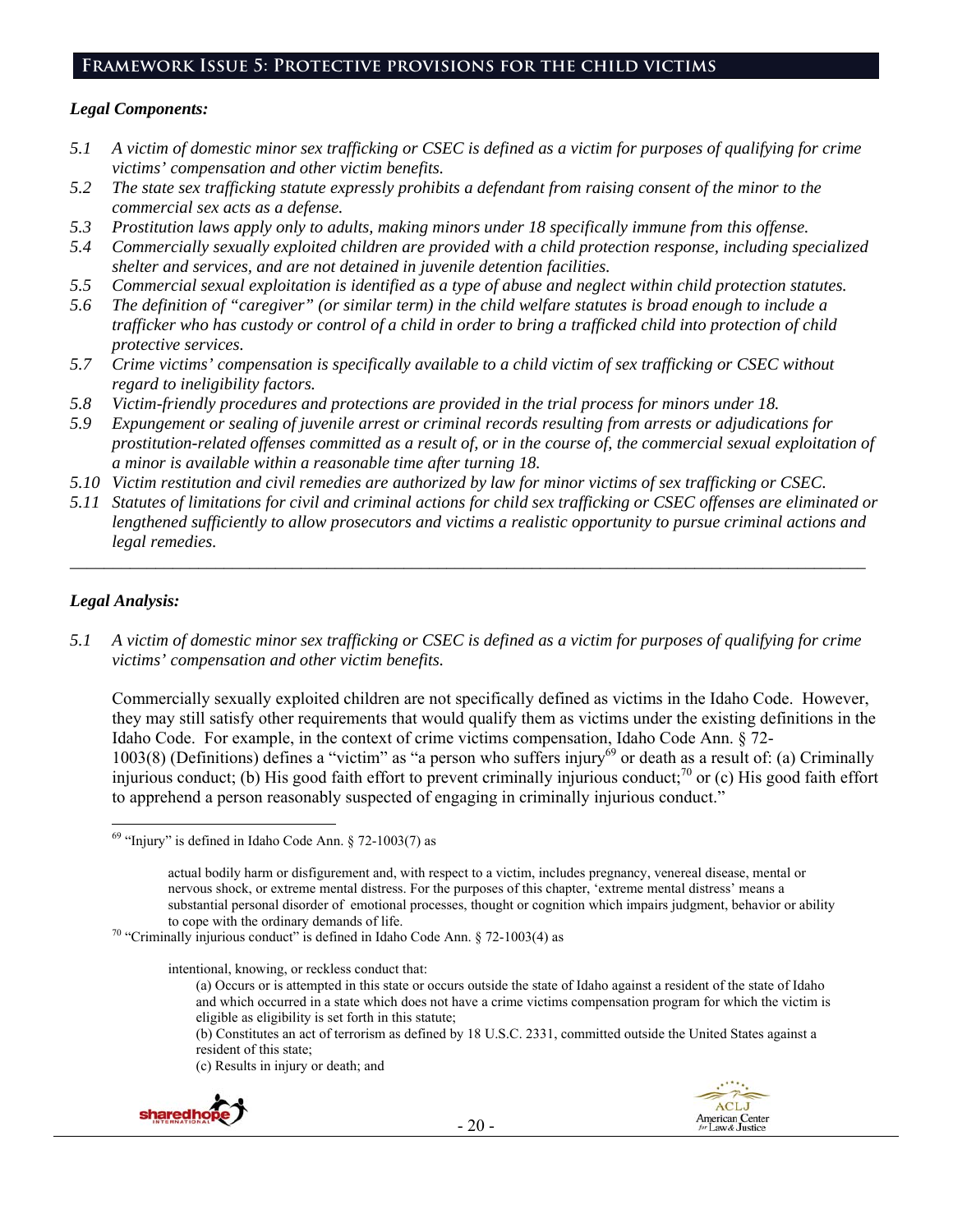Additionally, for the purposes of restitution under Idaho Code Ann. § 19-5304(e)(i) (Restitution for crime victims), a "victim" includes "[t]he directly injured victim which means a person or entity, who suffers economic  $\cos^{71}$  or injury as the result of the defendant's criminal conduct and shall also include the immediate family of a minor and the immediate family of the actual victim in homicide cases."

With respect to rights afforded to victims during the investigation and prosecution of a case, Idaho Code Ann. § 19-5306(5)(a) (Rights of victim during investigation, prosecution, and disposition of the crime) defines a "victim" as "an individual who suffers direct or threatened physical, financial or emotional harm as the result of the commission of a crime<sup>72</sup> or juvenile offense."

- 5.1.1 Recommendation: Amend the Idaho Code to expressly define commercially sexually exploited children as victims.
- *5.2 The state sex trafficking statute expressly prohibits a defendant from raising consent of the minor to the commercial sex acts as a defense.*

Idaho Code Ann. § 18-1507(1) (Sexual exploitation of a child) states that "a child below the age of eighteen (18) years is incapable of giving informed consent to the use of his or her body for a commercial purpose." However, Idaho Code Ann. § 18-8602(1) (Human trafficking defined), § 18-5609 (Inducing person under eighteen years of age into prostitution), and § 18-1509A(1) (Enticing of children over the internet) do not refer to Idaho Code Ann. § 18-1507(1) nor do they expressly prohibit a perpetrator from using the consent of a minor to a commercial sex act as a defense to the crime, although it appears from these statutes' language that a consent defense would be inconsistent with these statutes.

- 5.2.1 Recommendation: Amend Idaho Code Ann. § 18-8602(1) (Human trafficking defined) to expressly eliminate a consent defense.
- *5.3 Prostitution laws apply only to adults, making minors under 18 specifically immune from this offense.*

Idaho Code Ann. § 18-5613 (Prostitution) is not limited in applicability to adults and therefore does not make minors immune from prosecution. Idaho Code Ann. § 18-5613(1) states instead,

A person is guilty of prostitution when he or she:

(a) engages in or offers or agrees to engage in sexual conduct,<sup>73</sup> or sexual contact<sup>74</sup> with another person in return for a fee; or

(b) is an inmate of a house of prostitution; $^{75}$  or

(c) loiters in or within view of any public place for the purpose of being hired to engage in sexual conduct or sexual contact.

<u> 1989 - Johann Stein, marwolaethau a gweledydd a ganrad y ganrad y ganrad y ganrad y ganrad y ganrad y ganrad</u>

<sup>&</sup>lt;sup>74</sup> *See supra* note 13 for the definition of "sexual contact."<br><sup>75</sup> *See supra* note 14 for the definition of "house of prostitution."





<sup>(</sup>d) Is punishable by fine, imprisonment, or death or would be so punishable but for the fact that the person

engaging in the conduct lacked capacity to commit the crime under the laws of this state. . . . .  $\frac{71}{1}$  "Economic loss" is defined in Idaho Code Ann. § 19-5304(1)(a) as including, not exclusively, "the value of prope destroyed, broken, or otherwise harmed, lost wages, and direct out-of-pocket losses or expenses, such as medical expenses resulting from the criminal conduct, but does not include less tangible damage such as pain and suffering, wrongful death or emotional distress."

<sup>&</sup>lt;sup>72</sup> "Criminal offense" is defined in Idaho Code Ann. § 19-5306(5)(b) as "any charged felony or a misdemeanor involving physical injury, or the threat of physical injury, or a sexual offense."<br>  $\frac{73}{2}$  See supra note 12 for the definition of "sexual conduct."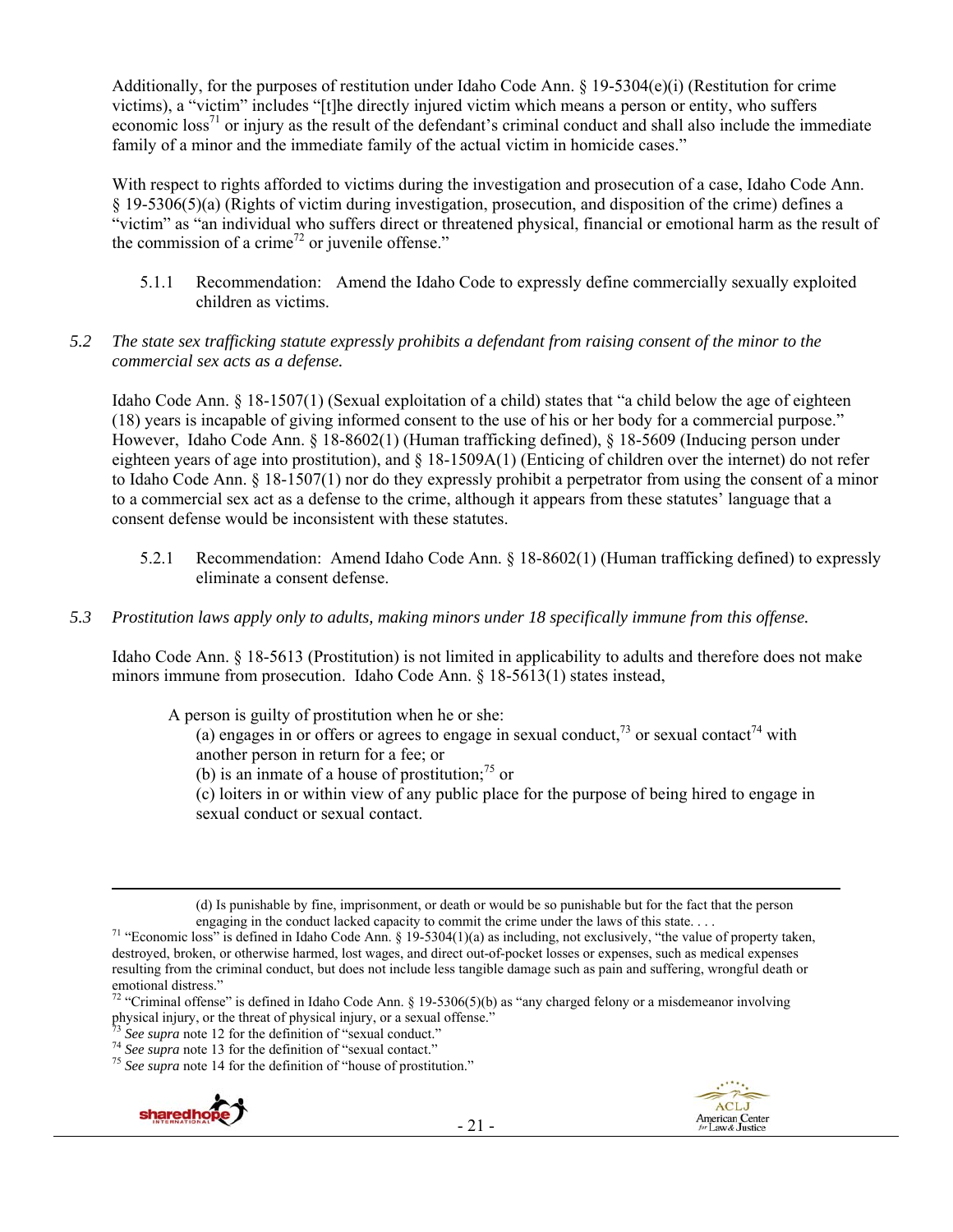A first or second conviction under this statute is a misdemeanor punishable by imprisonment up to 6 months in county jail, a fine up to \$1,000, or both. Idaho Code Ann. §§ 18-5613(2), 18-113(1). A third or subsequent conviction is punishable as a felony by imprisonment up to 5 years in the state prison, a fine up to \$50,000, or both. Idaho Code Ann. §§ 18-5613(2), 18-112.

5.3.1 Recommendation: Amend Idaho Code Ann. § 18-5613 (Prostitution) to apply only to adults, making minors immune from prosecution. Refer any case of a minor involved in prostitution to Idaho Code Ann. § 18-8602(1) (Human trafficking defined).

#### *5.4 Commercially sexually exploited children are provided with a child protection response, including specialized shelter and services, and are not detained in juvenile detention facilities.*

Idaho Code Ann. § 16-1605 (Reporting of abuse, abandonment or neglect) requires medical professionals, school employees, social workers, and any other persons "having reason to believe that a child under the age of eighteen  $(18)$  years has been abused,<sup>76</sup> abandoned or neglected or who observes" such conduct to report the incident to law enforcement or the department of health and welfare. According to Idaho Code Ann. § 16- 1608(1)(a) (Emergency removal),

A child may be taken into shelter care<sup>77</sup> by a peace officer without [a court] order . . . only where the child is endangered in his surroundings and prompt removal is necessary to prevent serious physical or mental injury<sup>78</sup> to the child or where the child is an abandoned child pursuant to the provisions of chapter 82 [Idaho safe haven act], title 39 [Health and safety], Idaho Code.

Idaho Code Ann. § 16-1609(1) requires the law enforcement officer taking custody of the child to notify the court and the child's parents and to place the child in a "place of shelter" for no more than 48 hours, during which a "shelter care hearing" must take place. At the shelter care hearing, the court will determine whether the child will continue to be held in custody. Idaho Code Ann. § 16-1615(1). Idaho Code Ann. § 16-1615(5) states,

If, upon the completion of the shelter care hearing, it is shown that:

(a) A petition has been filed; and

(b) There is reasonable cause to believe the child comes within the jurisdiction of the court under this chapter<sup>79</sup> and either:

(i) The department made reasonable efforts to eliminate the need for shelter care but the efforts were unsuccessful; or

(ii) The department made reasonable efforts to eliminate the need for shelter care but was not able to safely provide preventive services; and

(c) The child could not be placed in the temporary sole custody of a parent having joint legal or physical custody; and

(d) It is contrary to the welfare of the child to remain in the home; and

(e) It is in the best interests of the child to remain in temporary shelter care pending the conclusion of the adjudicatory hearing; or

is "neglected, abused or abandoned," homeless, or if the child's "parents or other legal custodian fails to provide a stable home environment."





  $76$  Idaho Code Ann. § 16-1602(1)(b) (Definitions) defines "abused" to include situations where a child has been subjected to "[s]exual conduct, including rape, molestation, incest, prostitution, obscene or pornographic photographing, filming or depiction for commercial purposes, or other similar forms of sexual exploitation harming or threatening the child's health or welfare or mental injury to the child."

 $^{77}$  Idaho Code Ann. § 16-1602(32) defines "shelter care" as "places designated by the department for temporary care of children pending court disposition or placement."

Idaho Code Ann. § 16-1602(24) defines "mental injury" as "a substantial impairment in the intellectual or psychological ability of a child to function within a normal range of performance and/or behavior, for short or long terms."<br><sup>79</sup> Pursuant to Idaho Code Ann. § 16-1603(1) (Jurisdiction of the courts), a child comes within the court's jurisdict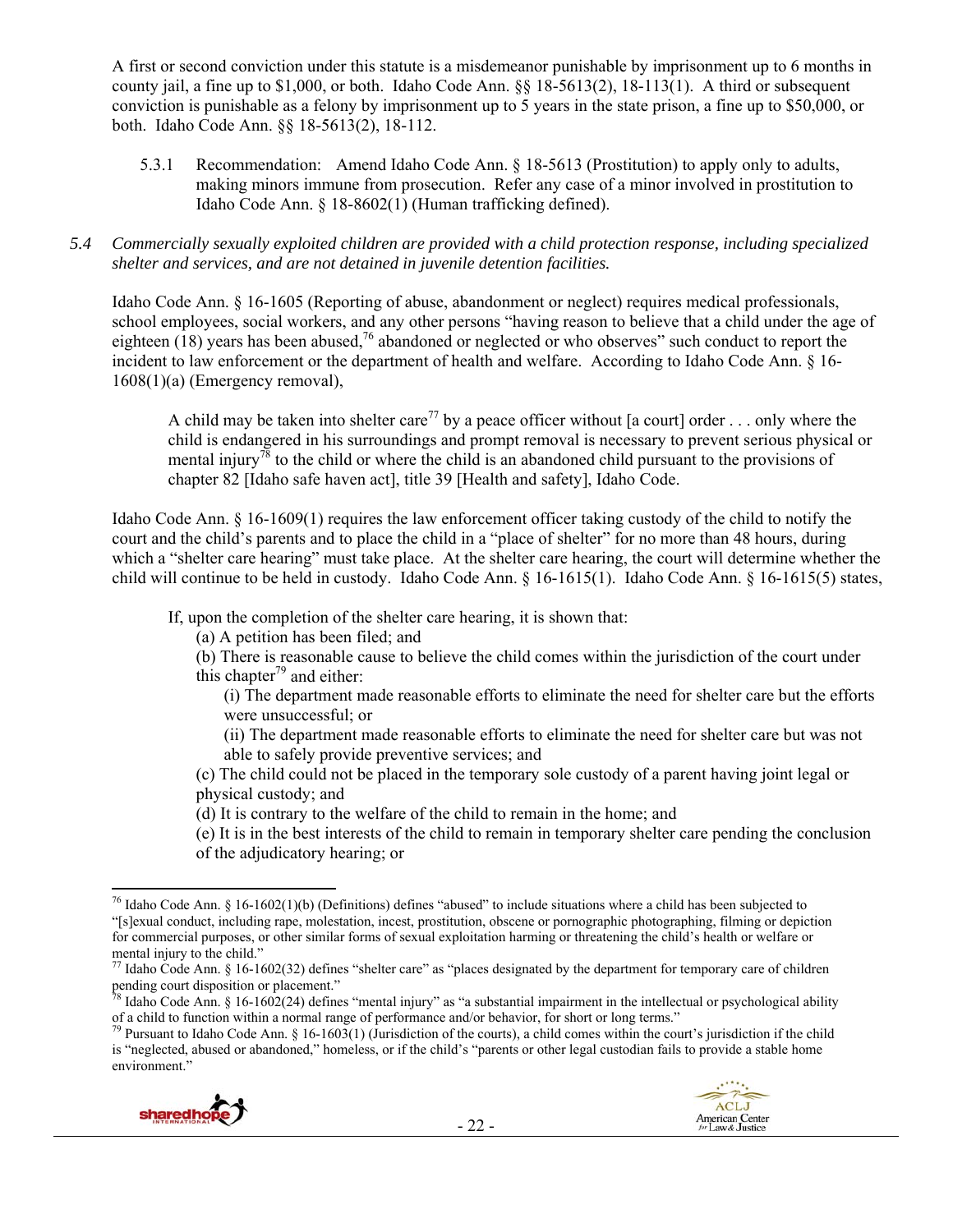(f) There is reasonable cause to believe that the child comes within the jurisdiction of the court under this chapter, but a reasonable effort to prevent placement of the child outside the home could be affected by a protective order safeguarding the child's welfare and maintaining the child in his present surroundings;

the court shall issue, within twenty-four (24) hours of such hearing, an order of temporary legal custody and/or a protective order. . . .

If the court retains custody over the child, an adjudicatory hearing will be held within 30 days of the date the petition was filed. Idaho Code Ann. § 16-1615(6). As long as the child is adjudicated to come within the court's jurisdiction,  $80$  pursuant to Idaho Code Ann.  $\frac{1}{6}$  16-1619(5) (Adjudicatory hearing), the court at the adjudicatory hearing may

(a) Place the child under protective supervision in his own home for an indeterminate period not to exceed the child's eighteenth birthday; or

(b) Vest legal custody in the department or other authorized agency subject to residual parental rights and subject to full judicial review by the court of all matters relating to the custody of the child by the department or other authorized agency.

If the court decides to grant custody to the department, pursuant to Idaho Code Ann. § 16-1619(6), it must

make detailed written findings based on facts in the record, that . . . continuation of residence in the home would be contrary to the welfare of the child and that vesting legal custody with the department or other authorized agency would be in the best interests of the child. . . . [and that] the department made reasonable efforts to prevent the placement of the child in foster care . . . .

Despite these protections, domestic minor sex trafficking victims also may be dealt with under the provisions of Idaho Code Ann. title 20 (State prison and county jails), chapter 5 (Juvenile corrections act).

Idaho Code Ann. § 20-516(1) (Apprehension and release of juveniles—Detention) authorizes a peace officer to take a juvenile into custody without a court order

(a) When he has reasonable cause to believe that the juvenile has committed an act which would be a misdemeanor or felony if committed by an adult; or

(b) When in the presence of a peace officer or private citizen the juvenile has violated any local, state or federal law or municipal ordinance; or

(c) When there are reasonable grounds to believe the juvenile has committed a status offense. Status offenses are truancy, running away from or being beyond the control of parents, guardian, or legal custodian and curfew violations. Status offenders shall not be placed in any jail facility but instead may be placed in juvenile shelter care facilities,  $81$  except in the case of runaways, when there is a specific detention request from a foreign jurisdiction to hold the juvenile pending transportation arrangements.

Depending on whether the child has any prior convictions under Idaho Code Ann. § 18-5613 (Prostitution), a commercially sexually exploited child could be considered to have committed either a misdemeanor or felony prostitution offense and may be taken into custody under Idaho Code Ann. § 20-516(1).<sup>82</sup> Idaho Code Ann. § 20-516(2) also authorizes a peace officer to take a juvenile into custody pursuant to a court order or warrant. An officer must release a juvenile taken into custody "to his parent or other responsible adult upon written promise . . . to bring the juvenile to court at a stated time," unless the court orders otherwise or it appears to the

<sup>&</sup>lt;sup>81</sup> *See supra* note 77 for the definition of "shelter care." <sup>82</sup> *See supra* section 5.3 for the provisions of Idaho Code Ann. § 18-5613.





 $80$  See supra note 79 for cases in which the court has jurisdiction.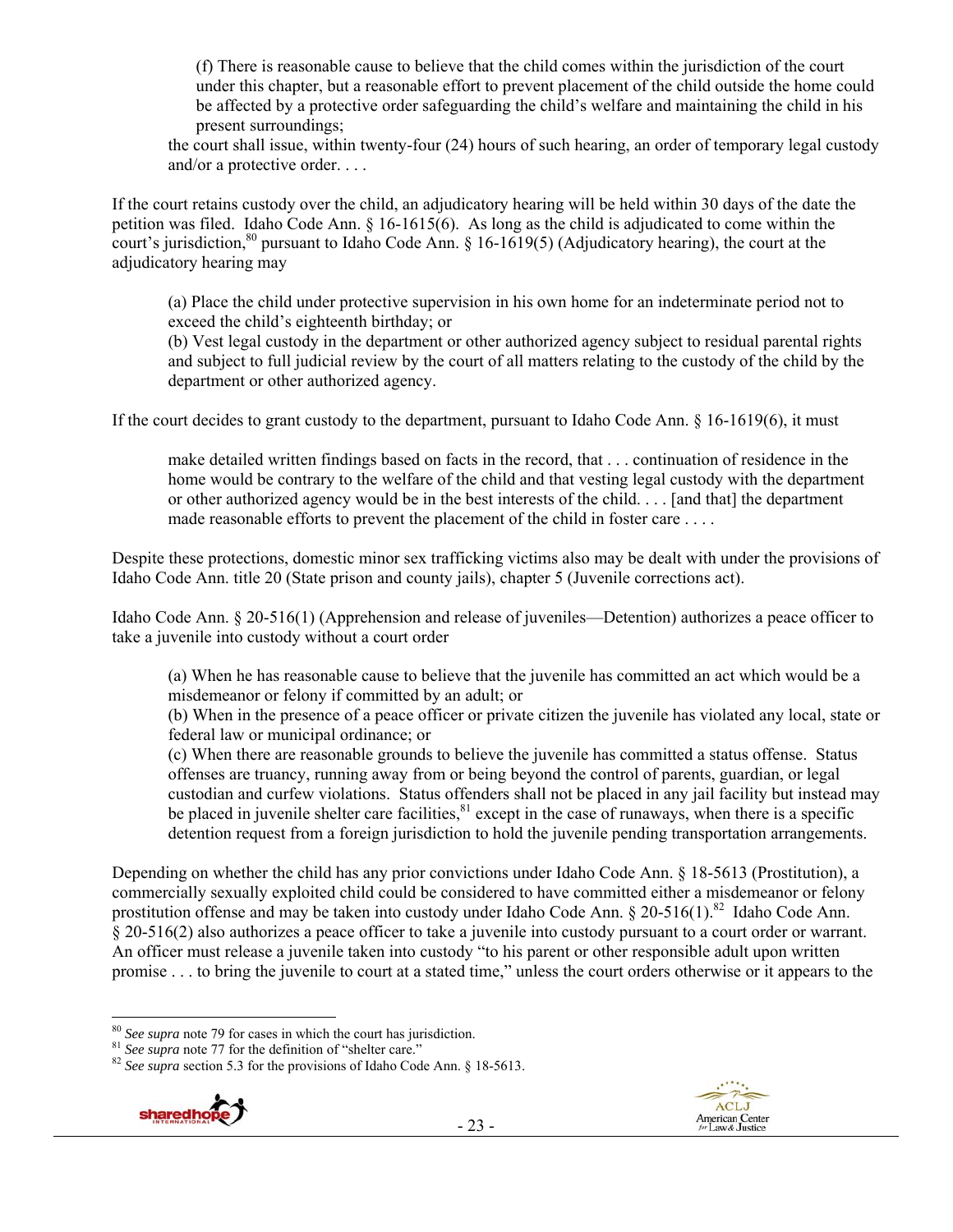officer that releasing the juvenile would not be in the juvenile's or society's best interests. Idaho Code Ann.  $§$  20-516(2).

If the child is not released, the court must hold a "detention hearing to determine where the juvenile will be placed until the next hearing" within 24 hours. Idaho Code Ann. § 20-516(4). Placement options include parents, relatives, a foster or group home, a juvenile detention facility, or a "community-based diversion program." Idaho Code Ann. § 20-516(4).

Idaho Code Ann. § 20-510 (Information—Investigation—Petition) provides that the prosecuting attorney or a peace officer may file a petition with the court alleging the facts that bring the juvenile within the court's jurisdiction. Before any petition is filed, however, the prosecuting attorney may refer the case directly "to the county probation officer or a community-based diversion program for informal probation and counseling" if the prosecutor decides court action is not required. Idaho Code Ann. § 20-511(1) (Diversion or informed disposition of the petition). Even if a petition is filed, if the juvenile admits the petition's allegations, "the court may decide to make an informal adjustment of the petition." Idaho Code Ann. § 20-511(2). Pursuant to Idaho Code Ann. § 20-511(2),

Informal adjustment can include, but is not limited to:

- (a) Reprimand of the juvenile;
- (b) Informal supervision with the probation department;
- (c) Community service work;
- (d) Restitution to the victim;
- (e) Participation in a community-based diversion program.

For juveniles who are detained, the detention facilities must meet the standards set out in Idaho Code Ann. § 20- 518 (Standards for detention), which provides, among other things,

(1) Juvenile detention facilities must be so constructed and/or maintained as to keep juveniles segregated from adult offenders with there to be no contact as to sight and/or sound between the two (2) classes. Those juveniles being treated as adult offenders pursuant to section 20-508 [Waiver of jurisdiction and transfer to other courts] or 20-509 [Violent offenses, controlled substances violations near schools and offenders], Idaho Code, may be housed in a juvenile detention center if so ordered by the court. Such juveniles may be housed in the general juvenile population without sight and sound separation if it is determined by the detention administration that the safety and security of the other juveniles would not be at risk.

(2) Juvenile detention facilities must provide supervision and observation of juveniles sufficient to protect the physical and mental health of the detainees.

. . . .

If the juvenile denies the petition's allegations, the court will hold an evidentiary hearing pursuant to Idaho Code Ann. § 20-519 (Evidentiary hearing), and if the court determines that the juvenile falls within the court's jurisdiction,<sup>83</sup> Idaho Code Ann. § 20-520(1) (Sentencing) authorizes the court to hold a sentencing hearing where it may

(a) Place the juvenile on formal probation for a period not to exceed three (3) years from the date of the order, except the court may place a juvenile on formal probation for a period not to exceed the juvenile's twenty-first birthday if the court finds that the juvenile has committed a crime of a sexual nature;

 <sup>83</sup> *See supra* note 79 for the provisions of Idaho Code Ann. § 20-505, which describes the types of juveniles over which the court has jurisdiction.



. . . .

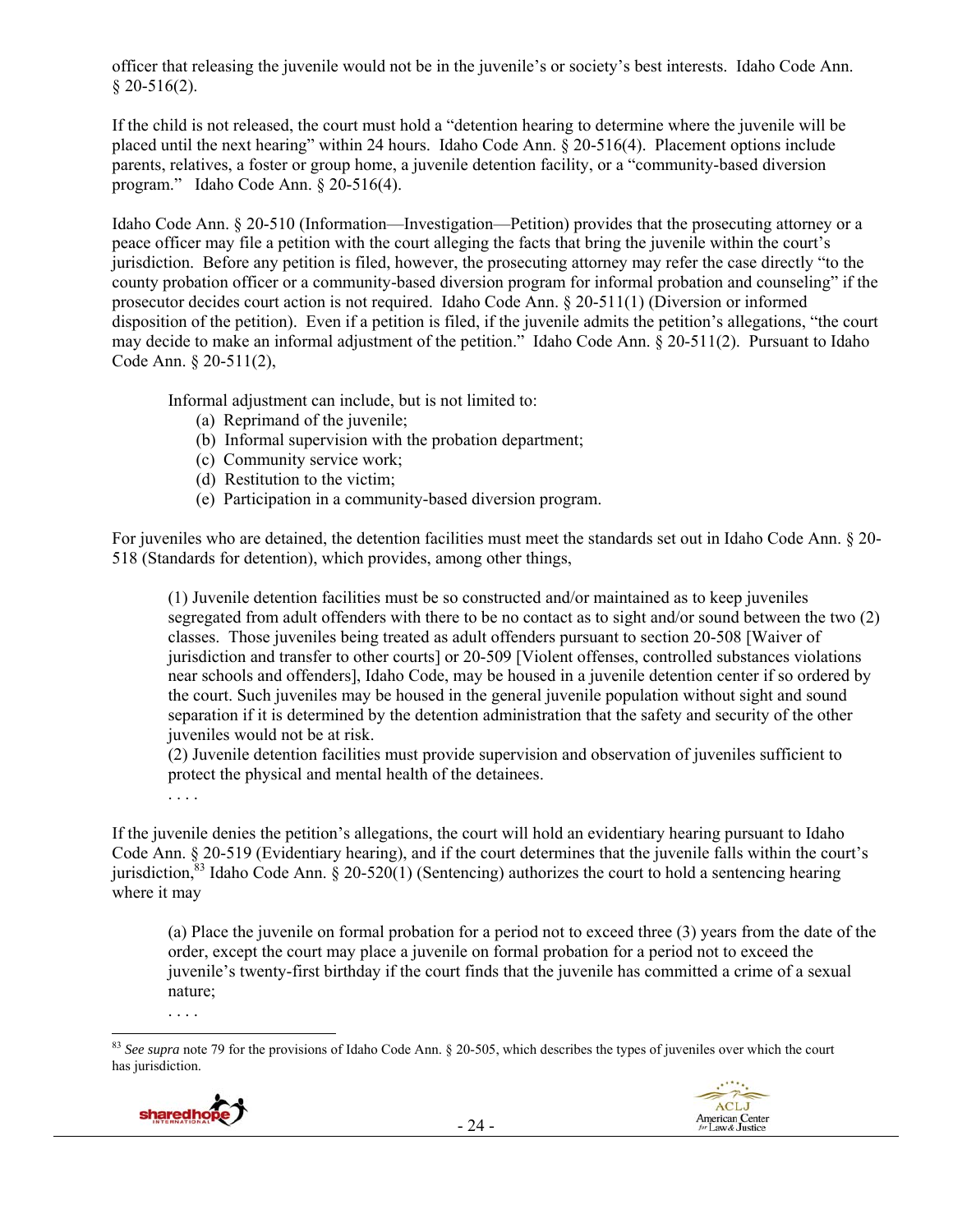(c) Commit the juvenile to a period of detention, pursuant to this act, for a period of time not to exceed ninety (90) days for each unlawful or criminal act the juvenile is found to have committed, if the unlawful or criminal act would be a misdemeanor if committed by an adult, or where the juvenile has been adjudicated as an habitual status offender;

(d) If the juvenile has committed an unlawful or criminal act which would be a felony if committed by an adult, the court may commit the juvenile to detention for a period not to exceed one hundred eighty (180) days for each unlawful or criminal act;

(f) Commit the juvenile to detention and suspend the sentence on specific probationary conditions; . . . .

(r) Commit the juvenile to the legal custody of the department of juvenile corrections for an indeterminate period of time not to exceed the juvenile's nineteenth birthday, unless the custody review board determines that extended time in custody is necessary to address competency development, accountability, and community protection; provided however, that no juvenile shall remain in the custody of the department beyond the juvenile's twenty-first birthday. . . .

(s) Notwithstanding any other provision of this section, a court may not commit a juvenile offender under the age of ten (10) years to a period of detention or to the custody of the department of juvenile corrections for placement in secure confinement.

- 5.4.1 Recommendation: Establish a mandatory response law directing any minor involved in prostitution or pornography and who is a victim of human trafficking under Idaho Code Ann. § 18-8602(1) (Human trafficking defined) away from the criminal justice system and into a child protective services system.
- *5.5 Commercial sexual exploitation is identified as a type of abuse and neglect within child protection statutes.*

Idaho Code Ann. § 16-1602(1)(b) (Definitions) identifies commercial sexual exploitation as child abuse. Idaho Code Ann. § 16-1602(1)(b) specifies that "[s]exual conduct, including . . . prostitution, obscene or pornographic photographing, filming or depiction for commercial purposes, or other similar forms of sexual exploitation harming or threatening the child's health or welfare or mental injury to the child" is considered abuse.

*5.6 The definition of "caregiver" (or similar term) in the child welfare statutes is broad enough to include a trafficker who has custody or control of a child in order to bring a trafficked child into protection of child protective services.* 

Under Idaho Code Ann. title 16, chapter 16 (Child protective act), Idaho's definition of "custodian" is too narrow to include a trafficker or pimp who has custody or control of a child. Idaho Code Ann. § 16-1602(12) (Definitions) defines a "custodian" as "a person, other than a parent or legal guardian, to whom legal or joint legal custody of the child has been given by court order."

- 5.6.1 Recommendation: Define "custodian" to include a person who has control over a child, allowing a trafficked child to fall within the purview of Child Protective Services.
- *5.7 Crime victims' compensation is specifically available to a child victim of sex trafficking or CSEC without regard to ineligibility factors.*

Crime victims compensation is not specifically available to victims of domestic minor sex trafficking, but under the Crime Victims Compensation Act, such victims still may receive compensation.

Idaho Code Ann. § 72-1002 (Legislative purpose and intent) explains that, in enacting the Crime Victims Compensation Act, it was the legislature's intent to assist and compensate "those persons within the state who



. . . .

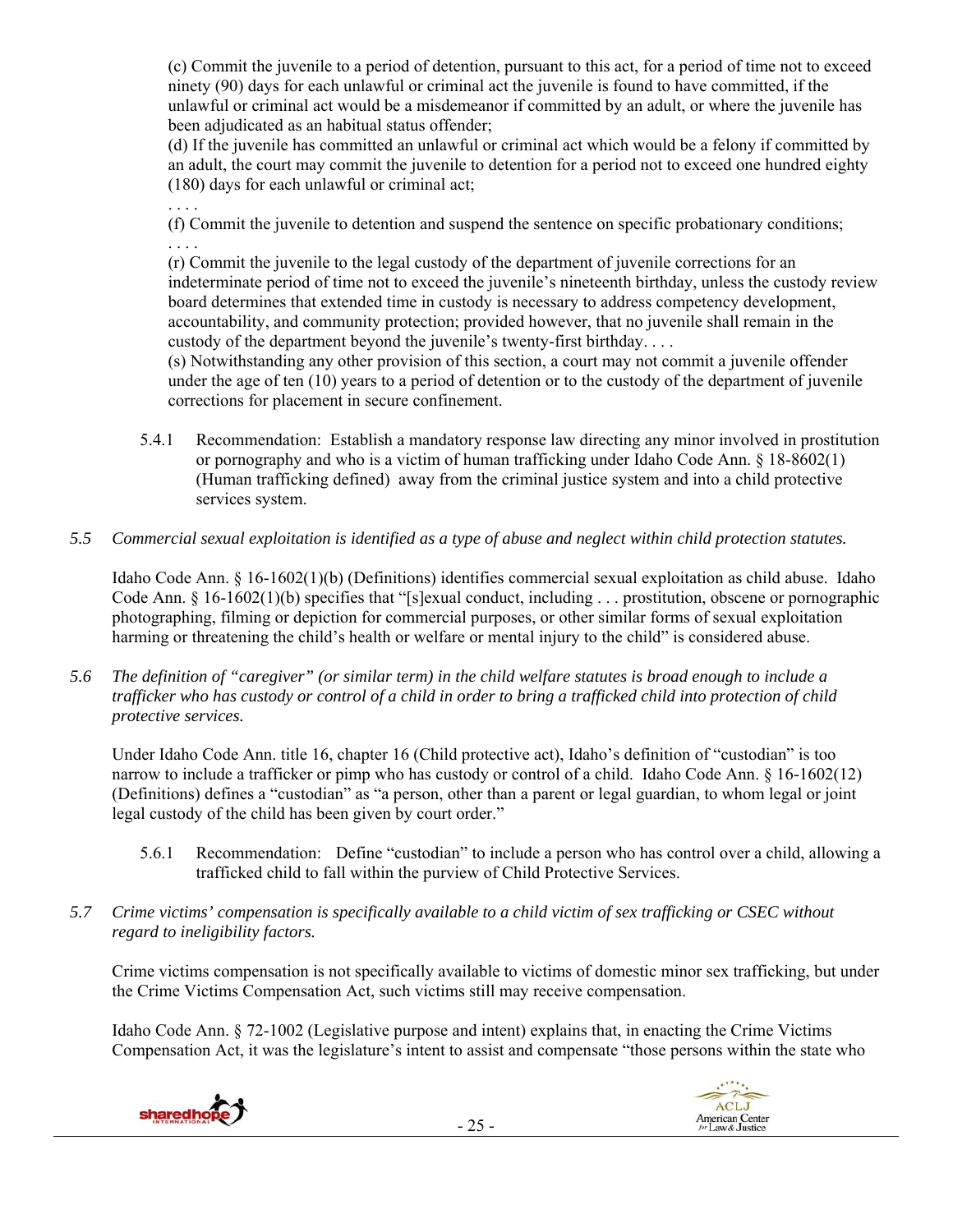are innocent victims of criminal acts and who suffer injury or death. To this end, it is the legislature's intention to provide compensation for injuries suffered as a direct result of the criminal acts of other persons." As defined in Idaho Code Ann. § 72-1003(8)(a) (Definitions), a "victim" is "a person who suffers injury or death as a result of . . . [c]riminally injurious conduct." Idaho Code Ann. § 72-1003(4) defines "criminally injurious conduct" as

intentional, knowing, or reckless conduct that:

(a) Occurs or is attempted in this state or occurs outside the state of Idaho against a resident of the state of Idaho and which occurred in a state which does not have a crime victims compensation program for which the victim is eligible as eligibility is set forth in this statute;

(b) Constitutes an act of terrorism as defined by 18 U.S.C. 2331, committed outside the United States against a resident of this state;

(c) Results in injury or death; and

(d) Is punishable by fine, imprisonment, or death or would be so punishable but for the fact that the person engaging in the conduct lacked capacity to commit the crime under the laws of this state. . . .

The Crime Victims Compensation Act contains ineligibility criteria that could bar a domestic minor sex trafficking victim's claim for compensation. Idaho Code Ann. § 72-1018 (Award of compensation) provides,

(1) The commission shall award compensation benefits under this chapter, if satisfied by a preponderance of the evidence that the requirements for compensation have been met. (2) An award may be made whether or not any person is prosecuted or convicted. . . . (3) The commission may suspend the proceedings pending disposition of a criminal prosecution that has been commenced or is imminent and may make a tentative award under section 72-1017 [Tentative award of compensation], Idaho Code.

However, a victim will not receive compensation unless the crime was reported to law enforcement within 72 hours and an application for compensation was filed within 1 year of the crime's occurrence, unless in either case good cause is shown. Idaho Code Ann. § 72-1016(1), (3). Nothing in Idaho Code Ann. § 72-1016 clarifies what is sufficient to constitute good cause.

Idaho Code Ann. § 72-1016(4) (Limitations on awards) further requires victims to fully cooperate with law enforcement "in the apprehension and prosecution of the offender." Additionally, if a domestic minor sex trafficking victim is convicted under Idaho Code Ann. § 18-5613 (Prostitution) and sentenced to imprisonment, the minor will be unable to receive compensation, as Idaho Code Ann. § 72-1016(6) prohibits incarcerated persons from receiving compensation. Additionally, victims who are deemed to have "contributed to the infliction of death or injury with respect to which the claim is made" may have the amount of compensation they are eligible to receive reduced "in proportion to what the commission finds to be the victim's contribution." Idaho Code Ann. § 72-1016(7)(a). Finally, a child convicted for a third or subsequent violation of Idaho Code Ann. § 18-5613 may face a 50% reduction in the award for having "engaged in a felony." Idaho Code Ann. § 72-1016(7)(b).

- 5.7.1 Recommendation: Amend Idaho Code Ann. § 72-1016 (Limitations on awards) to create exceptions for domestic minor sex trafficking victims to the listed criteria.
- *5.8 Victim-friendly procedures and protections are provided in the trial process for minors under 18.*

Idaho does not specifically afford extra protections to domestic minor sex trafficking victims in its criminal justice procedures; however, domestic minor sex trafficking victims may avail themselves of protections available to crime victims generally.



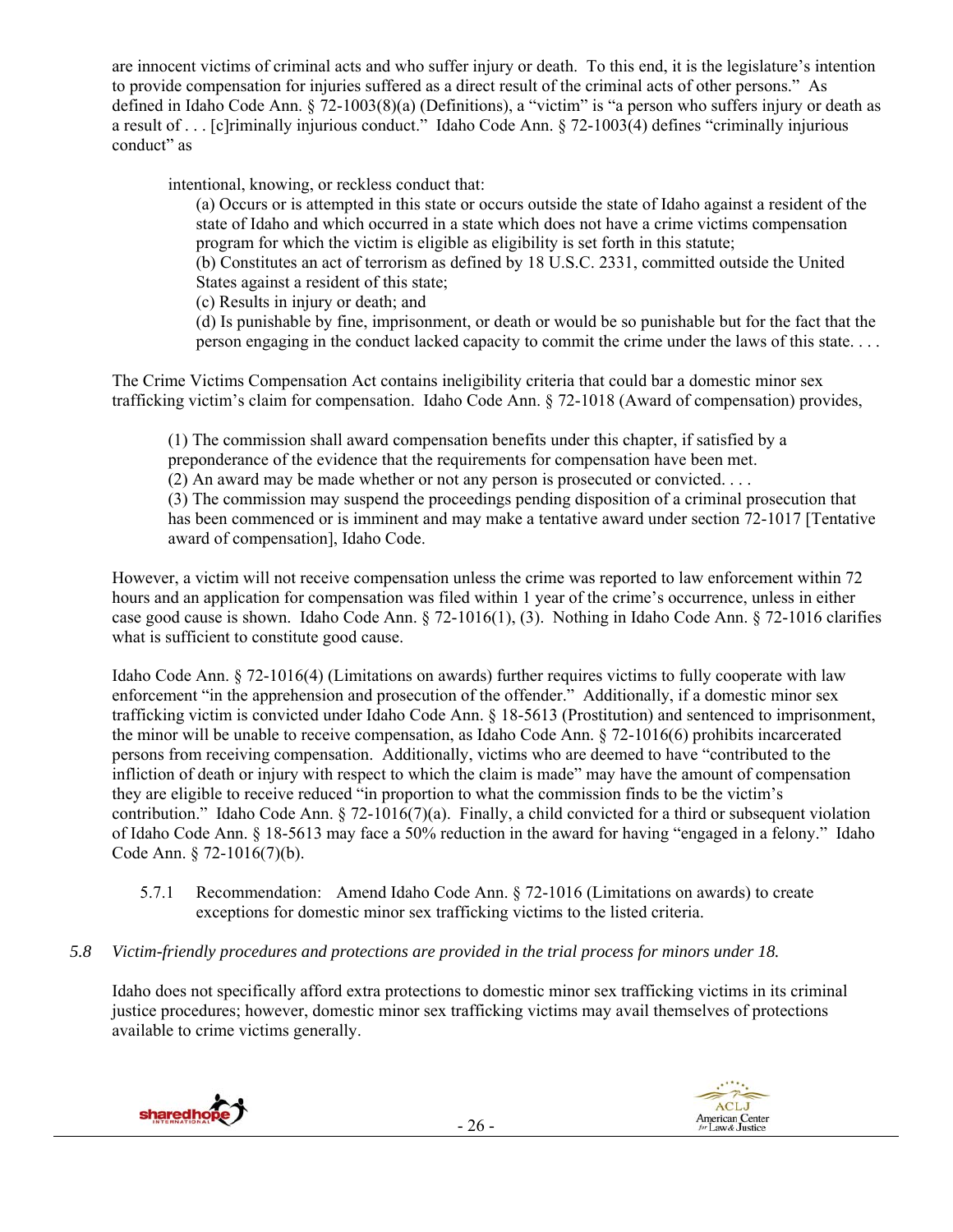Idaho Code Ann. § 18-8601 (Legislative intent) declares that the legislature intended to "assist and direct victims of such trafficking to available community resources." Idaho Code Ann. § 18-8605 (Human trafficking victim protection) provides,

(1) The attorney general, in consultation with the department of health and welfare and the United States attorney's office, shall, no later than July 1, 2007, issue a report outlining how existing victim and witness laws respond to the needs of human trafficking victims, and suggesting areas of improvement and modification.

(2) The department of health and welfare, in consultation with the attorney general, shall, no later than July 1, 2007, issue a report outlining how existing social service programs respond or fail to respond to the needs of human trafficking victims, and the interplay of such existing programs with federallyfunded victim service programs, and suggesting areas of improvement or modification. Such inquiry shall include, but not be limited to, the ability of state programs and licensing bodies to recognize federal T nonimmigrant status for the purposes of benefits, programs and licenses.

Children who are crime victims or witnesses receive some special protections under Idaho's laws. The Uniform Child Witness Testimony by Alternative Methods Act protects a child witness "under the age of thirteen (13) years who has been or will be called to testify in" any criminal or noncriminal case. Idaho Code Ann. §§ 9- 1802(2), 9-1803. Idaho Code Ann. § 9-1805(1) (Standards for determining whether child witness' testimony may be presented by alternative method) explains that in a criminal proceeding, a child witness may give testimony via an "alternative method"<sup>84</sup> only in certain circumstances. Idaho Code Ann. § 9-1805(1) states,

(a) A child witness' testimony may be taken otherwise than in an open forum in the presence and full view of the finder of fact if the presiding officer finds by clear and convincing evidence that the child would suffer serious emotional trauma that would substantially impair the child's ability to communicate with the finder of fact if required to testify in the open forum.

(b) A child witness' testimony may be taken other than in a face-to-face confrontation between the child and a defendant if the presiding officer finds by clear and convincing evidence that the child would suffer serious emotional trauma that would substantially impair the child's ability to communicate with the finder of fact if required to be confronted face-to-face by the defendant.

In noncriminal proceedings, the child may give testimony via an alternative method where the "presiding officer finds by a preponderance of the evidence that presenting the testimony of the child by an alternative method is necessary to serve the best interests of the child or enable the child to communicate with the finder of fact." Idaho Code Ann. § 9-1805(2).

Idaho Code Ann. § 19-3023 (Child summoned as witness) further provides that where

a child is summoned as a witness in . . . any criminal matter, . . . parents, a counselor, friend or other person having a supportive relationship with the child shall be allowed to remain in the courtroom at the witness stand with the child during the child's testimony unless . . . the court finds that the defendant's constitutional right to a fair trial will be unduly prejudiced.

Other protections that are generally afforded to crime victims may be available to domestic minor sex trafficking victims. Idaho Code Ann. § 19-5306(1) (Rights of victim during investigation, prosecution, and

a method by which a child witness testifies which does not include all of the following:

<sup>(</sup>c) Allowing all of the parties to be present, to participate and to view and be viewed by the child.





<sup>&</sup>lt;sup>84</sup> Idaho Code Ann. § 9-1802(1) (Definitions) defines "alternative method" as

<sup>(</sup>a) Having the child present in person in an open forum;

<sup>(</sup>b) Having the child testify in the presence and full view of the finder of fact and presiding officer; and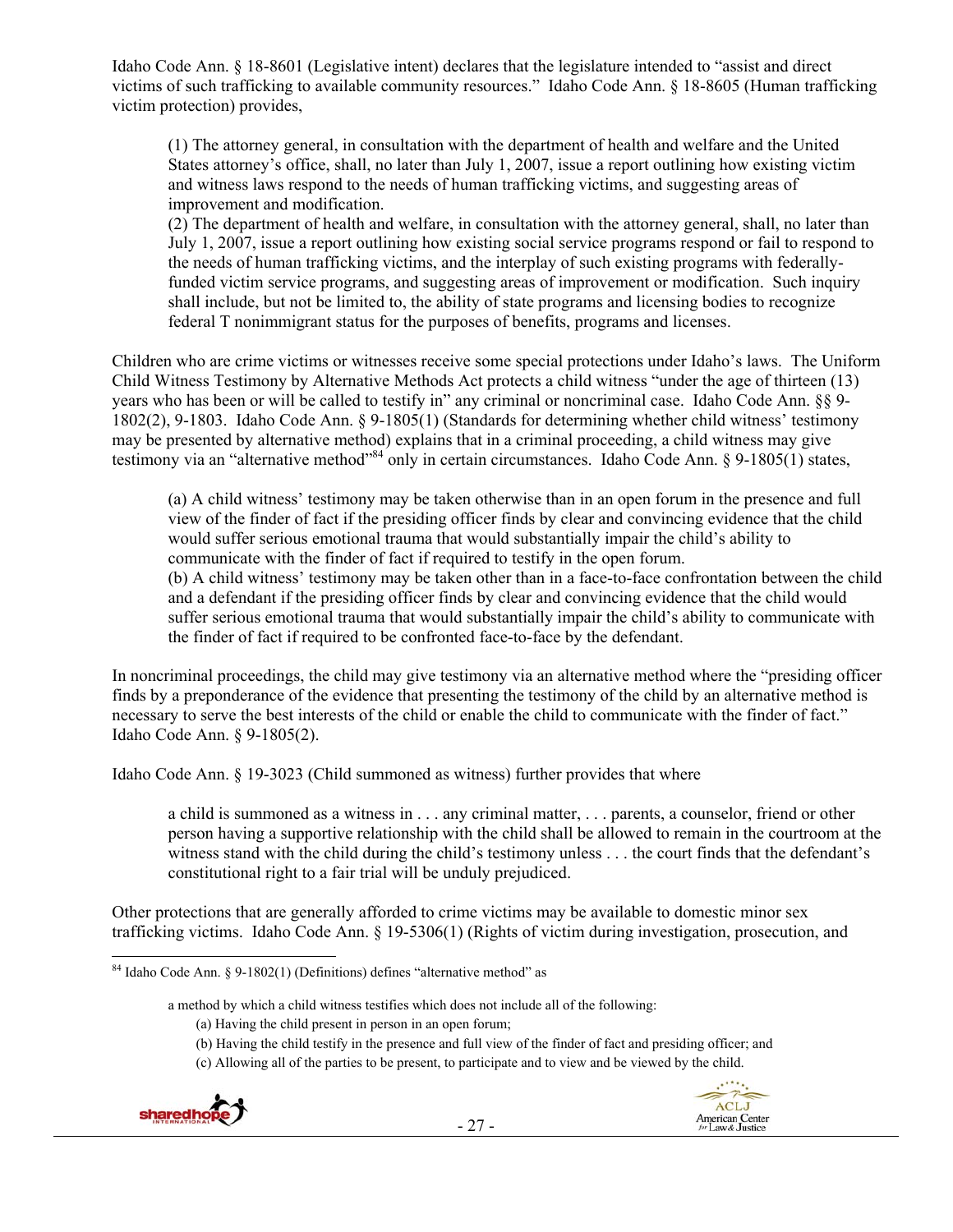disposition of the crime) enumerates the rights of crime victims.<sup>85</sup> Idaho Code Ann. § 19-5306(1) provides crime victims the rights to be

(a) Treated with fairness, respect, dignity and privacy throughout the criminal justice process; (b) Permitted to be present at all criminal justice proceedings or juvenile proceedings including probation proceedings;

(c) Entitled to a timely disposition of the case;

(d) Given prior notification of trial court, appellate, probation and parole proceedings and, upon request, to information about the sentence, incarceration, placing on probation or release of the defendant; (e) Heard, upon request, at all criminal justice proceedings considering a plea of guilty, sentencing, incarceration, placing on probation or release of the defendant unless manifest injustice would result; (f) Afforded the opportunity to communicate with the prosecution in criminal or juvenile offenses, and be advised of any proposed plea agreement by the prosecuting attorney prior to entering into a plea agreement in criminal or juvenile offenses involving crimes of violence, sex crimes or crimes against children;

(g) Allowed to refuse an interview, ex parte contact or other request by the defendant or any other person acting on behalf of the defendant, unless such request is authorized by law;

(h) Consulted by the presentence investigator during the preparation of the presentence report and have included in that report a statement of the impact which the defendant's criminal conduct had upon the victim and shall be allowed to read, prior to the sentencing hearing, the presentence report relating to the crime. The victim shall maintain the confidentiality of the presentence report, and shall not disclose its contents to any person except statements made by the victim to the prosecuting attorney or the court;

(i) Assured the expeditious return of any stolen or other personal property by law enforcement agencies when no longer needed as evidence;

(j) Notified whenever the defendant or suspect is released or escapes from custody. . . .

- 5.8.1. Recommendation: Amend the Uniform Child Witness Testimony by Alternative Methods Act to protect children over the age of 12.
- *5.9 Expungement or sealing of juvenile arrest or criminal records resulting from arrests or adjudications for prostitution-related offenses committed as a result of, or in the course of, the commercial sexual exploitation of a minor is available within a reasonable time after turning 18.*

Idaho Code Ann. § 20-525A(1)–(3) (Expungement of record) provides,

(1) Any person who has been adjudicated in a case under this act and found to be within the purview of the act for having committed a felony offense or having been committed to the department of juvenile corrections may, after the expiration of five (5) years from the date of termination of the continuing jurisdiction of the court, or, in case the juvenile was committed to the juvenile corrections center, five (5) years from the date of his release from the juvenile corrections center, or after reaching age eighteen (18), whichever occurs last, petition the court for the expungement of his record. . . .

(2) Any person who has been adjudicated in a case under this act and found to be within the purview of the act for having committed misdemeanor or status offenses only and not having been committed to the department of juvenile corrections may, after the expiration of one (1) year from the date of termination of the continuing jurisdiction of the court or after reaching age eighteen (18) years, whichever occurs later, petition the court for the expungement of his record. . . .

<sup>&</sup>lt;sup>85</sup> Idaho Code Ann. § 19-5306(5)(a) (Rights of victim during investigation, prosecution, and disposition of the crime) defines "victim" as "an individual who suffers direct or threatened physical, financial or emotional harm as the result of the commission of a crime or juvenile offense."



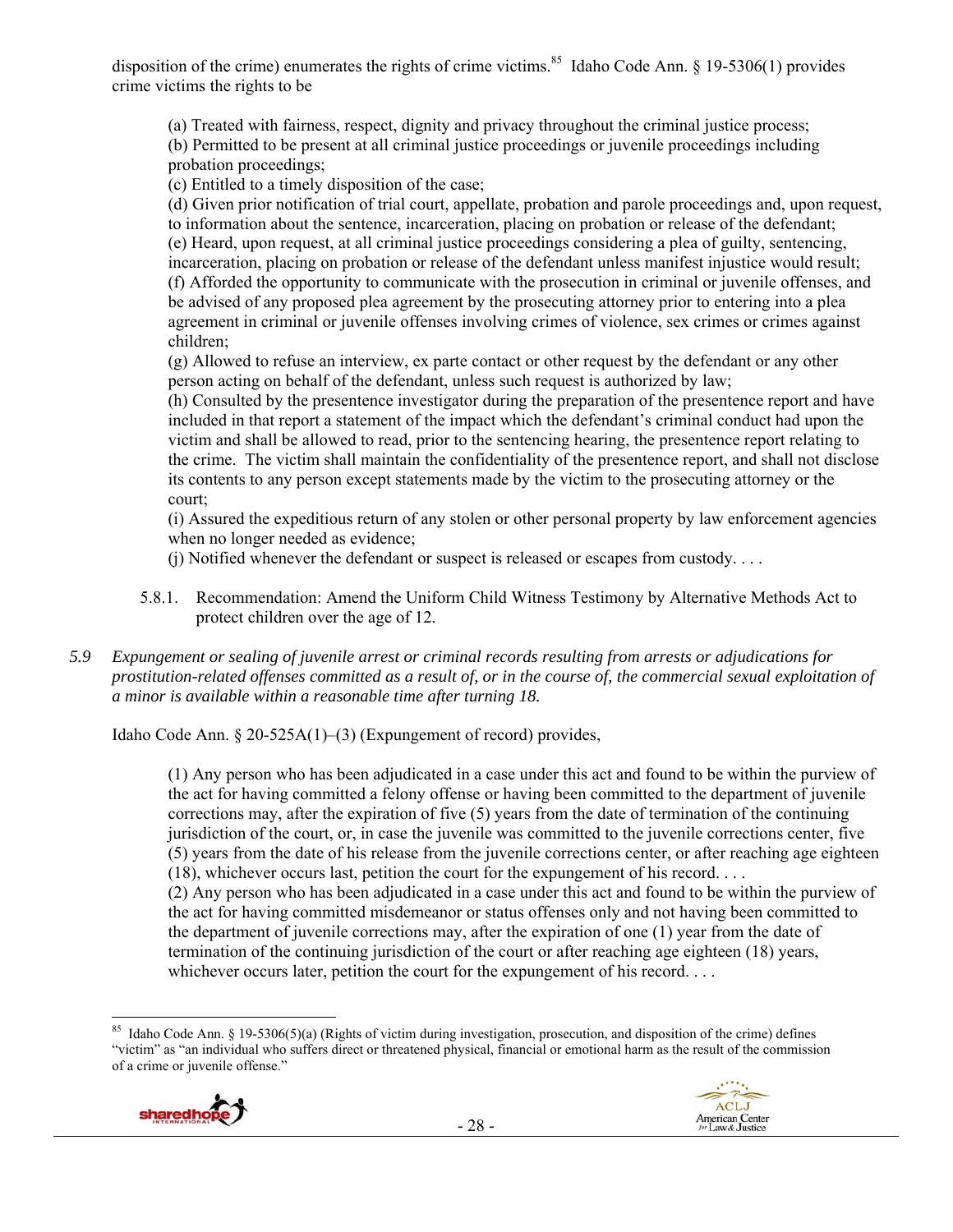(3) In any case where the prosecuting attorney has elected to utilize the diversion process or the court orders an informal adjustment pursuant to section 20-511, Idaho Code, the person may, after the expiration of one (1) year from the date of termination of the continuing jurisdiction of the court or after reaching age eighteen (18) years, whichever occurs later, petition the court for the expungement of his record. . . .

Under Idaho Code Ann. § 20-525A(5),

If the court finds after hearing that the petitioner . . . has not been convicted of a felony, or of a misdemeanor wherein violence toward another person was attempted or committed since the termination of the court's jurisdiction or his release from the juvenile corrections center, and that no proceeding involving such felony or misdemeanor is pending or being instituted against him, and if the court further finds to its satisfaction that the petitioner has been held accountable, is developing life skills necessary to become a contributing member of the community and that the expungement of the petitioner's record will not compromise public safety, it shall order all records in the petitioner's case . . . sealed; and shall further order all references to said adjudication, diversion or informal adjustment removed from all indices and from all other records available to the public. However, a special index of the expungement proceedings and records shall be kept by the court ordering expungement, which index shall not be available to the public and shall be revealed only upon order of a court of competent jurisdiction. . . . Upon the entry of the order the proceedings in the petitioner's case shall be deemed never to have occurred and the petitioner may properly reply accordingly upon any inquiry in the matter. Inspection of the records may thereafter be permitted only by the court upon petition by the person who is the subject of the records or by any other court of competent jurisdiction, and only to persons named in the petition.

In regards to court records involving a child taken into custody under the Child Protective Act or adjudicated as an abused, neglected, or abandoned child,  $86$  Idaho Code Ann. § 16-1626 (Court records) provides,

The court shall keep a record of all court proceedings under this chapter. The records shall be available only to parties to the proceeding, persons having full or partial custody of the subject child and authorized agencies providing protective supervision or having legal custody of the child. Any other person may have access to the records only upon permission by the court and then only if it is shown that such access is in the best interests of the child; or for the purpose of legitimate research. If the records are released for research purposes, the person receiving them must agree not to disclose any information which could lead to the identification of the child.

## *5.10 Victim restitution and civil remedies are authorized by law for minor victims of sex trafficking or CSEC.*

Idaho Code Ann. § 18-8604 (Restitution—Rehabilitation) specifically requires the court to order an offender convicted of a human trafficking violation to make restitution. Idaho Code Ann. § 18-8604 states,

(1) In addition to any other amount of loss resulting from a human trafficking violation, the court shall order restitution, as applicable, including the greater of:

(a) The gross income or value to the defendant of the victim's labor or services; or

(b) The value of the victim's labor as guaranteed under the minimum wage and overtime provisions of the federal fair labor standards act.

(2) In addition to any order for restitution as provided in this section, the court shall order the defendant to pay an amount determined by the court to be necessary for the mental and physical rehabilitation of the victim or victims.

 <sup>86</sup> *See supra* note 79 for the provisions of Idaho Code Ann. § 16-1603 describing the jurisdiction of courts.



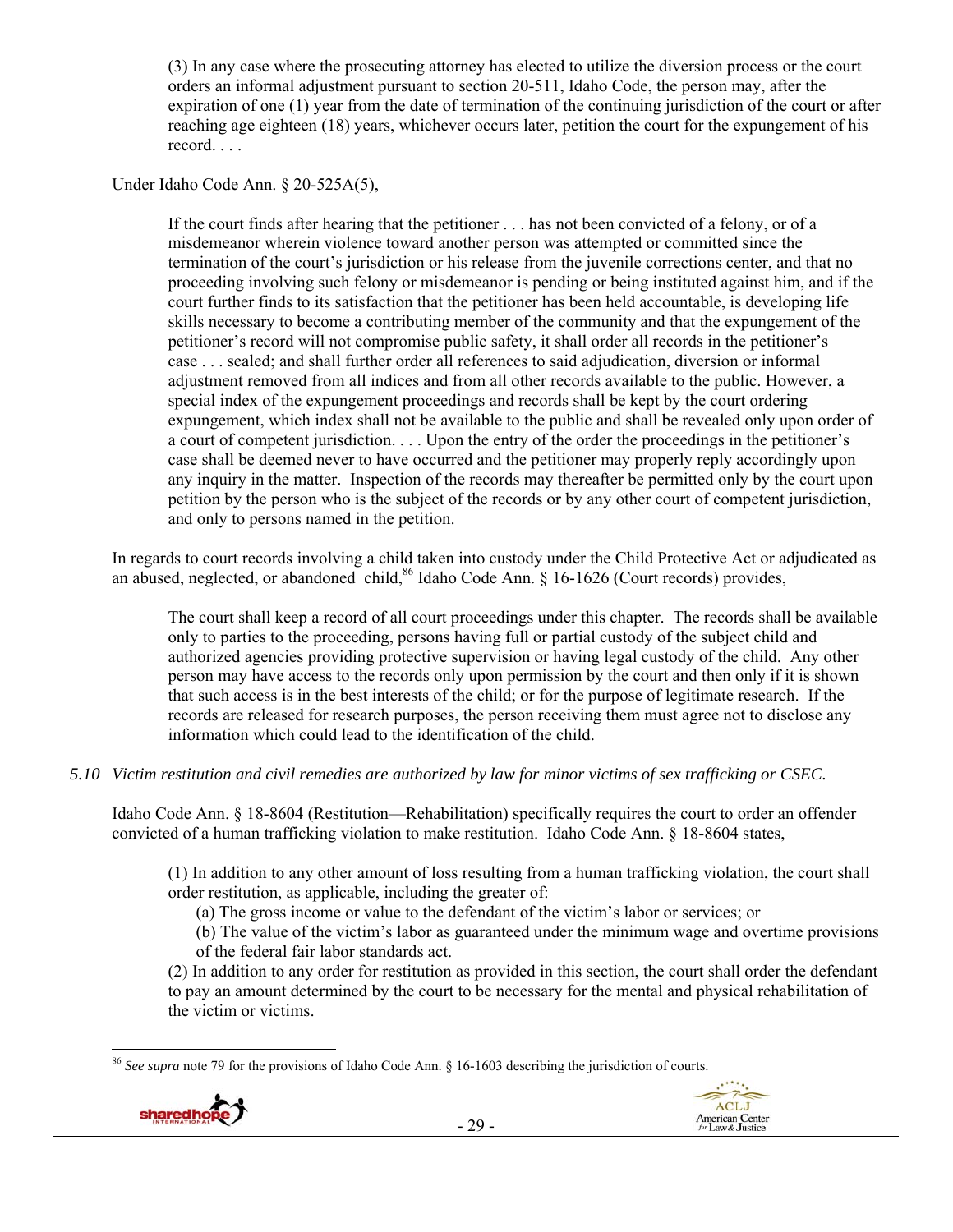More generally, offenders convicted of other crimes also may be required to make restitution to their victims. Idaho Code Ann. § 19-5304(2) (Restitution for crime victims) states,

Unless the court determines that an order of restitution would be inappropriate or undesirable, it shall order a defendant found guilty of any crime<sup>87</sup> which results in an economic loss<sup>88</sup> to the victim<sup>89</sup> to make restitution to the victim. An order of restitution shall be a separate written order in addition to any other sentence the court may impose, including incarceration, and may be complete, partial, or nominal. The court may also include restitution as a term and condition of judgment of conviction; however, if a court orders restitution in the judgment of conviction and in a separate written order, a defendant shall not be required to make restitution in an amount beyond that authorized by this chapter. Restitution shall be ordered for any economic loss which the victim actually suffers. The existence of a policy of insurance covering the victim's loss shall not absolve the defendant of the obligation to pay restitution.

Commercially sexually exploited minors may also be able to pursue civil remedies for "any liability to damages, penalty, forfeiture, or other remedy imposed by law and allowed to be recovered or enforced in any civil action or proceeding," even if they are not specifically articulated in the code. Idaho Code Ann. § 18-103.

Additionally, children may pursue a tort claim where they have been victims of Idaho Code Ann. § 18-1507 (Sexual exploitation of a child) or certain other non-CSEC sexual offenses. Idaho Code Ann. § 6-1701. Specifically, Idaho Code Ann. § 6-1703 (Damages—Attorneys' fees) explains that child victims of Idaho Code Ann. § 18-1507 may be able to receive damages that

consist of compensation for past and future damages and may consist of emotional and physical pain and suffering, mental anguish, disability, loss of society and companionship, expenses for past and future therapy, and punitive damages where the claimant proves malicious or outrageous conduct by the party against whom the claim for punitive damages is asserted.

Also, "The prevailing party in a child abuse tort action shall be entitled to costs and reasonable attorneys' fees." Idaho Code Ann. § 6-1703.

Lastly, commercially sexually exploited children whose offenders engage in a pattern of racketeering activity<sup>90</sup> in violation of Idaho Code Ann. § 18-7804 (Prohibited activities) may be liable for civil damages up to 3 "times the actual damages proved and the cost of the suit, including reasonable attorney's fees." Idaho Code Ann.  $§$  18-7805(a).

*5.11 Statutes of limitations for civil and criminal actions for child sex trafficking or CSEC offenses are eliminated or lengthened sufficiently to allow prosecutors and victims a realistic opportunity to pursue criminal actions and legal remedies.* 

Idaho Code Ann. § 19-401 (No statute of limitations for certain felonies) provides that no statute of limitations apply to prosecutions for violations of Idaho Code Ann. § 18-1506 (Sexual abuse of a child under the age of sixteen years) and § 18-1508 (Lewd conduct with minor child under sixteen). Most other felonies, including violations of Idaho Code Ann. § 18-8602(1) (Human trafficking defined) and Idaho's CSEC laws, are subject to 5-year statutes of limitations. Idaho Code Ann. § 19-402. Finally, there is a 1-year statute of limitations for

<sup>&</sup>lt;sup>87</sup> See supra note 25 for the definition of "found guilty of a crime."<br><sup>88</sup> See supra note 26 for the definition of "economic loss."<br><sup>89</sup> See supra note 27 for the definition of "victim."<br><sup>90</sup> See supra note 33 for the d



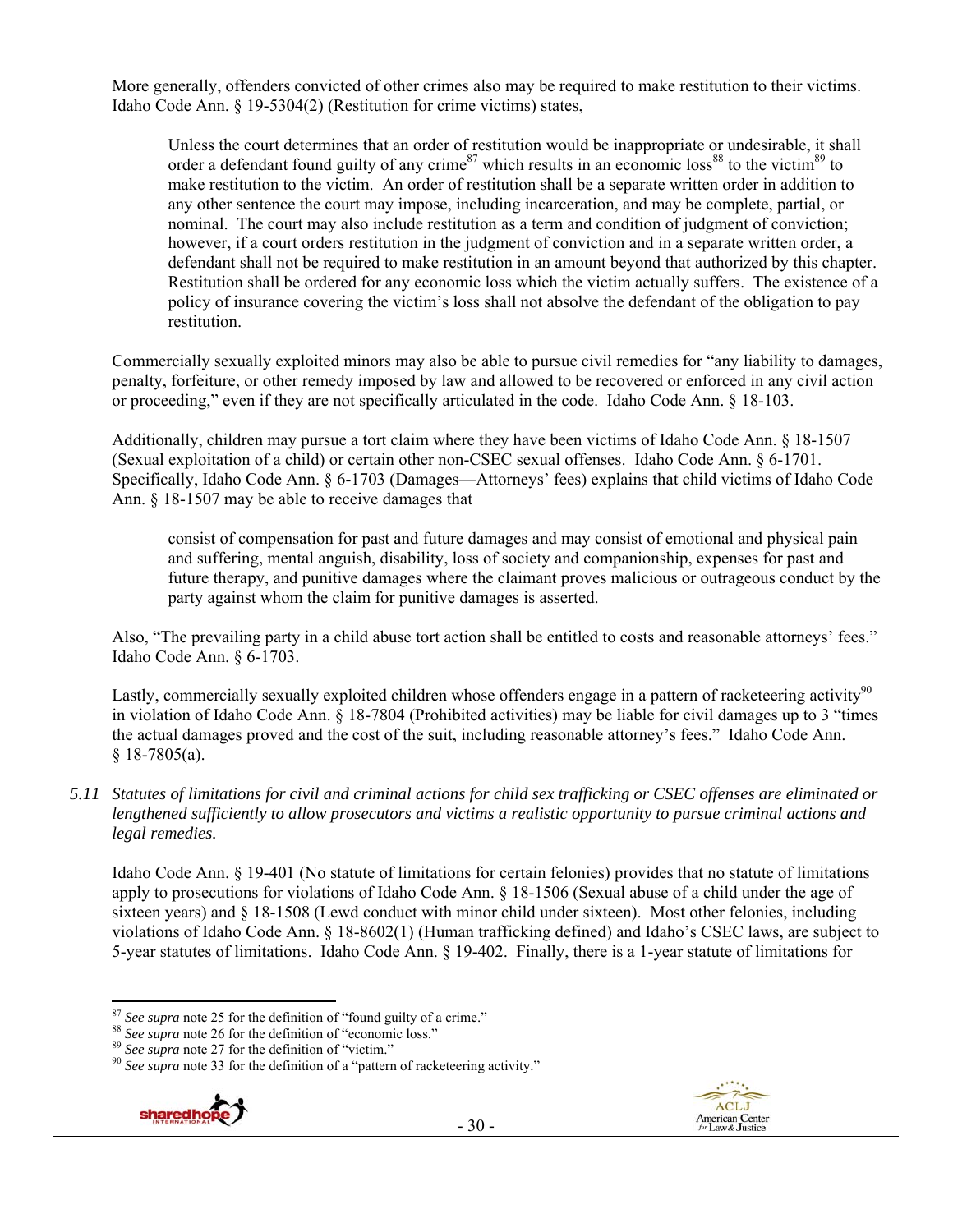prosecutions of misdemeanors, except where the misdemeanor is failure to report child abuse, in which case a 4 year statute of limitations applies. Idaho Code Ann. § 19-403(1), (2).

Idaho Code Ann. § 6-1704(1) (Statute of limitations) provides that child abuse tort actions, such as those related to Idaho Code Ann. § 18-1507 (Sexual exploitation of a child) have a 5-year statute of limitations from the date the child reaches the age of 18 "or, after the child reaches the age of eighteen (18) years, within five (5) years of the time the child discovers or reasonably should have discovered the act, abuse or exploitation and its causal relationship to an injury or condition suffered by the child, whichever occurs later." Idaho Code Ann. § 5- 218(1) (Statutory liabilities, trespass, trover, replevin, and fraud) establishes a 3-year statute of limitations for causes of action "created by statute, other than a penalty or forfeiture," such as an action brought pursuant to Idaho Code Ann. § 18-7805(a) (Racketeering—civil remedies). However, Idaho Code Ann. § 5-230 (Persons under disabilities—Other than for real property) provides for tolling of the statute of limitations until the child reaches the age of majority, "provided however, that the time limited for the commencement of an action shall not be tolled for a period of more than six (6) years on account of minority."

5.11.1 Recommendation: Amend Idaho Code Ann. § 19-401 (No statute of limitations for certain felonies) to eliminate statutes of limitations for prosecutions involving violations of Idaho's CSEC laws and for prosecutions of those crimes listed in Idaho Code Ann. § 18-8603 (Penalties) where in the commission of such crimes the offender also commits human trafficking as defined in Idaho Code Ann. § 18-8602(1) (Human trafficking defined).

## Framework Issue 6: Criminal justice tools for investigation and prosecutions

#### *Legal Components:*

- *6.1 Training on human trafficking and domestic minor sex trafficking for law enforcement is statutorily mandated.*
- *6.2 Single party consent to audiotaping is permitted in law enforcement investigations.*
- *6.3 Domestic minor sex trafficking investigations may use wiretapping to investigate the crime.*
- *6.4 Using a law enforcement decoy posing as a minor to investigate buying or selling of commercial sex acts is not a defense to soliciting, purchasing, or selling sex with a minor.*
- *6.5 Using the Internet to investigate buyers and traffickers is a permissible investigative technique.*
- *6.6 Law enforcement and child welfare agencies are mandated to promptly report missing and recovered children. \_\_\_\_\_\_\_\_\_\_\_\_\_\_\_\_\_\_\_\_\_\_\_\_\_\_\_\_\_\_\_\_\_\_\_\_\_\_\_\_\_\_\_\_\_\_\_\_\_\_\_\_\_\_\_\_\_\_\_\_\_\_\_\_\_\_\_\_\_\_\_\_\_\_\_\_\_\_\_\_\_\_\_\_\_\_\_\_\_\_\_\_\_\_*

## *Legal Analysis:*

*6.1 Training on human trafficking and domestic minor sex trafficking for law enforcement is statutorily mandated.*

Idaho encourages law enforcement to receive training on human trafficking and domestic minor sex trafficking but does not specifically mandate such training. Idaho Code Ann. § 18-8601 (Legislative intent) states in part,

In addition to the other provisions enumerated in this chapter, the legislature finds that it may also be appropriate for members of the law enforcement community to receive training from the respective training entities in order to increase awareness of possible human trafficking cases occurring in Idaho and to assist and direct victims of such trafficking to available community resources.

Despite the legislative intent to have law enforcement trained in human trafficking, such training is not mandated under Idaho Code Ann. § 19-5109 (Powers of the council—Standards of training, education and employment of peace officers). However, Idaho Code Ann. § 19-5109(1)(a) requires the Peace Officers Standards and Training Council (Council) to establish basic training requirements for peace officers, which must include "a course in the investigation of and collection of evidence in cases involving an allegation of



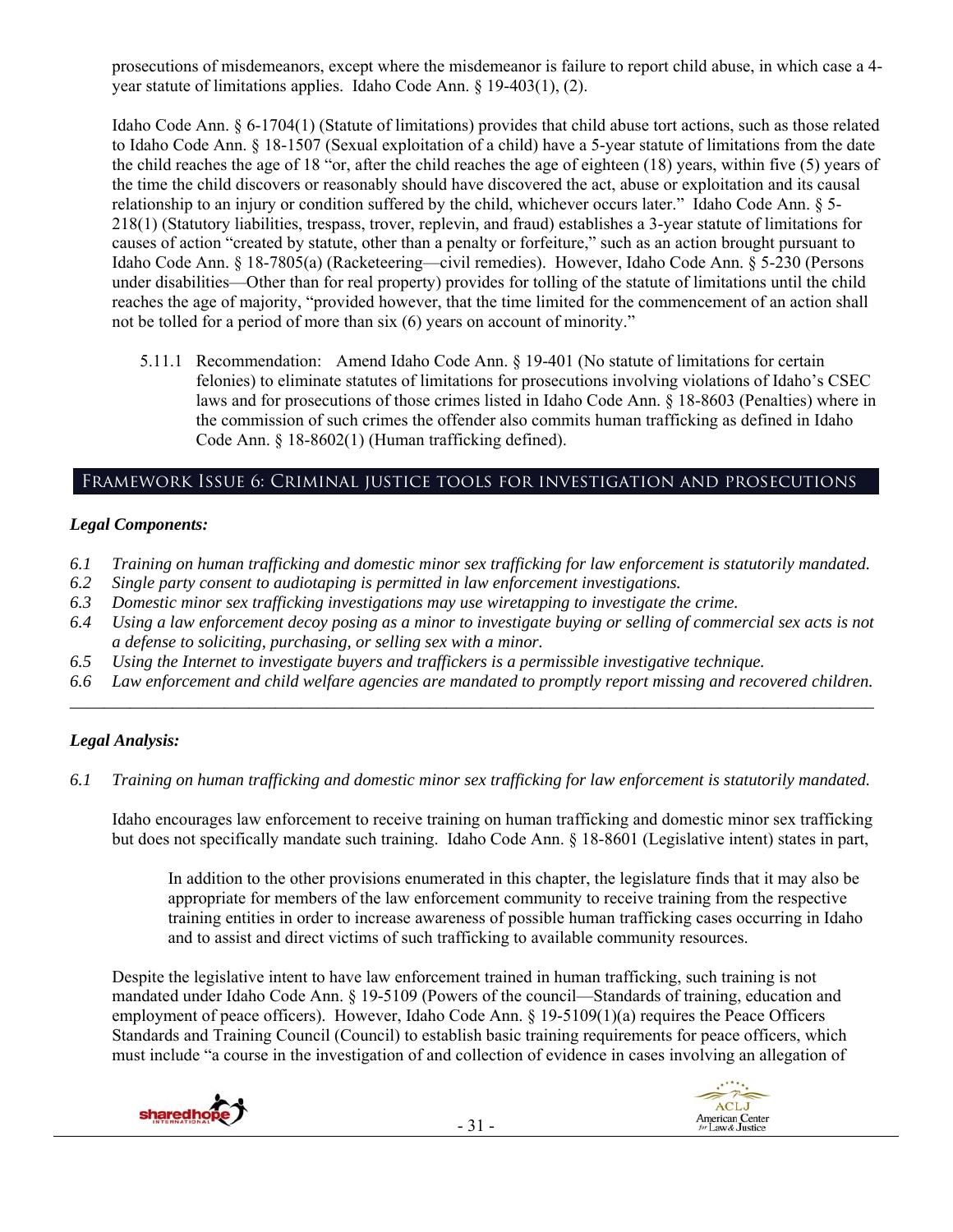sexual assault or battery." Additionally, Idaho Code Ann. § 19-5109(6) separately allows the Council to establish basic training requirements "for juvenile detention officers, juvenile probation officers, and employees of the Idaho department of juvenile corrections who are engaged in the direct care and management of juveniles."

6.1.1 Recommendation: Amend Idaho Code Ann. § 19-5109 (Powers of the council—standards of training, education and employment of peace officers) to require that law enforcement receive training on human trafficking and domestic minor sex trafficking.

# *6.2 Single party consent to audiotaping is permitted in law enforcement investigations.*

Idaho permits single party consent to audiotaping. Under Idaho Code Ann. § 18-6702(2)(c), (d) (Interception and disclosure of wire, electronic or oral communications prohibited),

(c) It is lawful under this chapter for a law enforcement officer or a person acting under the direction of a law enforcement officer to intercept a wire, electronic or oral communication when such person is a party to the communication or one (1) of the parties to the communication has given prior consent to such interception.

(d) It is lawful under this chapter for a person to intercept a wire, electronic or oral communication when one (1) of the parties to the communication has given prior consent to such interception.

# *6.3 Domestic minor sex trafficking investigations may use wiretapping to investigate the crime.*

Although wiretapping in sex trafficking investigations is not expressly authorized, law enforcement is probably able to use wiretapping, pursuant to Idaho Code Ann. § 18-6706 (Authorization for interception of wire, electronic or oral communications), when investigating violations of Idaho Code Ann. § 18-8602(1) (Human trafficking defined) and Idaho's CSEC laws. Idaho Code Ann. § 18-6706 authorizes the issuance of an order authorizing wiretapping where

such interception may provide or has provided evidence of the commission of the offense of murder, kidnapping, gambling, robbery, bribery, extortion, or dealing in narcotic drugs, marijuana or other dangerous drugs, or other crime dangerous to life, limb, or property, and punishable by imprisonment for more than one (1) year, or any conspiracy to commit any of the foregoing offenses.

Idaho Code Ann. § 18-8602 (Human trafficking defined) and Idaho's CSEC laws are each punishable by imprisonment for more than 1 year and could be considered crimes that are "dangerous to life, limb, or property."

- 6.3.1 Recommendation: Amend Idaho Code Ann. § 18-6706 (Authorization for interception of wire, electronic or oral communications) to expressly authorize the use of wiretapping in investigating violations of Idaho Code Ann. § 18-8602(1) (Human trafficking defined) and Idaho's CSEC laws.
- *6.4 Using a law enforcement decoy posing as a minor to investigate buying or selling of commercial sex acts is not a defense to soliciting, purchasing, or selling sex with a minor.*

Neither Idaho's CSEC laws, nor Idaho Code Ann. § 18-8602(1) (Human trafficking defined) expressly authorizes the use of a decoy by law enforcement in investigating prostitution or domestic minor sex trafficking; however, other laws, such as Idaho Code Ann. § 18-1509A(3) (Enticing of children over the internet), expressly provide that "[i]t shall not constitute a defense against any charge or violation of this section that a law enforcement officer, peace officer, or other person working at the direction of law enforcement was involved in the detection or investigation of a violation of this section."